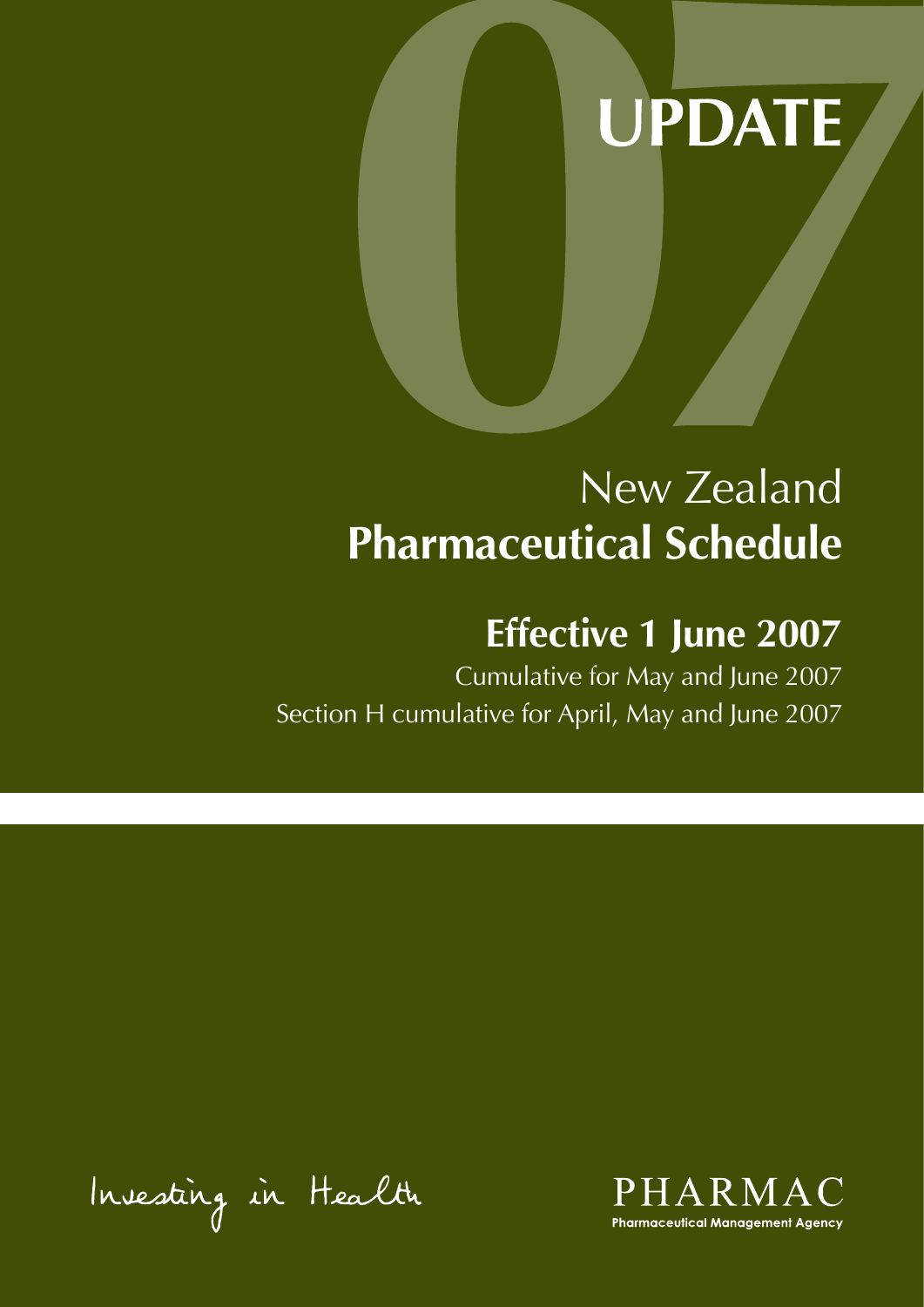### **Contents**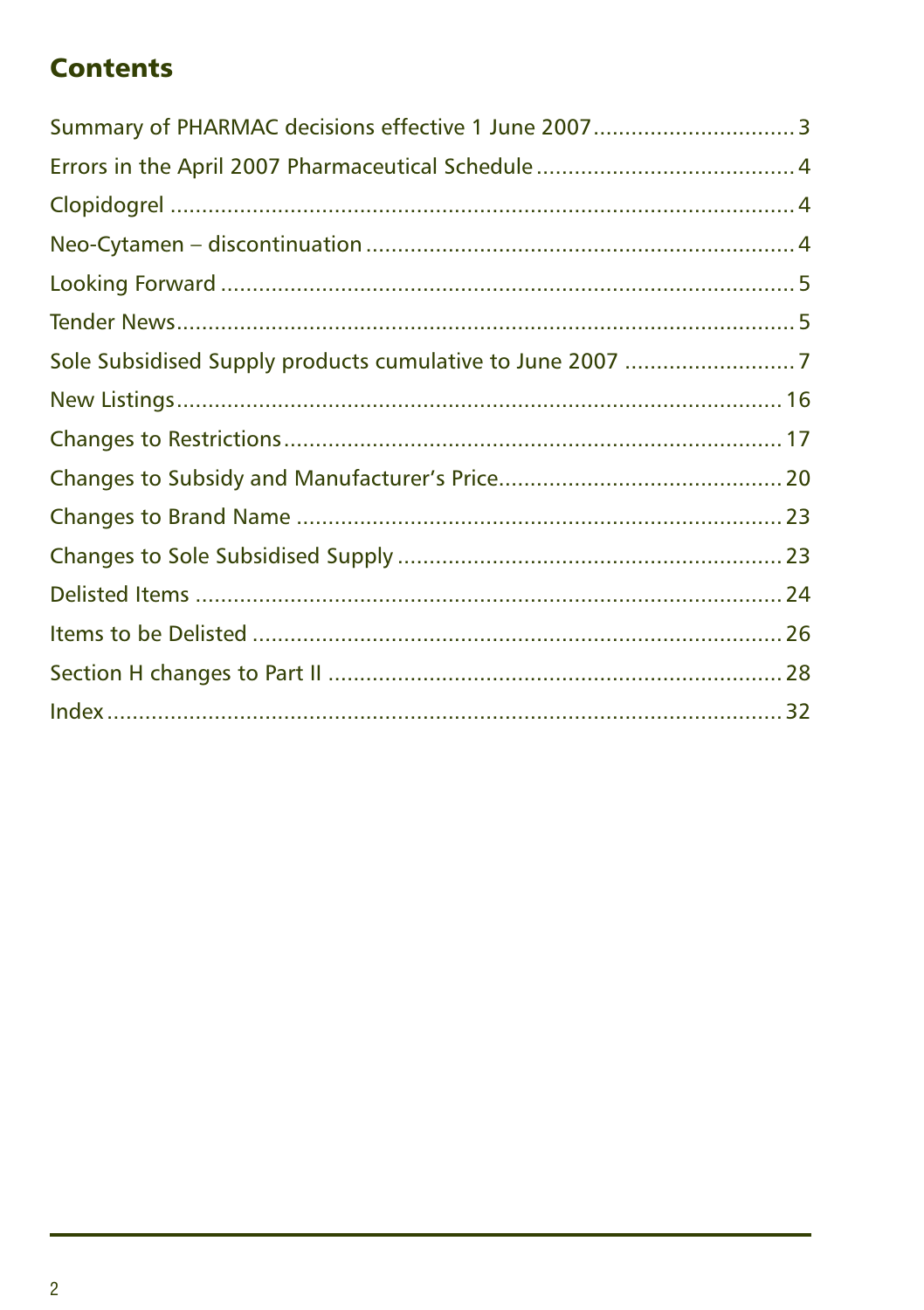### **Summary of PHARMAC decisions effective 1 JUNE 2007**

#### **New listing (page 16)**

- Omeprazole (Omezol) cap 10 mg, 20 mg and 40 mg
- Alendronate sodium with cholecalciferol (Fosamax Plus) tab 70 mg with cholecalciferol 2800 iu – Special Authority – Retail pharmacy
- Ibuprofen tab 400 mg, 30 tab pack (Brufen) and tab long-acting 800 mg, 30 tab pack (Brufen Retard) – additional subsidy by Special Authority – Retail pharmacy
- Mitomycin C (Mitomycin-C) inj 2 mg and 10 mg PCT only Specialist listed under Section 29 criteria (pack size change only)
- Fat supplement (Calogen) emulsion neutral and strawberry, 200 ml OP – Special Authority – Hospital pharmacy [HP3]
- Renal oral feed 2 kcal/ml (Nepro (vanilla)) liquid, 200 ml OP Special Authority – Hospital pharmacy [HP3]

#### **Changes to restriction (page 17)**

- Mianserin hydrochloride (Tolvon) tab 30 mg amended Special Authority criteria
- Paroxetine hydrochloride tab 20 mg removal of endorsement criteria
- Buspirone hydrochloride (Pacific Buspirone) tab 5 mg and 10 mg amended Special Authority criteria

#### **Increased subsidy (page 21)**

• Paroxetine hydrochloride (Aropax) tab 20 mg

#### **Decreased subsidy (pages 20-21)**

- Hyoscine N-butylbromide (Buscopan) tab 10 mg
- Lisinopril (Prinivil) tab 5 mg, 10 mg and 20 mg
- Itraconazole (Sporanox) cap 100 mg
- Aciclovir (Zovirax & Acicvir) tab dispersible 200 mg, 400 mg and 800 mg
- Valaciclovir (Valtrex) tab 500 mg
- Bupvicaine hydrochloride inj 0.5%, 4 ml (Marcain Isobaric) inj 0.5%, 8% glucose 4 ml (Marcain Heavy)
- Ondansetron (Zofran) tab 4 mg and 8 mg and (Zofran Zydis) tab disp 4 mg and 8 mg
- Brimonidine tartrate (Alphagan) eye drops 0.2%, 5 ml OP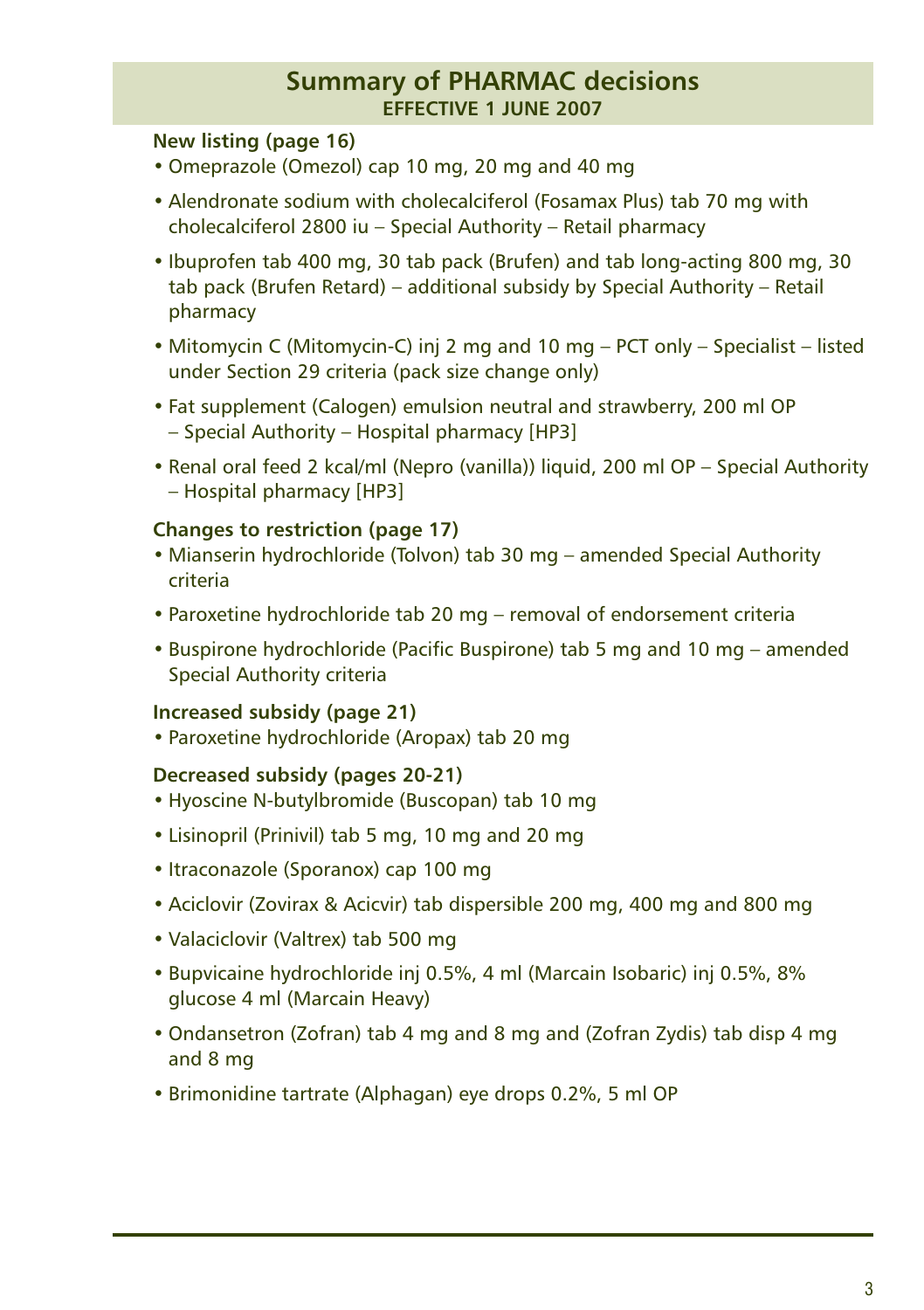### <span id="page-3-0"></span>**Errors in the April 2007 Pharmaceutical Schedule**

A fax notification was sent out on Friday 27 April regarding two errors in the April 2007 Pharmaceutical Schedule.

- The listing for Zyprexa tablets states that Zyprexa will be delisted from 1 September 2007. This relates to the 30 pack size only. The 28 pack size will continue to be fully subsidised.
- The "Retail pharmacy-specialist" restriction is missing from Efudix (fluorouracil sodium) cream 5% in the printed version of the April 2007 Pharmaceutical Schedule. This was omitted in error and the restriction still applies.

### **Clopidogrel**

As you will be aware a price reduction for clopidogrel (Plavix) has been notified previously in the Pharmaceutical Schedule. Estimating the date of the price reduction has been difficult as it is directly related to Plavix sales (the price will decrease once a certain volume of sales occurs). However the supplier has notified us that the price reduction will take effect on the 12th of June and as such the subsidy will decrease from 1 July 2007.

### **Neo-Cytamen – discontinuation**

Hydroxocobalamine inj 1 mg per ml, 1 ml is currently supplied by Mayne under the Goldshield brand. The Goldshield brand is fully subsidised under Section 29 criteria.

Neo-Cytamen (hydroxocobalamin) inj 1 mg per ml, 1 ml, will be delisted from the Pharmaceutical Schedule from 1 June 2007. The supplier of this product, GlaxoSmithKline, has discontinued manufacture. The latest batch of Neo-Cytamen expired at the end of April 2007. This means that there is no in-date stock available. Consequently, Neo-Cytamen will be delisted without the usual 6 months transition period.

The Neo-B12 brand is expected to be supplied by Mayne, and be fully subsidised, from 1 July 2007. Neo-B12 is a registered product and therefore will not be supplied under Section 29 criteria.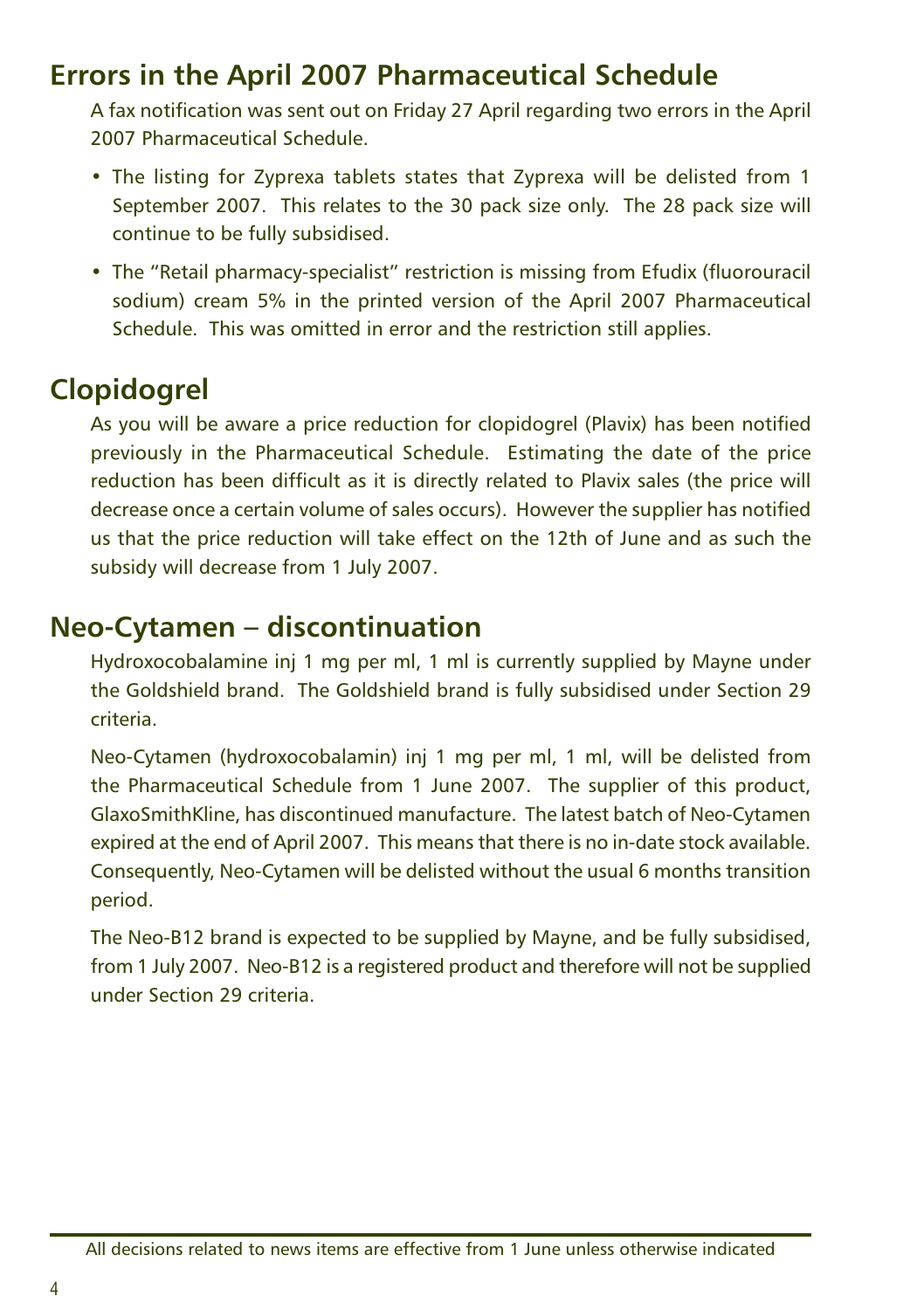### <span id="page-4-0"></span>**Tender News**

Sole Subsidised Supply changes – effective 1 July 2007

There are no Sole Subsidised Supply changes effective 1 July 2007.

### **Looking Forward**

*This section is designed to alert both pharmacists and prescribers to possible future changes. It may assist pharmacists to manage stock levels and keep prescribers up-to-date with proposals to change the Pharmaceutical Schedule.*

#### **Possible decisions for implementation 1 July 2007**

- Buspirone hydrochloride (Pacific Buspirone) tab 5 mg and 10 mg subsidy increase
- Benzathine benzylpenicillin (Bicillin LA) inj 1.2 mega units per 2 ml new presentation
- Capecitabine (Xeloda) tab 150 mg and 500 mg amended Special Authority criteria
- Cholecalciferol (Cal-d-Forte) tab 1.25 mg (50,000 iu) subsidy decrease
- Clopidogrel (Plavix) tab 75 mg subsidy and price decrease to \$73.38 per 28 tab and amended Special Authority criteria
- Codeine phosphate (PSM) tab 15 mg, 30 mg and 60 mg subsidy decrease
- Docetaxel inj 20 mg, 80 mg (Taxotere) and 1 mg for ECP (Baxter) amended Special Authority criteria
- Doxazosin mesylate (Dosan) tab 2 mg and 4 mg subsidy increase
- Etanercept (Enbrel) inj 25 mg price and subsidy increase and Special Authority criteria amendment
- Famotidine (Famox) tab 20 mg and 40 mg subsidy increase
- Felodipine (Plendil ER) tab long-acting 2.5 mg price increase
- Fluoxetine hydrochloride (Fluox) cap 20 mg subsidy increase
- Frusemide (Mayne) inj 10 mg per ml, 2 ml subsidy decrease
- Goserelin acetate (Zoladex) inj 3.6 mg and 10.8 mg price and subsidy decrease to \$221.60 per inj and \$554.70 per inj respectively
- Hydrocortisone with miconazole (Micreme H) crm 1% with miconazole nitrate 2% - subsidy increase
- Isradipine (Dynacirc-SRO) cap long-acting 2.5 mg and 5 mg new listing
- Lamotrigine (Lamictal) tab dispersible 2 mg new listing
- Lamotrigine (Lamictal) tab dispersible 25 mg, 50 mg and 100 mg price and subsidy decrease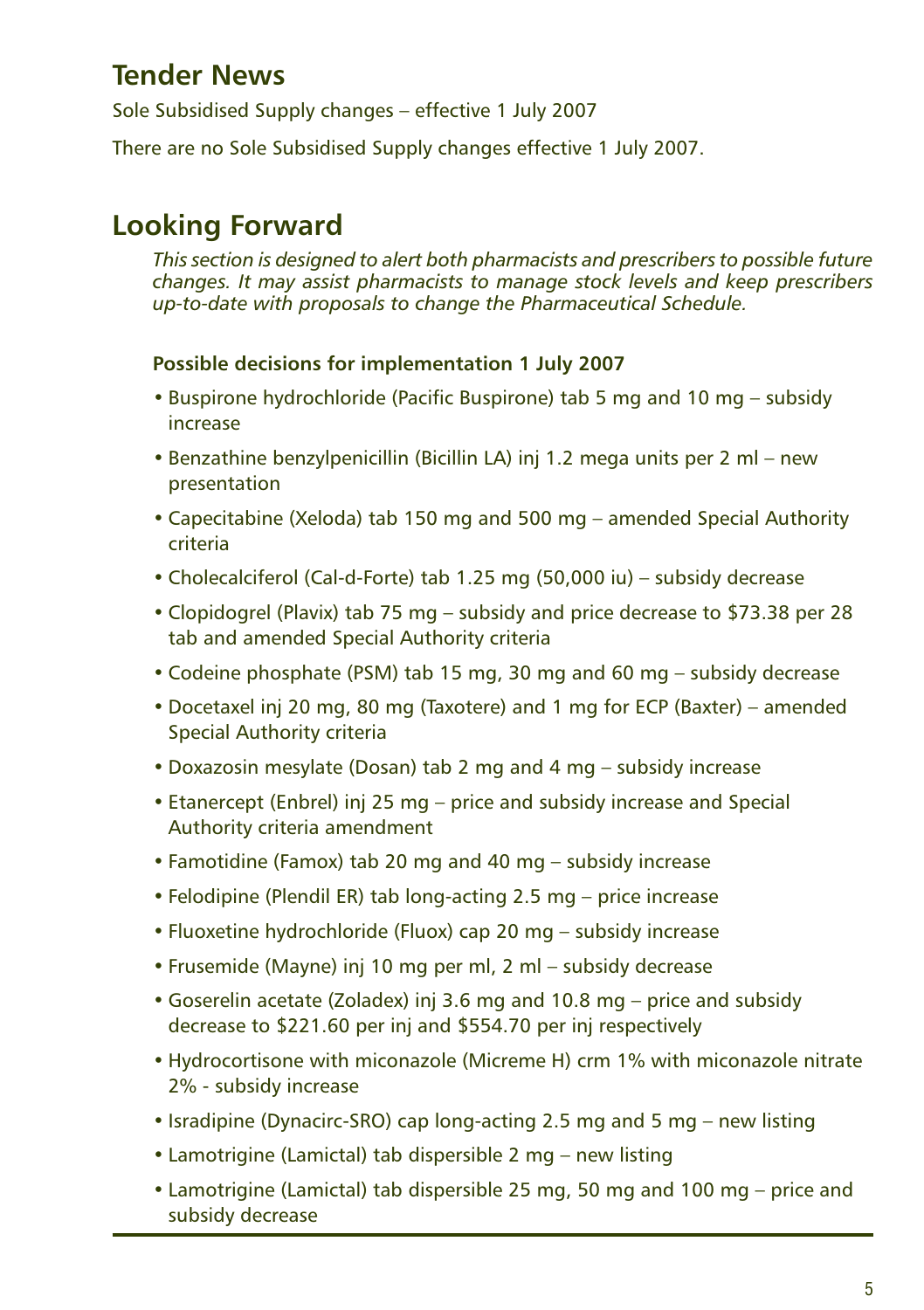#### **Possible decisions for implementation 1 July 2007 (continued)**

- Lamotrigine (Lamictal) tab dispersible 5 mg, 25 mg, 50 mg and 100 mg – removal of Special Authority criteria
- Leflunomide (AFT-Leflunomide) tab 10 mg and 20 mg new listing under current Special Authority criteria
- Leuprorelin (Eligard) inj 7.5 mg, 22.5 mg, 30 mg and 45 mg new listing under current Special Authority criteria
- Paracetamol (Paracare) suppos 500 mg subsidy increase
- Permethrin (Lyderm) crm 5% subsidy increase
- Pethidine hydrochloride (PSM) tab 50 mg and 100 mg subsidy decrease
- Podophyllotoxin (Condyline) soln 0.5% price decrease
- Propranolol tab 10 mg and 40 mg (Cardinol) and cap long-acting 160 mg (Cardinol LA) – subsidy increase
- Quetiapine (Quetapel) tab 25 mg, 100 mg, 200 mg and 300 mg new listing
- Sirolimus (Rapamune) tab 1 mg and 2 mg and oral liq 1 mg per ml new listing with Special Authority criteria
- Sumatriptan (Sumagran) tab 50 mg and 100 mg new listing
- Tiotropium bromide (Spiriva) powder for inhalation, 18  $\mu$ q per dose amended Special Authority criteria
- Trastuzumab inj 150 mg, 440 mg (Herceptin) and 1 mg for ECP (Baxter) – amended Special Authority criteria
- Water (Multichem) purified for injection 5 ml and 10 mg new listing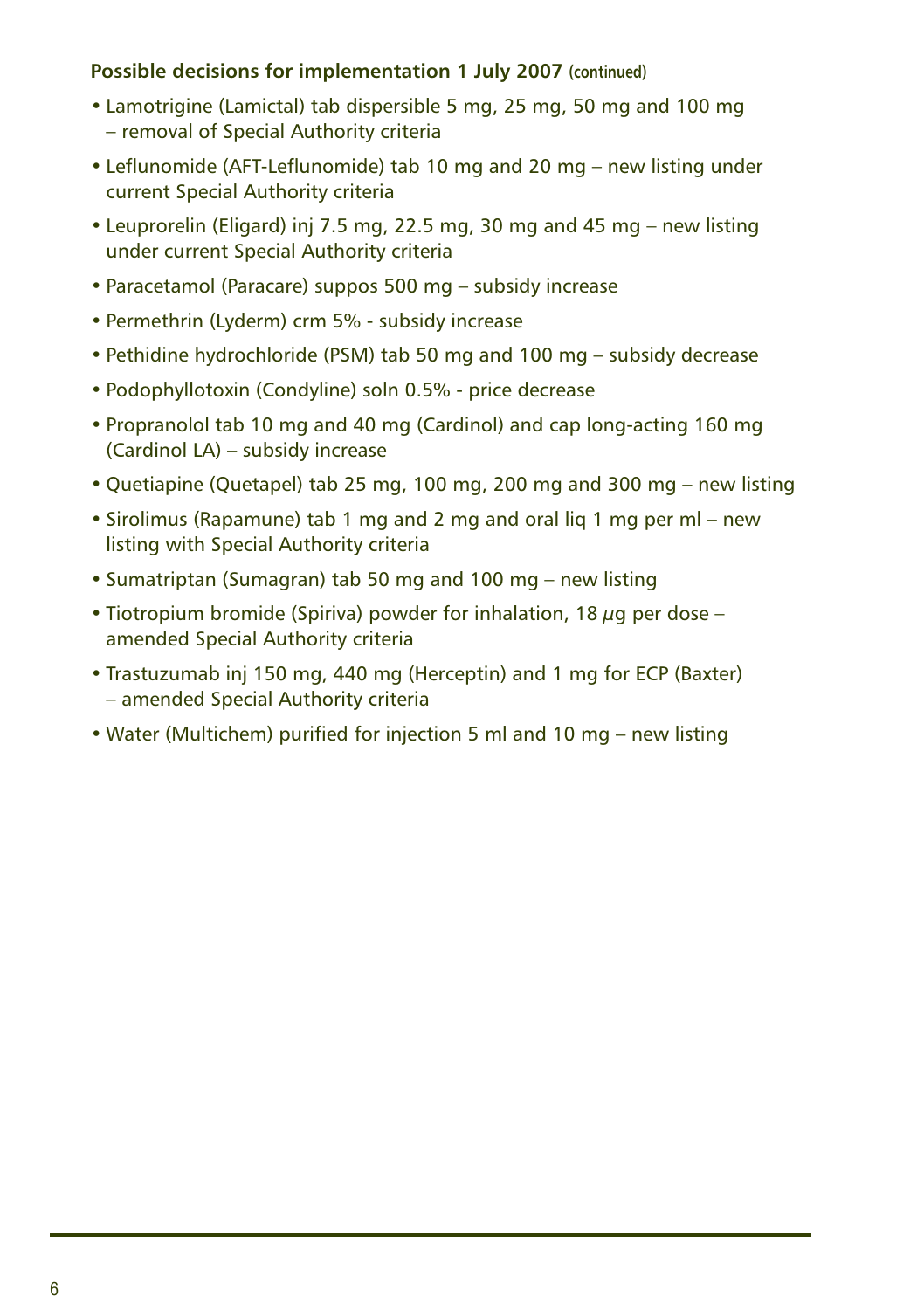<span id="page-6-0"></span>

| <b>Generic Name</b>              | <b>Presentation</b>                                                                                                         | <b>Brand Name</b>                                                         | <b>Expiry Date*</b>  |
|----------------------------------|-----------------------------------------------------------------------------------------------------------------------------|---------------------------------------------------------------------------|----------------------|
| Acetazolamide                    | Tab 250 mg                                                                                                                  | <b>Diamox</b>                                                             | 2008                 |
| <b>Acipimox</b>                  | Cap 250 mg                                                                                                                  | Olbetam                                                                   | 2008                 |
| Acitretin                        | Cap 10 mg & 25 mg                                                                                                           | Neotigason                                                                | 2008                 |
| Allopurinol                      | Tab 100 mg & 300 mg                                                                                                         | Progout                                                                   | 2008                 |
| Amitriptyline                    | Tab 10 mg, 25 mg & 50 mg                                                                                                    | Amitrip                                                                   | 2008                 |
| Amlodipine                       | Tab 5 mg & 10 mg                                                                                                            | Calvasc                                                                   | 2008                 |
| Apomorphine hydrochloride        | lnj 10 mg per ml, 1 ml                                                                                                      | <b>Mayne</b>                                                              | 2009                 |
| Amoxycillin                      | Grans for oral lig 125 mg per 5 ml<br>Grans for oral lig 250 mg per 5 ml<br>lnj 250 mg, 500 mg & 1 g<br>Cap 250 mg & 500 mg | Ranbaxy Amoxicillin<br>Ranbaxy Amoxicillin<br><b>Ibiamox</b><br>Apo-Amoxi | 2009<br>2008<br>2007 |
| Applicator                       | <b>Device</b>                                                                                                               | Ortho                                                                     | 2008                 |
| Aqueous cream                    | Cream                                                                                                                       | <b>Multichem</b>                                                          | 2008                 |
| Ascorbic acid                    | Tab 100 mg                                                                                                                  | Apo-Ascorbic Acid                                                         | 2009                 |
| <b>Aspirin</b>                   | Tab, dispersible 300 mg                                                                                                     | <b>Ethics Aspirin</b>                                                     | 2007                 |
| Atenolol                         | Tab 50 mg & 100 mg                                                                                                          | Loten                                                                     | 2009                 |
| Atropine sulphate                | Inj 600 $\mu$ g, 1 ml<br>$Inj$ 1200 $\mu$ g, 1 ml<br>Eye drops 1%                                                           | AstraZeneca<br>AstraZeneca<br>Atropt                                      | 2009<br>2008         |
| Beclomethasone dipropionate      | Metered aqueous nasal spray 50 $\mu$ g<br>Metered aqueous nasal spray 100 $\mu$ q                                           | Alanase<br><b>Alanase</b>                                                 | 2009                 |
| Betamethasone valerate           | Scalp app 0.1%<br>Crm 0.1%<br>Oint 0.1%                                                                                     | <b>Beta Scalp</b><br><b>Beta Cream</b><br><b>Beta Ointment</b>            | 2009<br>2008         |
| <b>Betaxolol hydrochloride</b>   | Eye drops 0.5%<br>Eye drops 0.25%                                                                                           | <b>Betoptic</b><br><b>Betoptic S</b>                                      | 2007                 |
| <b>Bezafibrate</b>               | Tab 200 mg                                                                                                                  | <b>Fibalip</b>                                                            | 2008                 |
| <b>Bisacodyl</b>                 | Tab 5 mg<br>Suppos 10 mg                                                                                                    | AFT, Lax-Tabs<br>Fleet                                                    | 2007                 |
| <b>Bromocriptine mesylate</b>    | Tab 2.5 mg & 10 mg                                                                                                          | Alpha-Bromocriptine                                                       | 2008                 |
| <b>Bupivacaine hydrochloride</b> | Inj 0.5%, 4 ml<br>$Inj$ 0.5%, 8% glucose, 4 ml                                                                              | <b>Marcain Isobaric</b><br><b>Marcain Heavy</b>                           | 2007                 |
| <b>Buspirone hydrochloride</b>   | Tab 5 mg & 10 mg                                                                                                            | <b>Pacific Buspirone</b>                                                  | 2007                 |
| Calamine                         | <b>Lotion BP</b><br>Crm, aqueous, BP                                                                                        | <b>ABM</b><br><b>ABM</b>                                                  | 2009                 |
| Calcitriol                       | Cap 0.25 $\mu$ g & 0.5 $\mu$ g                                                                                              | <b>Calcitriol-AFT</b>                                                     | 2009                 |
| Calcium carbonate                | Tab dispersible 2.5 g<br>Tab 1.25 g<br>Tab 1.5 q                                                                            | 2008<br>Calci-Tab Effervescent<br>Calci-Tab 500<br>Calci-Tab 600          |                      |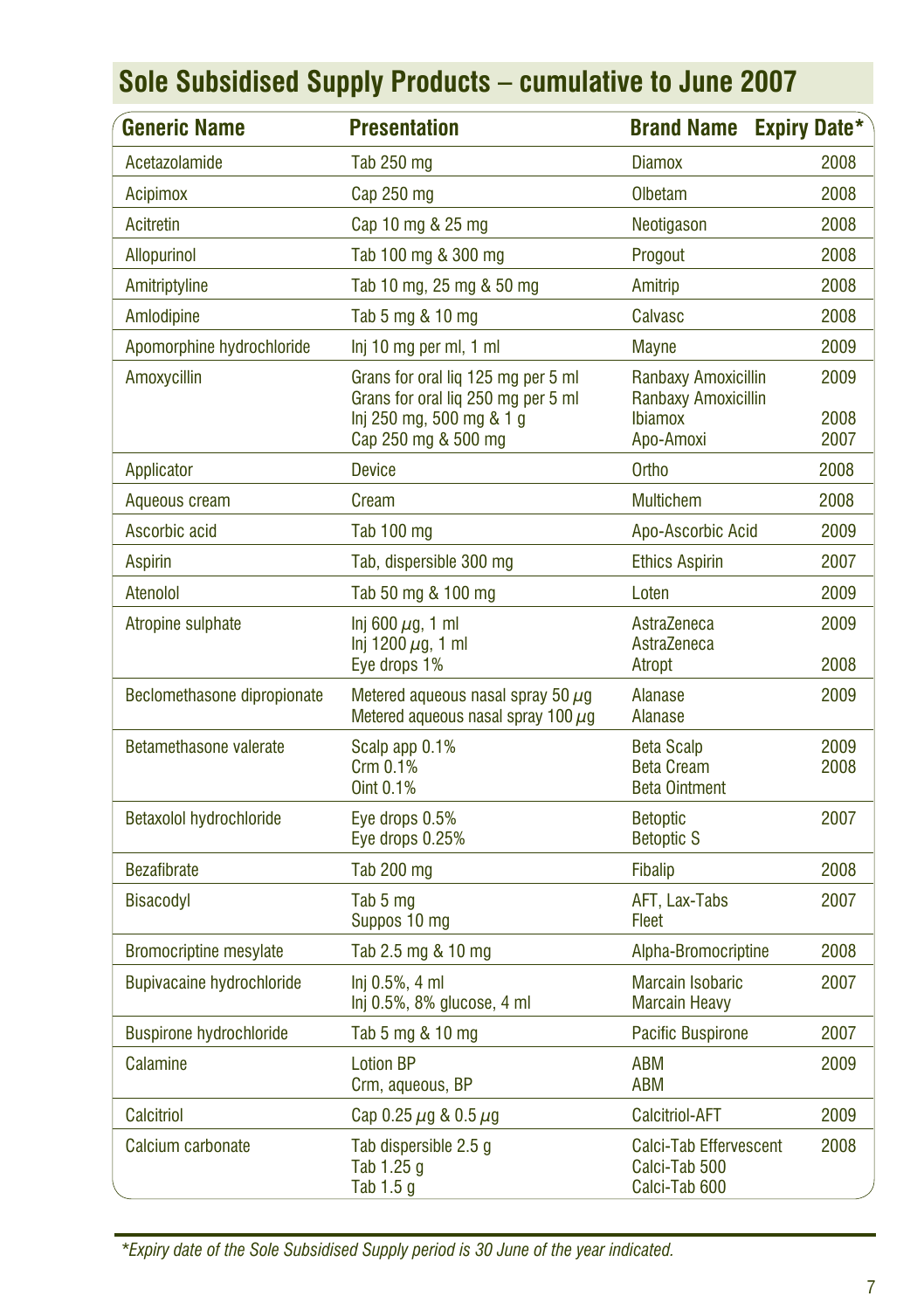| <b>Generic Name</b>            | <b>Presentation</b>                                                                                    | <b>Brand Name</b>                                  | <b>Expiry Date*</b> |
|--------------------------------|--------------------------------------------------------------------------------------------------------|----------------------------------------------------|---------------------|
| <b>Calcium folinate</b>        | Inj 50 mg                                                                                              | <b>Calcium Folinate Ebewe</b>                      | 2008                |
| Captopril                      | Tab 12.5 mg, 25 mg & 50 mg                                                                             | Apo-Captopril                                      | 2007                |
| Cefaclor monohydrate           | Cap 250 mg<br>Grans for oral lig 125 mg per 5 ml                                                       | Ranbaxy-Cefaclor<br>Ranbaxy-Cefaclor               | 2007                |
| Cefazolin sodium               | Inj 500 mg & 1 g                                                                                       | m-Cefazolin                                        | 2008                |
| Ceftriaxone sodium             | Inj 500 mg & 1 g                                                                                       | <b>AFT</b>                                         | 2008                |
| Celiprolol                     | Tab 200 mg                                                                                             | Celol                                              | 2007                |
| Cetirizine hydrochloride       | Oral lig 1 mg per ml<br>Tab 10 mg                                                                      | <b>Allerid C</b><br>Razene                         | 2008                |
| Chloramphenicol                | Eye drops 0.5%<br>Eve oint 1%                                                                          | <b>Chlorsig</b><br>Chlorsig                        | 2009                |
| Chlorhexidine gluconate        | Handrub 1% with ethanol 70%<br>Mouthwash 0.2%                                                          | <b>Orion</b><br><b>Orion</b>                       | 2009                |
|                                | Soln 4%                                                                                                | <b>Orion</b>                                       | 2008                |
| Chlorthalidone                 | Tab 25 mg                                                                                              | <b>Hygroton</b>                                    | 2009                |
| <b>Cholecalciferol</b>         | Tab 1.25 mg (50,000 iu)                                                                                | Cal-d-Forte                                        | 2007                |
| Ciprofloxacin                  | Tab 250 mg, 500 mg & 750 mg                                                                            | <b>Cipflox</b>                                     | 2008                |
| Clarithromycin                 | Tab 250 mg                                                                                             | Clarac                                             | 2007                |
| Clindamycin                    | Cap hydrochloride 150 mg<br>Inj phosphate 150 mg per ml, 4 ml                                          | Dalacin <sub>C</sub>                               | 2008                |
| Clobetasol propionate          | Crm 0.05%<br>Scalp app 0.05%<br>Oint 0.05%                                                             | Dermol<br>Dermol<br>Dermol                         | 2009<br>2008        |
| Clonazepam                     | Tab 500 $\mu$ g & 2 mg                                                                                 | Paxam                                              | 2008                |
| <b>Clonidine</b>               | TDDS 2.5 mg, 100 $\mu$ g per day<br>TDDS 5 mg, 200 $\mu$ g per day<br>TDDS 7.5 mg, 300 $\mu$ g per day | Catapres-TTS-1<br>Catapres-TTS-2<br>Catapres-TTS-3 | 2008                |
| <b>Clonidine hydrochloride</b> | Tab 25 $\mu$ q<br>Tab 150 $\mu$ g<br>Inj 150 $\mu$ g per ml, 1 ml                                      | <b>Dixarit</b><br><b>Catapres</b><br>Catapres      | 2008                |
| Clotrimazole                   | Vaginal crm 1% with applicators<br>Vaginal crm 2% with applicators<br>Crm 1%                           | Clomazol<br>Clotrimaderm 2%<br><b>Clomazol</b>     | 2007<br>2008        |
| Codeine phosphate              | Tab 15 mg, 30 mg & 60 mg                                                                               | <b>PSM</b>                                         | 2007                |
| <b>Compound electrolytes</b>   | Powder for soln for oral use 5 g                                                                       | Enerlyte                                           | 2007                |
| Co-trimoxazole                 | Oral lig sugar-free trimethoprim 40                                                                    | <b>Trisul</b>                                      | 2008                |
|                                | mg and sulphamethoxazole 200 mg<br>per 5 ml<br>Tab trimethoprim 80 mg and<br>sulphamethoxazole 400 mg  |                                                    |                     |
| Cyclizine hydrochloride        | Tab 50 mg                                                                                              | 2009<br><b>Nausicalm</b>                           |                     |

*\*Expiry date of the Sole Subsidised Supply period is 30 June of the year indicated.*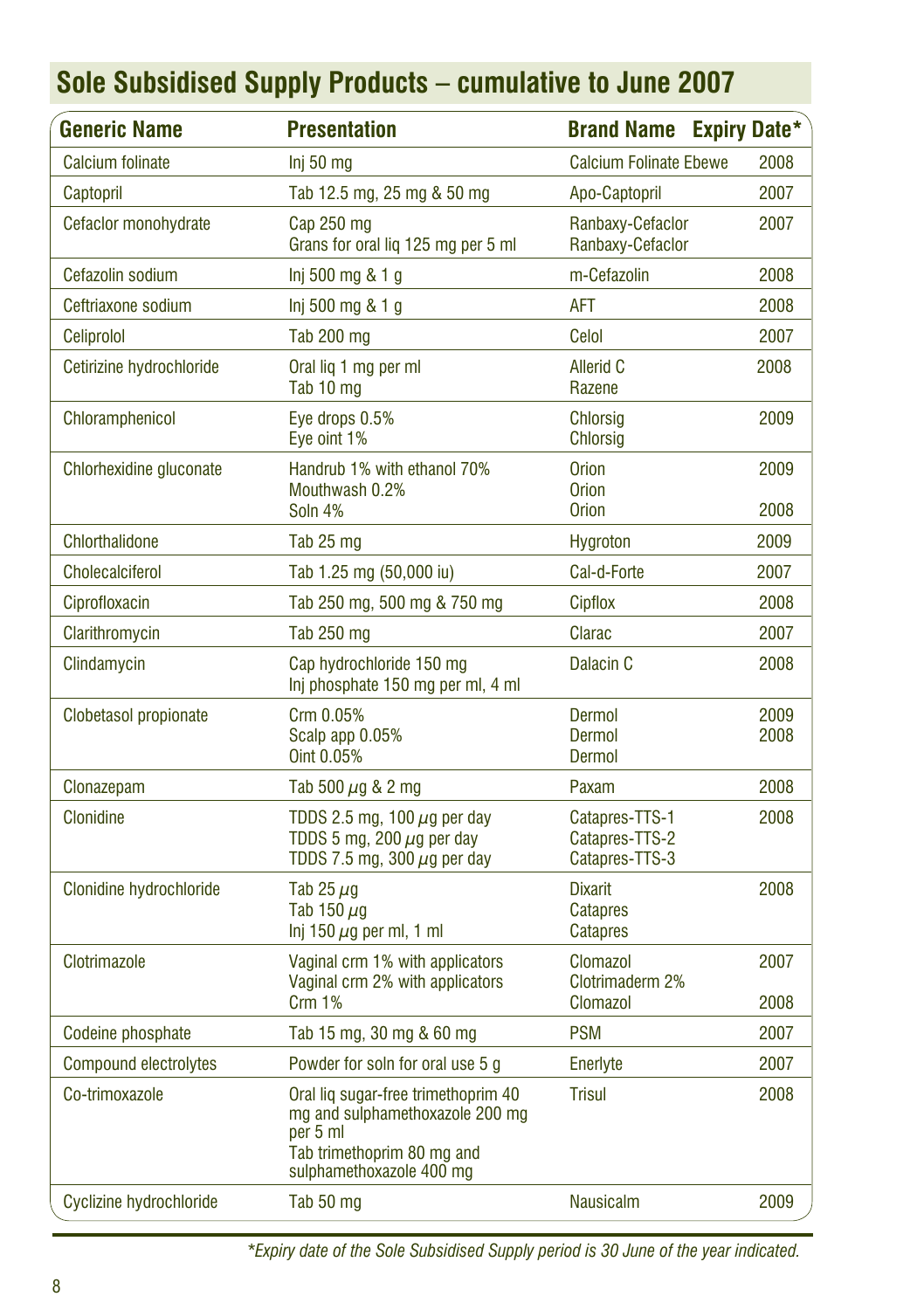| <b>Generic Name</b>                                   | <b>Presentation</b>                                                                               | <b>Brand Name</b>                            | <b>Expiry Date*</b> |
|-------------------------------------------------------|---------------------------------------------------------------------------------------------------|----------------------------------------------|---------------------|
| <b>Cyclizine lactate</b>                              | Inj 50 mg per ml, 1 ml                                                                            | Valoid (AFT)                                 | 2008                |
| Cyproterone acetate                                   | Tab 50 mg                                                                                         | <b>Siterone</b>                              | 2009                |
| Cyproterone acetate with<br>ethinyloestradiol         | 2 mg with ethinyloestradiol 35 $\mu$ g tab<br>with 7 inert tablets                                | Estelle-35 ED                                | 2007                |
| Danthron with poloxamer                               | Oral liq 25 mg with poloxamer<br>200 mg per 5 ml<br>Oral liq 75 mg with poloxamer<br>1 g per 5 ml | Codalax<br><b>Codalax Forte</b>              | 2007                |
| Dantrolene sodium                                     | Cap 25 mg & 50 mg                                                                                 | <b>Dantrium</b>                              | 2009                |
| Desferrioxamine mesylate                              | Inj 500 mg                                                                                        | <b>Mayne</b>                                 | 2007                |
| <b>Desmopressin</b>                                   | Nasal spray 10 $\mu$ g per dose                                                                   | Desmopressin-PH&T                            | 2008                |
| Dexamethasone sodium<br>phosphate                     | Inj 4 mg per ml, 1 ml<br>Inj 4 mg per ml, 2 ml                                                    | <b>Mayne</b>                                 | 2009                |
| <b>Diaphragm</b>                                      | Range of sizes                                                                                    | Ortho All-flex &<br><b>Ortho Coil</b>        | 2008                |
| Dicloflenac sodium                                    | Tab EC 25 mg & 50 mg<br>Tab long-acting 75 mg & 100 mg                                            | Apo-Diclo<br>Apo-Diclo SR                    | 2009                |
| Didanosine (DDI)                                      | Cap 125 mg, 200 mg, 250 mg &<br>400 mg                                                            | <b>Videx EC</b>                              | 2009                |
| Dihydrocodeine tartrate                               | Tab long-acting 60 mg                                                                             | <b>DHC Continus</b>                          | 2008                |
| Diltiazem hydrochloride                               | Tab 30 mg & 60 mg                                                                                 | <b>Dilzem</b>                                | 2007                |
| Diphenoxylate hydrochloride<br>with atropine sulphate | Tab 2.5 mg with atropine sulphate<br>$25 \,\mu g$                                                 | <b>Diastop</b>                               | 2008                |
| <b>Dipyridamole</b>                                   | Tab long-acting 150 mg                                                                            | <b>Pytazen SR</b>                            | 2008                |
| Docusate sodium                                       | Tab 50 mg & 120 mg                                                                                | Coloxyl                                      | 2008                |
| Docusate sodium with<br>sennosides                    | Tab 50 mg with total sennosides 8 mg                                                              | Laxsol                                       | 2007                |
| Doxazosin mesylate                                    | Tab 2 mg & 4 mg                                                                                   | <b>Dosan</b>                                 | 2007                |
| <b>Emulsifying ointment BP</b>                        | <b>Ointment</b>                                                                                   | <b>AFT</b>                                   | 2008                |
| <b>Enalapril</b>                                      | Tab 5 mg, 10 mg & 20 mg                                                                           | m-Enalapril                                  | 2009                |
| Ergometrine maleate                                   | Inj 500 $\mu$ g per ml, 1 ml                                                                      | <b>Mayne</b>                                 | 2009                |
| Ergotamine tartrate with<br>caffeine                  | Tab 1 mg with caffeine 100 mg                                                                     | Cafergot                                     | 2009                |
| Erythromycin ethyl succinate                          | Grans for oral lig 200 mg per 5 ml<br>Grans for oral lig 400 mg per 5 ml                          | E-Mycin<br>E-Mycin                           | 2008                |
| Ethambutol hydrochloride                              | Tab 400 mg                                                                                        | <b>Myambutol</b>                             | 2008                |
| Ethinyloestradiol                                     | Tab 10 $\mu$ g                                                                                    | <b>New Zealand Medical</b><br>and Scientific | 2009                |
| <b>Ethinyloestradiol with</b><br>norethisterone       | Tab 35 $\mu$ g with norethisterone 500 $\mu$ g<br>and 7 inert tab                                 | <b>Norimin</b>                               | 2008                |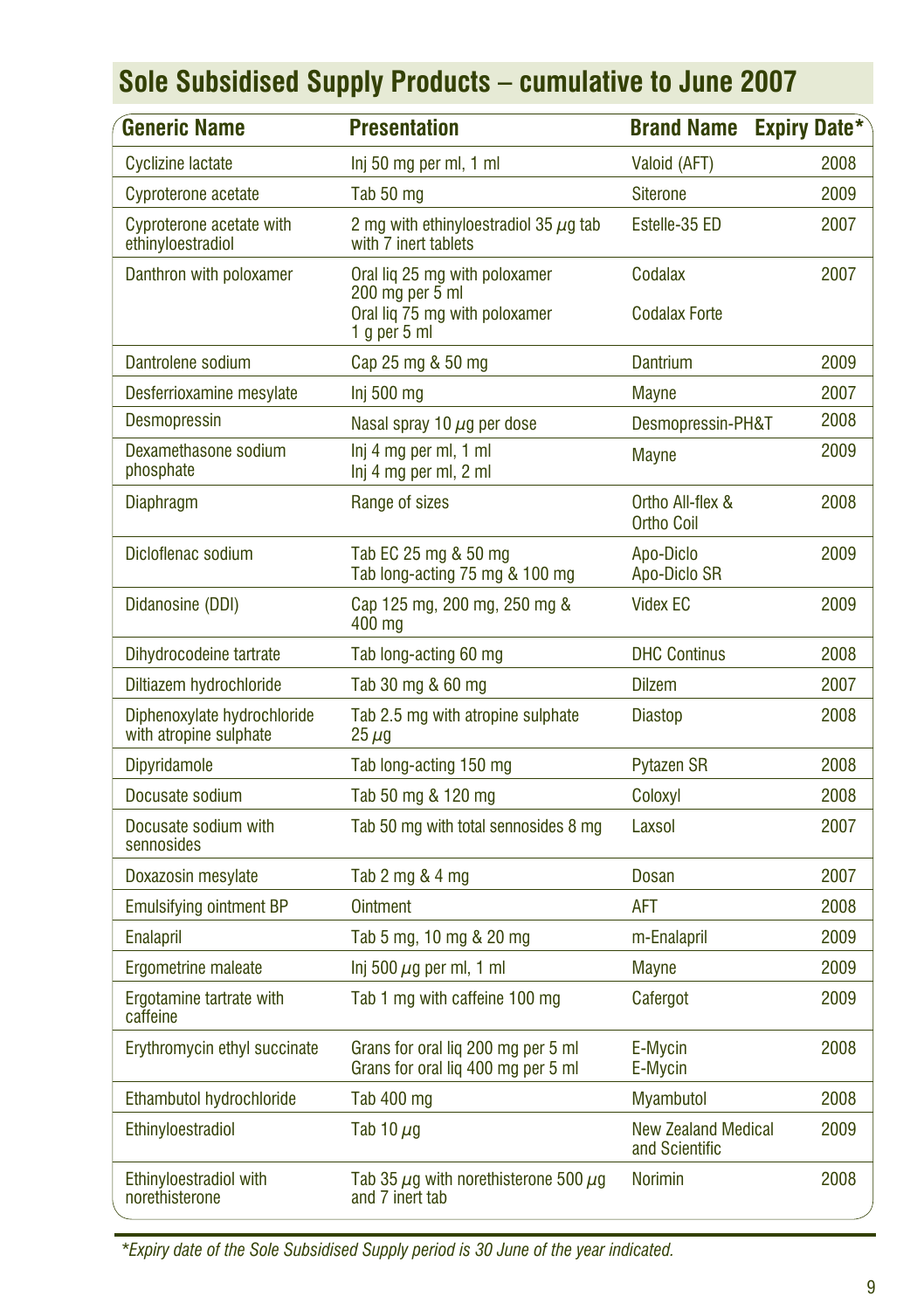| <b>Generic Name</b>                                                      | <b>Presentation</b>                                                                                                                                                                                               | <b>Brand Name</b>                           | <b>Expiry Date*</b> |  |
|--------------------------------------------------------------------------|-------------------------------------------------------------------------------------------------------------------------------------------------------------------------------------------------------------------|---------------------------------------------|---------------------|--|
| <b>Etoposide</b>                                                         | Cap 50 mg & 100 mg                                                                                                                                                                                                | <b>Vepesid</b>                              | 2009                |  |
| Famotidine                                                               | Tab 20 mg & 40 mg                                                                                                                                                                                                 | Famox                                       | 2007                |  |
| Felodopine                                                               | Tab long-acting 5 mg<br>Tab long-acting 10 mg                                                                                                                                                                     | Felo 5 ER<br>Felo 10 ER                     | 2007                |  |
| <b>Ferrous fumarate</b>                                                  | <b>Tab 200 mg</b>                                                                                                                                                                                                 | Ferro-tab                                   | 2007                |  |
| <b>Ferrous sulphate</b>                                                  | Oral lig 150 mg per 5 ml                                                                                                                                                                                          | Ferro-liquid                                | 2007                |  |
| <b>Flucloxacillin sodium</b>                                             | Cap 250 mg & 500 mg<br>Grans for oral liq 125 mg per 5 ml<br>Grans for oral liq 250 mg per 5 ml                                                                                                                   | <b>Staphlex</b><br><b>AFT</b><br><b>AFT</b> | 2009                |  |
| <b>Fluconazole</b>                                                       | Cap 50 mg, 150 mg & 200 mg                                                                                                                                                                                        | Pacific                                     | 2008                |  |
| Fluocortolone caproate<br>with fluocortolone pivalate<br>and cinchocaine | Oint 950 $\mu$ g, with fluocortolone<br>pivalate 920 $\mu$ g and cinchocaine<br>hydrochloride 5 mg per g<br>Suppos 630 $\mu$ g, with fluocortolone<br>pivalate 610 $\mu$ g, and cinchocaine<br>hydrochloride 1 mg | <b>Ultraproct</b><br><b>Ultraproct</b>      | 2007                |  |
| Fluorometholone                                                          | Eye drops 0.1%                                                                                                                                                                                                    | <b>Flucon</b>                               | 2009                |  |
| <b>Fluoxetine hydrochloride</b>                                          | Cap 20 mg<br>Tab disp 20 mg, scored                                                                                                                                                                               | <b>Fluox</b><br><b>Fluox</b>                | 2007                |  |
| Fluphenazine decanoate                                                   | Inj 12.5 mg per 0.5 ml, 0.5 ml<br>Inj 25 mg per ml, 1 ml<br>Inj 100 mg per ml, 1 ml                                                                                                                               | Modecate<br>Modecate<br>Modecate            | 2008                |  |
| <b>Folic Acid</b>                                                        | Tab 0.8 mg & 5 mg                                                                                                                                                                                                 | Apo-Folic Acid                              | 2009                |  |
| Frusemide                                                                | Inj 10 mg per ml, 2 ml                                                                                                                                                                                            | <b>Mayne</b>                                | 2007                |  |
| <b>Fusidic Acid</b>                                                      | Crm 2% & Oint 2%                                                                                                                                                                                                  | Foban                                       | 2007                |  |
| Gentamicin sulphate                                                      | Inj 40 mg per ml, 2 ml                                                                                                                                                                                            | Pfizer                                      | 2009                |  |
| Gliclazide                                                               | Tab 80 mg                                                                                                                                                                                                         | Apo-Gliclazide                              | 2008                |  |
| Glipizide                                                                | Tab 5 mg                                                                                                                                                                                                          | <b>Minidiab</b>                             | 2008                |  |
| Glycerol                                                                 | Suppos 3.6 g                                                                                                                                                                                                      | <b>PSM</b>                                  | 2007                |  |
| Glyceryl trinitrate                                                      | TDDS 5 mg and 10 mg<br>Oral pump spray 400 $\mu$ g per dose                                                                                                                                                       | Nitroderm TTS<br>Nitrolingual Pumpspray     | 2007                |  |
| Haloperidol                                                              | Inj 5 mg per ml, 1 ml                                                                                                                                                                                             | <b>Serenace</b>                             | 2009                |  |
| Haloperidol decanoate                                                    | Inj 50 mg per ml, 1 ml<br>Inj 100 mg per ml, 1 ml                                                                                                                                                                 | Haldol<br><b>Haldol Concentrate</b>         | 2008                |  |
| <b>Heparinised saline</b>                                                | Inj 10 iu per ml, 5 ml                                                                                                                                                                                            | AstraZeneca                                 | 2009                |  |
| Hydrocortisone                                                           | Tab 5 mg & 20 mg<br>Powder 25 g                                                                                                                                                                                   | <b>Douglas</b><br>m-Hydrocortisone          | 2009<br>2008        |  |
| <b>Hydrocortisone acetate</b>                                            | Rectal foam 10%, CFC-Free                                                                                                                                                                                         | Colifoam                                    | 2009                |  |
| Hydrocortisone with miconazole                                           | Crm 1% with miconazole nitrate 2%                                                                                                                                                                                 | Micreme H                                   | 2007                |  |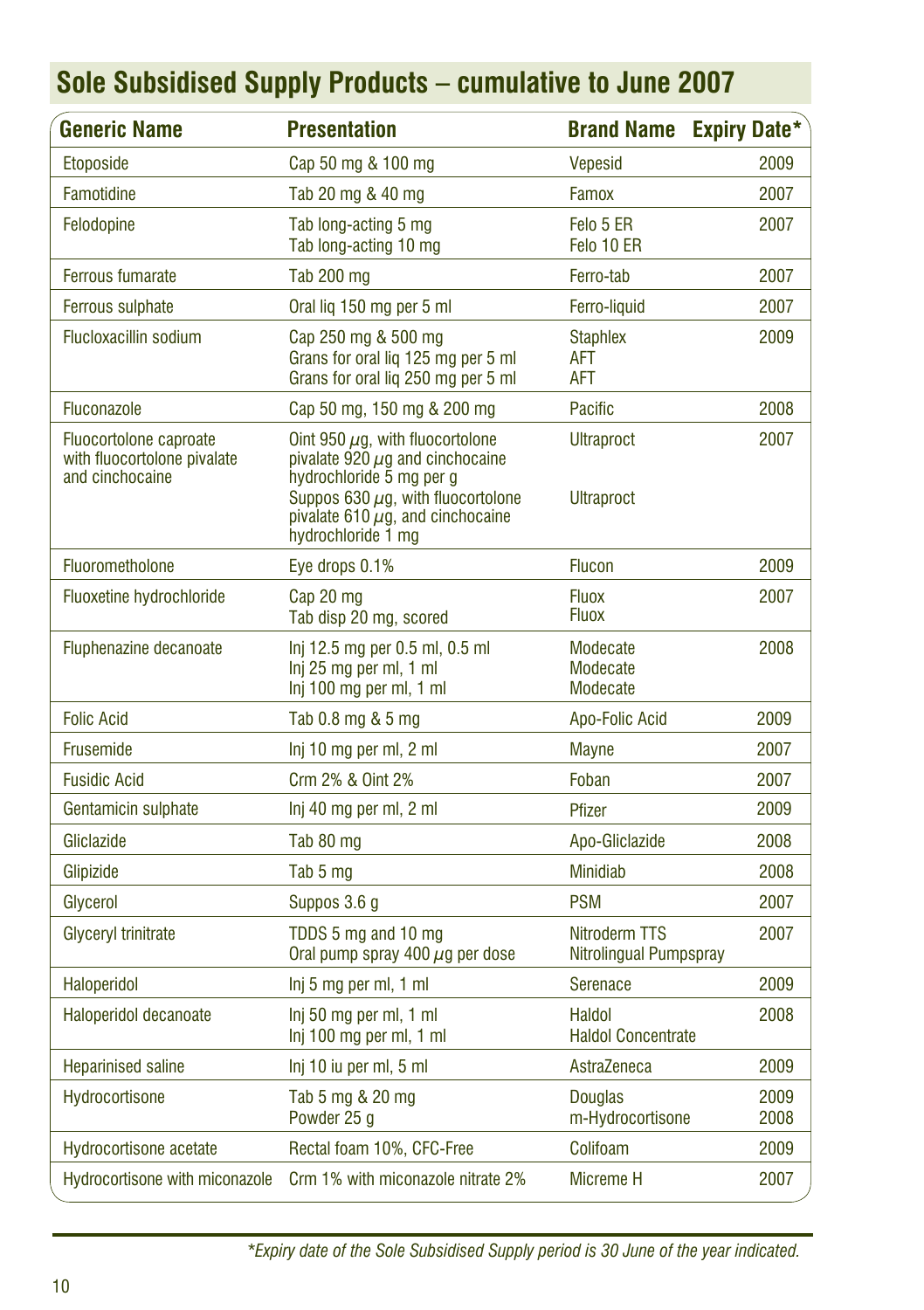| <b>Generic Name</b>                             | <b>Presentation</b>                                                                                  | <b>Brand Name</b>                                  | <b>Expiry Date*</b> |
|-------------------------------------------------|------------------------------------------------------------------------------------------------------|----------------------------------------------------|---------------------|
| Hydrocortisone with wool fat<br>and mineral oil | Lotn 1% with wool fat hydrous 3%<br>and mineral oil                                                  | DP Lotn HC                                         | 2008                |
| <b>Hyoscine N-butylbromide</b>                  | Inj 20 mg                                                                                            | <b>Buscopan</b>                                    | 2008                |
| Hypromellose                                    | Eye drops 0.3%<br>Eye drops 0.5%                                                                     | Polv-Tears<br><b>Methopt</b>                       | 2008                |
| Ibuprofen                                       | <b>Tab 200 mg</b><br>Oral lig 100 mg per 5 ml                                                        | I-Profen<br>Fenpaed                                | 2008<br>2007        |
| Imipramine hydrochloride                        | Tab 10 mg & 25 mg                                                                                    | <b>Tofranil</b>                                    | 2009                |
| Indapamide                                      | Tab 2.5 mg                                                                                           | Napamide                                           | 2009                |
| Indomethacin                                    | Cap 25 mg & 50 mg                                                                                    | Rheumacin                                          | 2008                |
| Ipratropium bromide                             | Aerosol inhaler, 20 $\mu$ q per dose<br><b>CFC-free</b><br>Nebuliser soln 250 $\mu$ g per 1 ml, 1 ml | <b>Atrovent</b><br>Steri-Neb                       | 2008<br>2007        |
|                                                 | Nebuliser soln 500 $\mu$ q per 2 ml, 2 ml                                                            | Steri-Neb                                          |                     |
| Isosorbide mononitrate                          | Tab long-acting 60 mg                                                                                | <b>Duride</b>                                      | 2009                |
| Isotretinoin                                    | Cap 10 mg<br>Cap 20 mg                                                                               | <b>Isotane 10</b><br><b>Isotane 20</b>             | 2009                |
| Ketoconazole                                    | Shampoo 2%<br>Tab 200 mg                                                                             | Ketopine<br><b>Nizoral</b>                         | 2008<br>2007        |
| Lactulose                                       | Oral liq 10 g per 15 ml                                                                              | Laevolac                                           | 2007                |
| Leuprorelin                                     | Inj 3.75 mg & 11.25 mg                                                                               | <b>Lucrin Depot</b>                                | 2007                |
| Levodopa with benserazide                       | Cap 50 mg with benserazide 12.5 mg<br>Tab dispersible 50 mg with<br>benserazide 12.5 mg              | Madopar 62.5<br><b>Madopar Dispersible</b>         | 2009                |
|                                                 | Cap 100 mg with benserazide 25 mg<br>Cap long-acting 100 mg with<br>benserazide 25 mg                | Madopar 125<br><b>Madopar HBS</b>                  |                     |
|                                                 | Cap 200 mg with benserazide 50 mg                                                                    | Madopar 250                                        |                     |
| Lignocaine hydrochloride                        | $Inj 0.5%$ , 5 ml<br>Inj 1%, 5 ml<br>Inj 1%, 20 ml                                                   | Xylocaine 0.5%<br>Xylocaine 1.0%<br>Xylocaine 1.0% | 2007                |
| Lignocaine with prilocaine                      | Crm 2.5% with prilocaine                                                                             | Emla                                               | 2007                |
| hydrochloride                                   | hydrochloride 2.5% 5q<br>Crm 2.5% with prilocaine<br>hydrochloride 2.5% 30g                          | Emla                                               |                     |
| Loperamide hydrochloride                        | Tab 2 mg                                                                                             | <b>Nodia</b>                                       | 2007                |
| Loratadine                                      | Oral lig 1 mg per ml<br>Tab 10 mg                                                                    | Lorapaed<br>Apo-Loratadine                         | 2007                |
| Lorazepam                                       | Tab 1 mg & 2.5 mg                                                                                    | Ativan                                             | 2009                |
| Magnesium hydroxide                             | Paste                                                                                                | <b>PSM</b>                                         | 2007                |
| <b>Magnesium sulphate</b>                       | Inj 49.3%                                                                                            | <b>Mayne</b>                                       | 2009                |
| <b>Malathion</b>                                | Lig 0.5%                                                                                             | AFT                                                | 2007                |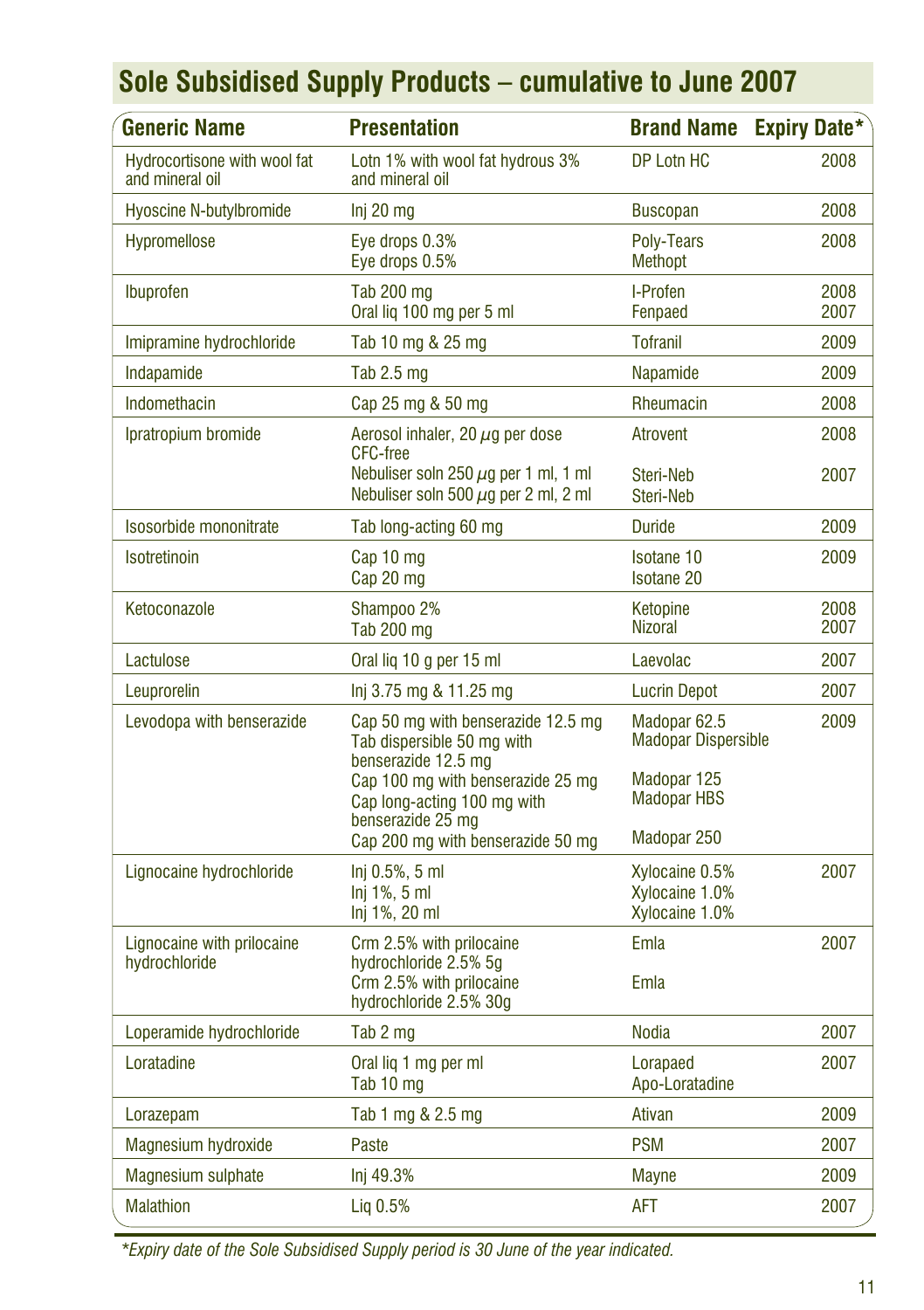| <b>Generic Name</b>                           | <b>Presentation</b>                                                                                   | <b>Brand Name</b>                                                                                          | <b>Expiry Date*</b> |
|-----------------------------------------------|-------------------------------------------------------------------------------------------------------|------------------------------------------------------------------------------------------------------------|---------------------|
| <b>Maldison</b>                               | Shampoo 1%                                                                                            | A-Lices                                                                                                    | 2007                |
| Maprotiline hydrochloride                     | Tab 25 mg & 75 mg                                                                                     | Ludiomil                                                                                                   | 2009                |
| Medroxyprogesterone acetate                   | Inj 150 mg per ml, 1 ml syringe                                                                       | Depo-Provera                                                                                               | 2007                |
| <b>Mesalazine</b>                             | Enema 1 g per 100 ml                                                                                  | Pentasa                                                                                                    | 2009                |
| Methadone hydrochloride                       | Powder 1 g<br>Tab 5 mg                                                                                | <b>AFT</b><br><b>Pallidone</b>                                                                             | 2009<br>2007        |
| Methotrexate                                  | Tab 2.5 mg & 10 mg<br>Inj 100 mg per ml, 5 ml<br>Inj 100 mg per ml, 10 ml<br>Inj 100 mg per ml, 50 ml | <b>Methoblastin</b><br><b>Methotrexate Ebewe</b><br><b>Methotrexate Ebewe</b><br><b>Methotrexate Ebewe</b> | 2009<br>2008        |
| Methyldopa                                    | Tab 125 mg, 250 mg & 500 mg                                                                           | Prodopa                                                                                                    | 2008                |
| Methylphenidate hydrochloride                 | Tab long-acting 20 mg<br>Tab 5 mg & 20 mg<br>Tab 10 mg                                                | <b>Rubifen SR</b><br><b>Rubifen</b><br><b>Rubifen</b>                                                      | 2009                |
| Methylprednisolone                            | Tab 4 mg & 100 mg                                                                                     | <b>Medrol</b>                                                                                              | 2009                |
| Methylprednisolone aceponate                  | Crm 0.1% and oint 0.1%                                                                                | Advantan                                                                                                   | 2009                |
| Methylprednisolone acetate                    | Inj 40 mg per ml, 1 ml                                                                                | Depo-Medrol                                                                                                | 2008                |
| Methylprednisolone acetate<br>with lignocaine | Inj 40 mg per ml with lignocaine 1 ml                                                                 | Depo-Medrol with<br>Lidocaine                                                                              | 2008                |
| Methylprednisolone sodium<br>succinate        | Inj 40 mg per ml, 1 ml<br>Inj 62.5 mg per ml, 1 ml<br>Inj 500 mg & 1 g                                | Solu-Medrol<br>Solu-Medrol<br>Solu-Medrol                                                                  | 2009                |
| Metoclopramide hydrochloride                  | Inj 5 mg per ml, 2 ml<br>Tab 10 mg                                                                    | Pfizer<br>Metamide                                                                                         | 2008<br>2007        |
| Metoprolol tartrate                           | Tab long-acting 200 mg                                                                                | Slow-Lopressor                                                                                             | 2009                |
| Metronidazole                                 | Tab 200 mg & 400 mg                                                                                   | <b>Trichozole</b>                                                                                          | 2007                |
| <b>Metyrapone</b>                             | Cap 250 mg                                                                                            | Metopirone                                                                                                 | 2009                |
| Mexiletine hydrochloride                      | Cap 50 mg & 200 mg                                                                                    | <b>Mexitil</b>                                                                                             | 2008                |
| Miconazole                                    | Oral gel 20 mg per g                                                                                  | <b>Daktarin</b>                                                                                            | 2007                |
| Miconazole nitrate                            | <b>Crm 2%</b>                                                                                         | <b>Multichem</b>                                                                                           | 2008                |
| <b>Midodrine</b>                              | Tab 2.5 mg & 5 mg                                                                                     | Gutron                                                                                                     | 2009                |
| <b>Misoprostol</b>                            | Tab 200 $\mu$ g                                                                                       | 2009<br>Cytotec                                                                                            |                     |
| Moclobemide                                   | Tab 150 mg & 300 mg                                                                                   | Apo-Moclobemide                                                                                            | 2009                |
| Morphine hydrochloride                        | Oral lig 1 mg per ml<br>Oral liq 2 mg per ml<br>Oral liq 5 mg per ml<br>Oral liq 10 mg per ml         | <b>RA-Morph</b><br><b>RA-Morph</b><br><b>RA-Morph</b><br><b>RA-Morph</b>                                   | 2009                |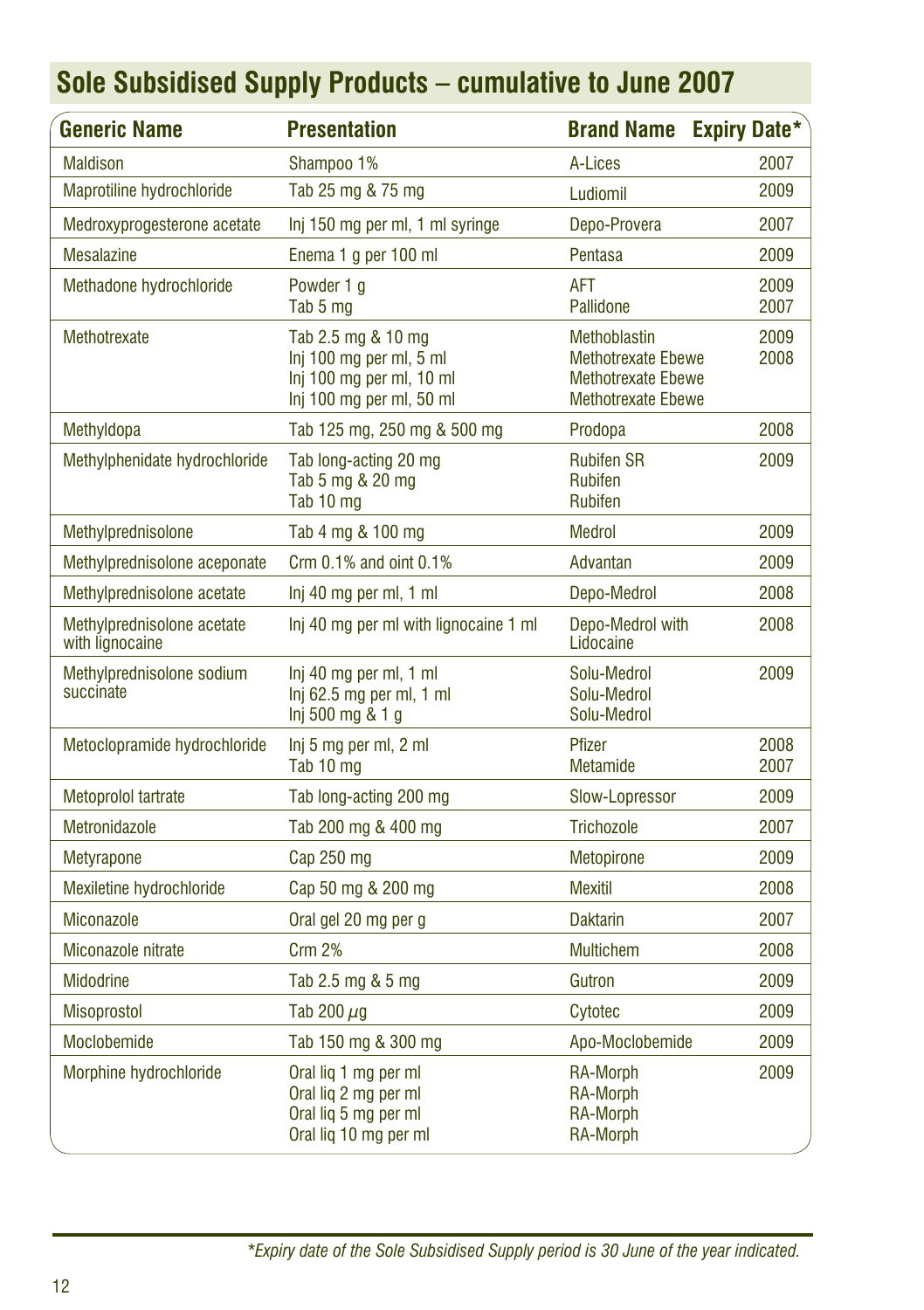| <b>Generic Name</b>       | <b>Presentation</b>                                                                                                                            | <b>Brand Name</b>                                                                            | <b>Expiry Date*</b>  |
|---------------------------|------------------------------------------------------------------------------------------------------------------------------------------------|----------------------------------------------------------------------------------------------|----------------------|
| Morphine sulphate         | Inj 5 mg per ml, 1 ml<br>Inj 15 mg per ml, 1 ml<br>Cap long-acting 10 mg, 30 mg, 60<br>mg, 100 mg & 200 mg<br>Tab immediate release 10 mg & 20 | <b>Mayne</b><br><b>Mayne</b><br>m-Eslon<br>Sevredol                                          | 2009                 |
|                           | mq                                                                                                                                             |                                                                                              |                      |
| Morphine tartrate         | Inj 80 mg per ml, 1.5 ml & 5 ml                                                                                                                | <b>Mayne</b>                                                                                 | 2009                 |
| Nadolol                   | Tab 40 mg & 80 mg                                                                                                                              | Apo-Nadolol                                                                                  | 2007                 |
| Naphazoline hydrochloride | Eye drops 0.1%                                                                                                                                 | <b>Naphcon Forte</b>                                                                         | 2008                 |
| Naproxen                  | Tab 250 mg<br>Tab 500 mg<br>Tab long-acting 750 mg<br>Tab long-acting 1000 mg                                                                  | Noflam 250<br>Noflam 500<br>Naprosyn SR 750<br>Naprosyn SR 1000                              | 2009<br>2008         |
| Neostigmine               | Inj 2.5 mg per ml, 1 ml                                                                                                                        | AstraZeneca                                                                                  | 2007                 |
| <b>Nevirapine</b>         | Oral suspension 10 mg per ml                                                                                                                   | <b>Viramune Suspension</b>                                                                   | 2009                 |
| Nicotinic acid            | Tab 50 mg & 500 mg                                                                                                                             | <b>Apo-Nicotinic Acid</b>                                                                    | 2009                 |
| Nifedipine                | Tab long-acting 20 mg                                                                                                                          | <b>Nyefax Retard</b>                                                                         | 2009                 |
| Nonoxynol-9               | Jelly 2%                                                                                                                                       | Gynol II                                                                                     | 2008                 |
| Norethisterone            | Tab $350 \mu q$<br>Tab 5 mg                                                                                                                    | Noriday 28<br><b>Primolut-N</b>                                                              | 2009<br>2008         |
| Norfloxacin               | Tab 400 mg                                                                                                                                     | Arrow-Norfloxacin                                                                            | 2008                 |
| Nortriptyline             | Tab 10 mg & 25 mg                                                                                                                              | <b>Norpress</b>                                                                              | 2008                 |
| <b>Nystatin</b>           | Vaginal crm 100,000 u per 5 g with<br>applicators<br>Oral lig 100,000 u per ml<br>Cap 500,000 u                                                | <b>Nilstat</b><br><b>Nilstat</b><br><b>Nilstat</b>                                           | 2009<br>2008<br>2007 |
|                           | Tab 500,000 u                                                                                                                                  | <b>Nilstat</b>                                                                               |                      |
| Oxybutynin                | Oral lig 5 mg per 5 ml<br>Tab 5 mg                                                                                                             | Apo-Oxybutynin<br>Apo-Oxybutynin                                                             | 2007                 |
| Oxytocin                  | Inj 5 iu per ml, 1 ml<br>Inj 10 iu per ml, 1 ml<br>Ini 5 iu with ergometrine maleate<br>500 $\mu$ g per ml, 1 ml                               | <b>Syntocinon</b><br><b>Syntocinon</b><br><b>Syntometrine</b>                                | 2009                 |
| Pamidronate disodium      | Inj 3 mg per ml, 5 ml<br>Inj 3 mg per ml, 10 ml<br>Inj 6 mg per ml, 10 ml                                                                      | Pamisol<br>Pamisol<br>Pamisol                                                                | 2008                 |
| Paracetamol               | Tab 500 mg<br>Suppos 125 mg & 250 mg<br>Oral liq 120 mg per 5 ml<br>Oral lig 250 mg per 5 ml<br>Suppos 500 mg                                  | Panadol<br>2008<br>Panadol<br><b>Junior Parapaed</b><br><b>Six Plus Parapaed</b><br>Paracare |                      |
| Paracetamol with codeine  | Tab 500 mg with 8 mg codeine                                                                                                                   | Codalgin                                                                                     | 2007<br>2008         |
|                           |                                                                                                                                                |                                                                                              |                      |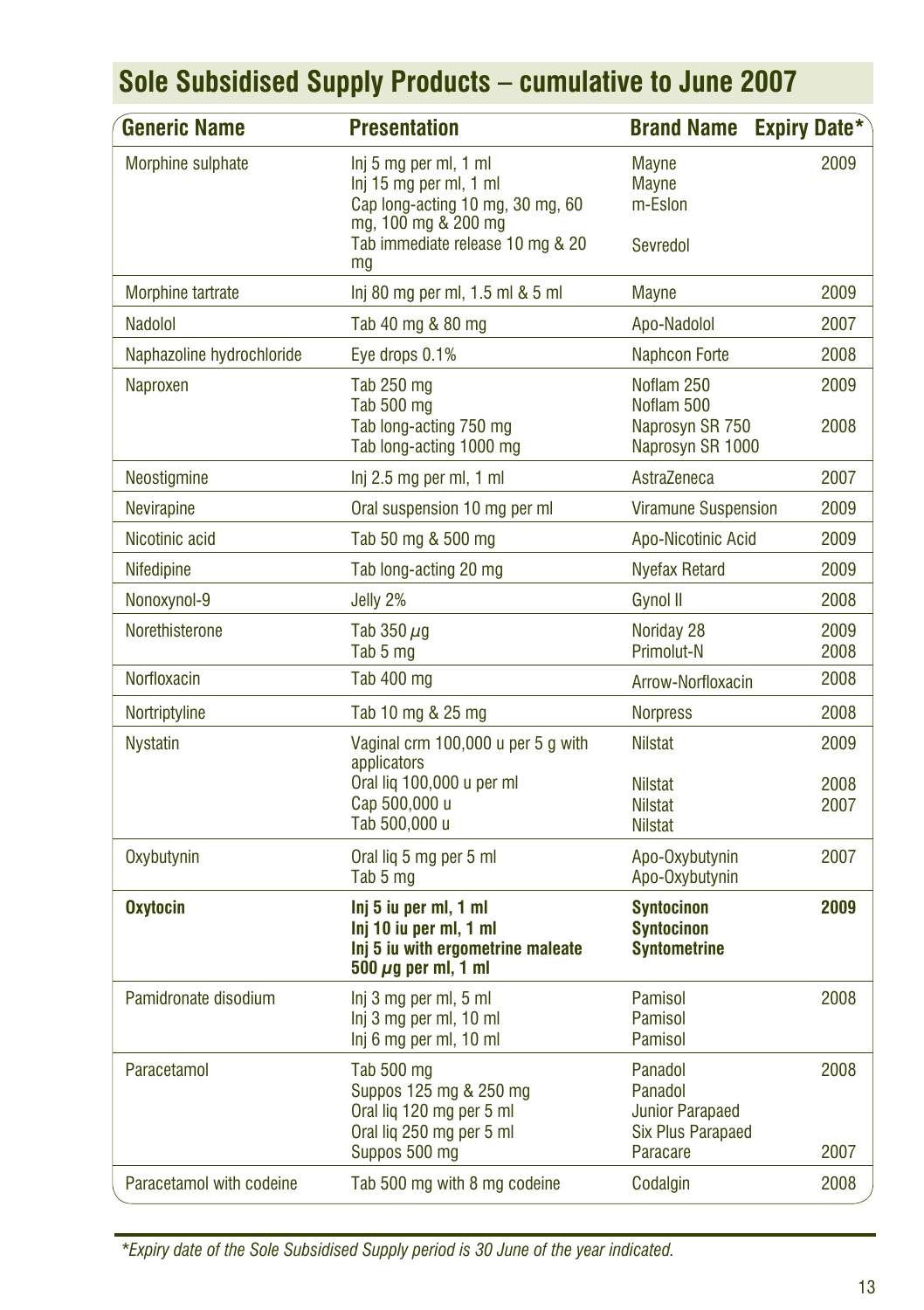| <b>Generic Name</b>                          | <b>Presentation</b>                                                                                                | <b>Brand Name</b>                    | <b>Expiry Date*</b> |
|----------------------------------------------|--------------------------------------------------------------------------------------------------------------------|--------------------------------------|---------------------|
| Pergolide                                    | Tab 0.25 mg & 1 mg                                                                                                 | Permax                               | 2008                |
| Perhexiline maleate                          | Tab 100 mg                                                                                                         | Pexsig                               | 2009                |
| Permethrin                                   | <b>Crm 5%</b>                                                                                                      | Lyderm                               | 2007                |
| Pethidine hydrochloride                      | Tab 50 mg & 100 mg                                                                                                 | <b>PSM</b>                           | 2007                |
| Phenoxymethylpenicillin<br>(Penicillin V)    | Oral lig benzathine 125 mg per 5 ml<br>Oral lig benzathine 250 mg per 5 ml                                         | AFT<br><b>AFT</b>                    | 2007                |
| Pilocarpine                                  | Eye drops 0.5%, 1%, 2%, 3%, 4% & 6%                                                                                | Pilopt                               | 2008                |
| Pindolol                                     | Tab 5 mg, 10 mg & 15 mg                                                                                            | Pindol                               | 2007                |
| Poloxamer                                    | Oral drops 10%                                                                                                     | Coloxyl                              | 2008                |
| Potassium chloride                           | Tab long-acting 600 mg<br>Inj 75 mg per ml, 10 ml<br>Inj 150 mg per ml, 10 ml                                      | Span-K<br>AstraZeneca<br>AstraZeneca | 2009<br>2008        |
| Prazosin hydrochloride                       | Tab 1 mg, 2 mg & 5 mg                                                                                              | <b>Hyprosin</b>                      | 2007                |
| Prednisone                                   | Tab 1 mg, 2.5 mg, 5 mg & 20 mg                                                                                     | Apo-Prednisone                       | 2008                |
| Prednisolone sodium<br>phosphate             | Oral lig 5 mg per ml                                                                                               | Redipred                             | 2007                |
| Pregnancy tests - HCG urine                  | <b>Cassette</b>                                                                                                    | <b>MDS Quick Card</b>                | 2009                |
| Procaine penicillin                          | Inj 1.5 mega u                                                                                                     | <b>Cilicaine</b>                     | 2008                |
| Prochlorperazine                             | Tab 5 mg                                                                                                           | <b>Antinaus</b>                      | 2007                |
| Propranolol                                  | Tab 10 mg & 40 mg<br>Cap long-acting 160 mg                                                                        | Cardinol<br><b>Cardinol LA</b>       | 2007                |
| Pyridoxine hydrochloride                     | Tab 50 mg                                                                                                          | Apo-Pyridoxine                       | 2009                |
| Quinapril                                    | Tab 5 mg, 10 mg & 20 mg                                                                                            | Accupril                             | 2008                |
| <b>Quinapril with</b><br>hydrochlorothiazide | Tab 10 mg with hydrochlorothiazide<br>$12.5 \text{ ma}$<br>Tab 20 mg with hydrochlorothiazide<br>$12.5 \text{ ma}$ | Accuretic 10<br><b>Accuretic 20</b>  | 2008                |
| <b>Quinine sulphate</b>                      | Tab 200 mg<br>Tab 300 mg                                                                                           | Q 200<br>Q 300                       | 2009                |
| Ranitidine hydrochloride                     | Tab 150 mg & 300 mg                                                                                                | <b>Arrow Ranitidine</b>              | 2008                |
| Salbutamol                                   | Oral lig 2 mg per 5 ml                                                                                             | <b>Salapin</b>                       | 2007                |
| Salbutamol with ipratropium<br>bromide       | Nebuliser soln, 2.5 mg with<br>ipratropium bromide 0.5 mg                                                          | <b>Duolin</b>                        | 2009                |
| Selegiline hydrochloride                     | Tab 5 mg                                                                                                           | Apo-Selegiline                       | 2009                |
| Silver sulphadiazine                         | Crm 1% with<br>chlorhexidine digluconate 0.2%                                                                      | <b>Silvazine</b>                     | 2007                |
| Sodium chloride                              | $Inj$ 0.9%, 5 ml & 10 ml                                                                                           | AstraZeneca                          | 2009                |
| Sodium citro-tartrate                        | Grans effervescent 4 g sachets                                                                                     | Ural                                 | 2007                |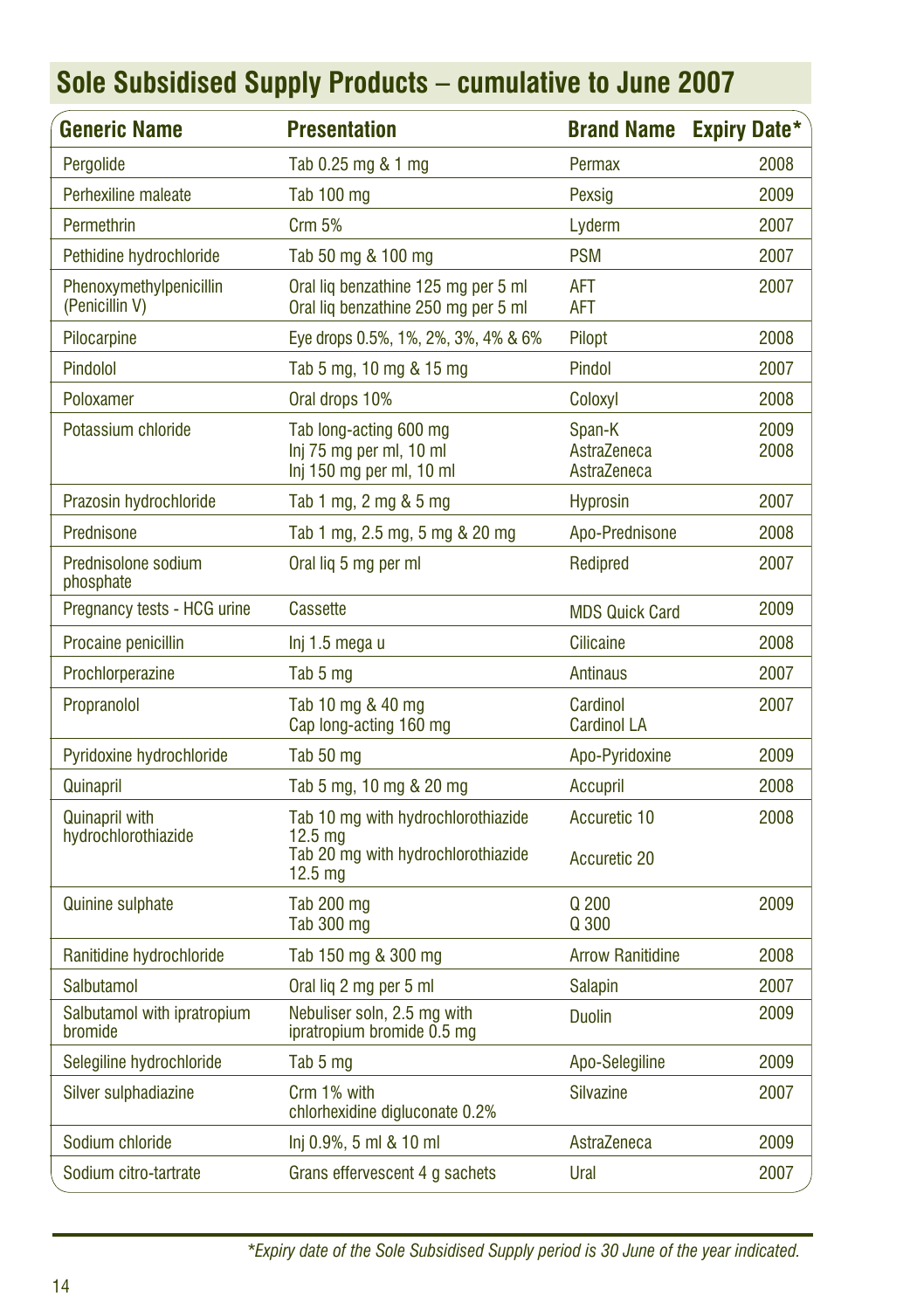| <b>Generic Name</b>                                                  | <b>Presentation</b>                                                                                                                                                                                       | <b>Brand Name</b>               | <b>Expiry Date*</b> |  |
|----------------------------------------------------------------------|-----------------------------------------------------------------------------------------------------------------------------------------------------------------------------------------------------------|---------------------------------|---------------------|--|
| Sodium cromoglycate                                                  | Nasal spray 4%<br>Eye drops 2%                                                                                                                                                                            | <b>Rex</b><br>Cromolux          | 2009<br>2008        |  |
| Sulphasalazine                                                       | Tab 500 mg<br>Tab EC 500 mg                                                                                                                                                                               | Salazopyrin<br>Salazopyrin EN   | 2009                |  |
| Tar with triethanolamine lauryl<br>sulphate and fluorescein          | Soln 2.3% with triethanolamine lauryl<br>sulphate and fluorescein sodium                                                                                                                                  | <b>Pinetarsol</b>               | 2008                |  |
| Temazepam                                                            | Tab 10 mg                                                                                                                                                                                                 | <b>Normison</b>                 | 2008                |  |
| <b>Terbinafine</b>                                                   | Tab 250 mg                                                                                                                                                                                                | Apo-Terbinafine                 | 2008                |  |
| <b>Timolol maleate</b>                                               | Tab 10 mg<br>Eye Drops 0.25% & 0.5%                                                                                                                                                                       | Apo-Timol<br>Apo-Timop          | 2009<br>2007        |  |
| Thiamine hydrochloride                                               | Tab 50 mg                                                                                                                                                                                                 | Apo-Thiamine                    | 2009                |  |
| Tranexamic acid                                                      | Tab 500 mg                                                                                                                                                                                                | Cyklokapron                     | 2007                |  |
| Triamcinolone acetonide                                              | Crm & Oint 0.02%<br>Dental Paste USP 0.1%                                                                                                                                                                 | Aristocort<br>Oracort           | 2008                |  |
| Triamcinolone acetonide<br>with gramicidin, neomycin<br>and nystatin | Ear drops 1 mg with nystatin 100,000<br>u, neomycin sulphate 2.5 mg and<br>gramicidin 250 mcg per g<br>Oint 1 mg with nystatin 100,000<br>u, neomycin sulphate 2.5 mg and<br>gramicidin 250 $\mu$ g per g | Kenacomb<br>Kenacomb            | 2009<br>2008        |  |
| Triazolam                                                            | Tab 125 $\mu$ g<br>Tab 250 $\mu$ g                                                                                                                                                                        | Hypam<br><b>Hypam</b>           | 2008                |  |
| Trimethoprim                                                         | Tab 300 mg                                                                                                                                                                                                | <b>TMP</b>                      | 2008                |  |
| <b>Trimipramine maleate</b>                                          | Cap 25 mg & 50 mg                                                                                                                                                                                         | <b>Tripress</b>                 | 2008                |  |
| <b>Tropisetron</b>                                                   | Cap 5 mg                                                                                                                                                                                                  | Navoban                         | 2007                |  |
| Urea                                                                 | <b>Crm 10%</b>                                                                                                                                                                                            | <b>Nutraplus</b>                | 2008                |  |
| Ursodeoxycholic acid                                                 | Cap 300 mg                                                                                                                                                                                                | Actigall                        | 2008                |  |
| Vancomycin hydrochloride                                             | Inj 50 mg per ml, 10 ml                                                                                                                                                                                   | Pacific                         | 2008                |  |
| Verapamil hydrochloride                                              | Tab long-acting 120 mg                                                                                                                                                                                    | <b>Verpamil SR</b>              | 2008                |  |
| Vincristine sulphate                                                 | Inj 1 mg per ml, 1 ml<br>Inj 1 mg per ml, 2 ml                                                                                                                                                            | <b>Mayne</b><br><b>Mayne</b>    | 2009                |  |
| <b>Vitamins</b>                                                      | Tab (BPC cap strength)                                                                                                                                                                                    | <b>Healtheries</b>              | 2009                |  |
| Vitamin B complex                                                    | Tab, strong, BPC                                                                                                                                                                                          | Apo-B-Complex                   | 2009                |  |
| Water                                                                | <b>Purified for injection 20 ml</b><br>Purified for injection 5 ml & 10 ml                                                                                                                                | <b>Multichem</b><br>AstraZeneca | 2009<br>2007        |  |
| Zinc and castor oil                                                  | Oint BP                                                                                                                                                                                                   | <b>Multichem</b>                | 2008                |  |
| Zinc sulphate                                                        | Cap 220 mg                                                                                                                                                                                                | <b>Zincaps</b>                  | 2008                |  |
| Zopiclone                                                            | Tab 7.5 mg                                                                                                                                                                                                | Apo-Zopiclone                   | 2008                |  |

### **June changes are in bold type**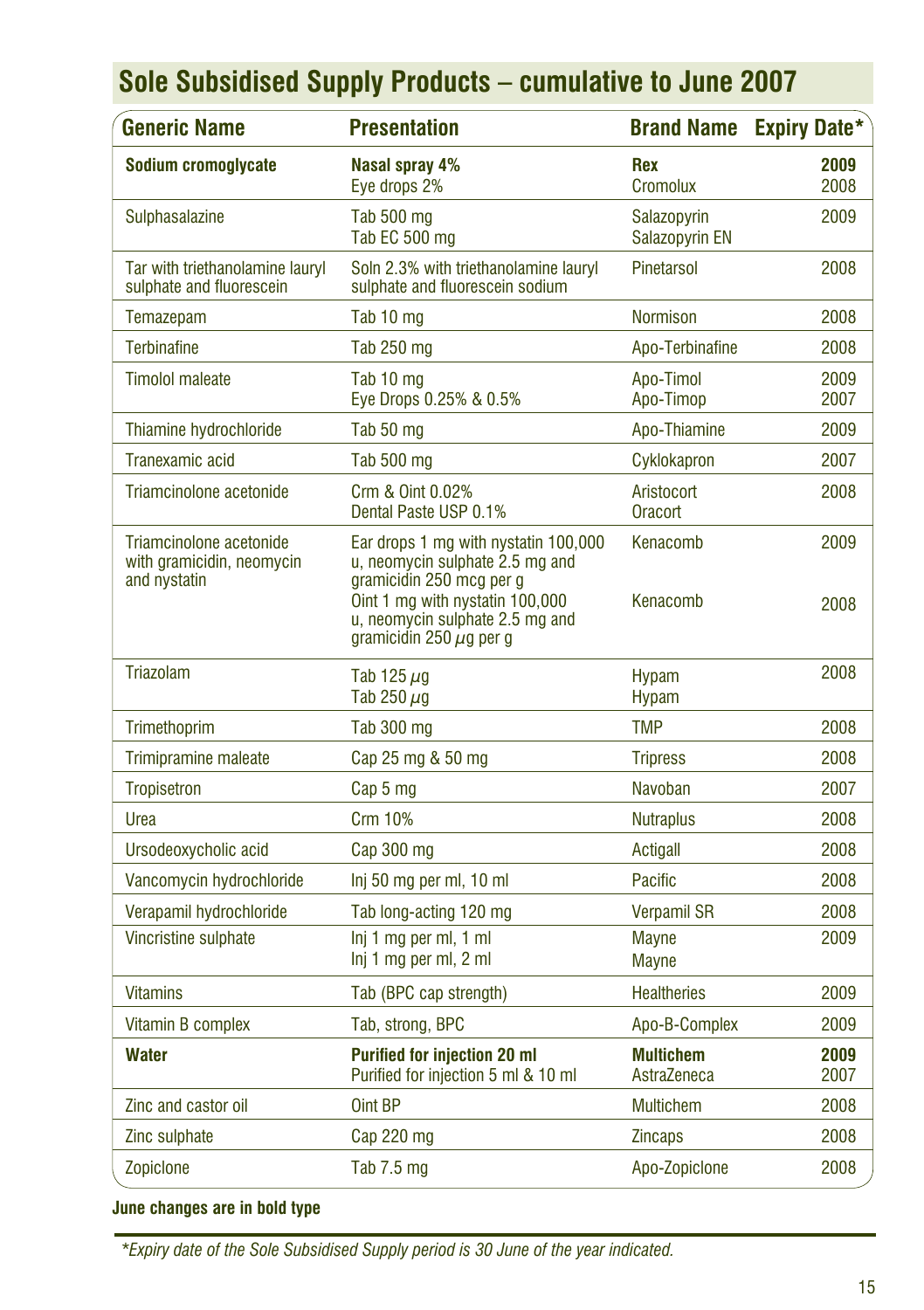<span id="page-15-0"></span>

|     | <b>Check your Schedule for full details</b><br>Schedule page ref                         | Subsidy<br>(Mnfr's price)<br>S | Per             | <b>Brand or</b><br><b>Generic Mnfr</b><br>$\checkmark$ fully subsidised |
|-----|------------------------------------------------------------------------------------------|--------------------------------|-----------------|-------------------------------------------------------------------------|
|     | <b>New Listings</b>                                                                      |                                |                 |                                                                         |
|     | Effective 1 June 2007                                                                    |                                |                 |                                                                         |
| 27  | OMFPRAZOLE                                                                               |                                |                 |                                                                         |
|     |                                                                                          |                                | 30              | $\boldsymbol{\nu}$ Omezol                                               |
|     |                                                                                          |                                | 30              | $\boldsymbol{\nu}$ Omezol                                               |
|     |                                                                                          |                                | 30              | $\boldsymbol{\nu}$ Omezol                                               |
|     |                                                                                          |                                |                 |                                                                         |
| 75  | ALENDRONATE SODIUM WITH CHOLECALCIFEROL - Special Authority see SA0797 - Retail pharmacy |                                | 4               | $\checkmark$ Fosamax Plus                                               |
|     |                                                                                          |                                |                 |                                                                         |
| 99  | <b>IBUPROFEN</b> – Additional subsidy by Special Authority see SA0291– Retail pharmacy   |                                |                 |                                                                         |
|     |                                                                                          |                                | 30              |                                                                         |
|     |                                                                                          | (4.56)                         |                 | <b>Brufen</b>                                                           |
|     |                                                                                          |                                | 30              |                                                                         |
|     |                                                                                          | (9.12)                         |                 | <b>Brufen Retard</b>                                                    |
| 130 | MITOMYCIN C - PCT only - Specialist                                                      |                                |                 |                                                                         |
|     |                                                                                          |                                | 10 <sup>1</sup> | <b>S29</b><br>$\vee$ Mitomycin-C                                        |
|     |                                                                                          |                                |                 |                                                                         |
|     |                                                                                          |                                | 5               | $\checkmark$ Mitomycin-C<br><b>S29</b>                                  |
| 165 | FAT SUPPLEMENT - Special Authority see SA0580 - Hospital pharmacy [HP3]                  |                                |                 |                                                                         |
|     |                                                                                          |                                |                 | 200 ml OP $\sqrt{C}$ alogen                                             |
|     |                                                                                          |                                |                 | 200 ml OP <b>∠ Calogen</b>                                              |
|     |                                                                                          |                                |                 |                                                                         |
| 170 | RENAL ORAL FEED 2KCAL/ML - Special Authority see SA0587 - Hospital pharmacy [HP3]        |                                |                 |                                                                         |
|     |                                                                                          |                                |                 |                                                                         |
|     |                                                                                          |                                |                 |                                                                         |
|     | <b>Effective 1 May 2007</b>                                                              |                                |                 |                                                                         |

#### 146 SALBUTAMOL Nebuliser soln, 1 mg per ml, 2.5 ml – Available on a PSO .......... 3.70 20 **⁄Asthalin**<br>Nebuliser soln, 2 mg per ml, 2.5 ml – Available on a PSO .......... 3.85 20 **⁄Asthalin** Nebuliser soln, 2 mg per ml, 2.5 ml – Available on a PSO ..........3.85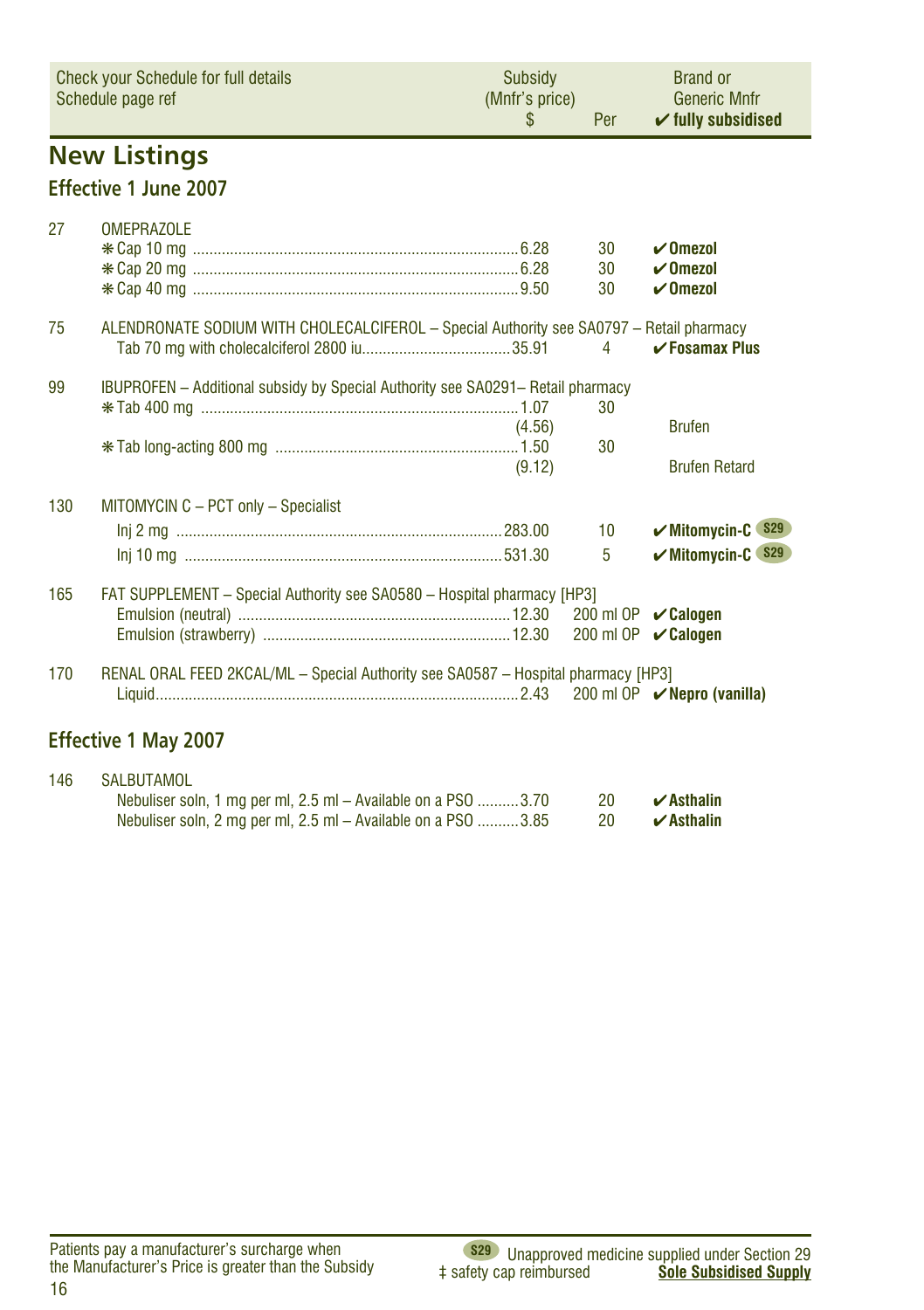<span id="page-16-0"></span>

| <b>Changes to Restrictions</b><br>Effective 1 June 2007<br>108<br>MIANSERIN HYDROCHLORIDE - Hospital pharmacy [HP3]-Specialist prescription - Special Authority<br>see SA0057 SA0864 below - Retail pharmacy Hospital pharmacy [HP3]<br>Specialist must be a psychiatrist.<br>30<br>$\sqrt{}$ Tolvon<br>>> SA0057 0864 Special Authority for Subsidy<br>Initial application only from a psychiatrist from any relevant practitioner. Approvals valid for 2 years for<br>applications meeting the following criteria:<br>Both:<br>Depression; and<br>1.<br>2 Any of the following: Either:<br>$2.1$ Both:<br>2.1.1 Failed trials with other antidepressants; and<br>2.1.2 Patient has been maintained on mianserin prior to December 1993; or<br>2.1 <del>2</del> Co-existent bladder neck obstruction; or<br>2.23 Cardiovascular disease.<br><b>Renewal only from a psychiatrist from any relevant practitioner.</b> Approvals valid for 2 years where the<br>treatment remains appropriate and the patient is benefiting from treatment.<br>109<br>PAROXETINE HYDROCHLORIDE<br>Tab 20 mg - Higher subsidy of up to \$35.02 per 30 with<br>$\nu$ Loxamine<br>30<br>(35.02)<br>Aropax<br>Additional subsidy by endorsement is available for patients who:<br>1) were taking paroxetine hydrochloride on February 2001; or<br>2) have previously responded to treatment with paroxetine hydrochloride; or<br>3) have had a trial of fluoxetine and have had to discontinue due to<br>a) inability to tolerate the drug due to side effects; or<br>b) failed to respond to an adequate dose and duration of treatment; or<br>4) have contraindications to fluoxetine (eg pre-existing significant levels of nausea, breastfeeding, potential drug- | <b>Check your Schedule for full details</b><br>Schedule page ref | Subsidy<br>(Mnfr's price)<br>S | Per | <b>Brand or</b><br><b>Generic Mnfr</b><br>$\checkmark$ fully subsidised |  |
|-------------------------------------------------------------------------------------------------------------------------------------------------------------------------------------------------------------------------------------------------------------------------------------------------------------------------------------------------------------------------------------------------------------------------------------------------------------------------------------------------------------------------------------------------------------------------------------------------------------------------------------------------------------------------------------------------------------------------------------------------------------------------------------------------------------------------------------------------------------------------------------------------------------------------------------------------------------------------------------------------------------------------------------------------------------------------------------------------------------------------------------------------------------------------------------------------------------------------------------------------------------------------------------------------------------------------------------------------------------------------------------------------------------------------------------------------------------------------------------------------------------------------------------------------------------------------------------------------------------------------------------------------------------------------------------------------------------------------------------------------|------------------------------------------------------------------|--------------------------------|-----|-------------------------------------------------------------------------|--|
|                                                                                                                                                                                                                                                                                                                                                                                                                                                                                                                                                                                                                                                                                                                                                                                                                                                                                                                                                                                                                                                                                                                                                                                                                                                                                                                                                                                                                                                                                                                                                                                                                                                                                                                                                 |                                                                  |                                |     |                                                                         |  |
|                                                                                                                                                                                                                                                                                                                                                                                                                                                                                                                                                                                                                                                                                                                                                                                                                                                                                                                                                                                                                                                                                                                                                                                                                                                                                                                                                                                                                                                                                                                                                                                                                                                                                                                                                 |                                                                  |                                |     |                                                                         |  |
|                                                                                                                                                                                                                                                                                                                                                                                                                                                                                                                                                                                                                                                                                                                                                                                                                                                                                                                                                                                                                                                                                                                                                                                                                                                                                                                                                                                                                                                                                                                                                                                                                                                                                                                                                 |                                                                  |                                |     |                                                                         |  |
|                                                                                                                                                                                                                                                                                                                                                                                                                                                                                                                                                                                                                                                                                                                                                                                                                                                                                                                                                                                                                                                                                                                                                                                                                                                                                                                                                                                                                                                                                                                                                                                                                                                                                                                                                 |                                                                  |                                |     |                                                                         |  |
|                                                                                                                                                                                                                                                                                                                                                                                                                                                                                                                                                                                                                                                                                                                                                                                                                                                                                                                                                                                                                                                                                                                                                                                                                                                                                                                                                                                                                                                                                                                                                                                                                                                                                                                                                 |                                                                  |                                |     |                                                                         |  |
|                                                                                                                                                                                                                                                                                                                                                                                                                                                                                                                                                                                                                                                                                                                                                                                                                                                                                                                                                                                                                                                                                                                                                                                                                                                                                                                                                                                                                                                                                                                                                                                                                                                                                                                                                 |                                                                  |                                |     |                                                                         |  |
|                                                                                                                                                                                                                                                                                                                                                                                                                                                                                                                                                                                                                                                                                                                                                                                                                                                                                                                                                                                                                                                                                                                                                                                                                                                                                                                                                                                                                                                                                                                                                                                                                                                                                                                                                 |                                                                  |                                |     |                                                                         |  |
|                                                                                                                                                                                                                                                                                                                                                                                                                                                                                                                                                                                                                                                                                                                                                                                                                                                                                                                                                                                                                                                                                                                                                                                                                                                                                                                                                                                                                                                                                                                                                                                                                                                                                                                                                 |                                                                  |                                |     |                                                                         |  |
|                                                                                                                                                                                                                                                                                                                                                                                                                                                                                                                                                                                                                                                                                                                                                                                                                                                                                                                                                                                                                                                                                                                                                                                                                                                                                                                                                                                                                                                                                                                                                                                                                                                                                                                                                 |                                                                  |                                |     |                                                                         |  |
|                                                                                                                                                                                                                                                                                                                                                                                                                                                                                                                                                                                                                                                                                                                                                                                                                                                                                                                                                                                                                                                                                                                                                                                                                                                                                                                                                                                                                                                                                                                                                                                                                                                                                                                                                 |                                                                  |                                |     |                                                                         |  |
|                                                                                                                                                                                                                                                                                                                                                                                                                                                                                                                                                                                                                                                                                                                                                                                                                                                                                                                                                                                                                                                                                                                                                                                                                                                                                                                                                                                                                                                                                                                                                                                                                                                                                                                                                 |                                                                  |                                |     |                                                                         |  |
|                                                                                                                                                                                                                                                                                                                                                                                                                                                                                                                                                                                                                                                                                                                                                                                                                                                                                                                                                                                                                                                                                                                                                                                                                                                                                                                                                                                                                                                                                                                                                                                                                                                                                                                                                 |                                                                  |                                |     |                                                                         |  |
|                                                                                                                                                                                                                                                                                                                                                                                                                                                                                                                                                                                                                                                                                                                                                                                                                                                                                                                                                                                                                                                                                                                                                                                                                                                                                                                                                                                                                                                                                                                                                                                                                                                                                                                                                 |                                                                  |                                |     |                                                                         |  |
|                                                                                                                                                                                                                                                                                                                                                                                                                                                                                                                                                                                                                                                                                                                                                                                                                                                                                                                                                                                                                                                                                                                                                                                                                                                                                                                                                                                                                                                                                                                                                                                                                                                                                                                                                 |                                                                  |                                |     |                                                                         |  |
|                                                                                                                                                                                                                                                                                                                                                                                                                                                                                                                                                                                                                                                                                                                                                                                                                                                                                                                                                                                                                                                                                                                                                                                                                                                                                                                                                                                                                                                                                                                                                                                                                                                                                                                                                 |                                                                  |                                |     |                                                                         |  |
|                                                                                                                                                                                                                                                                                                                                                                                                                                                                                                                                                                                                                                                                                                                                                                                                                                                                                                                                                                                                                                                                                                                                                                                                                                                                                                                                                                                                                                                                                                                                                                                                                                                                                                                                                 |                                                                  |                                |     |                                                                         |  |
|                                                                                                                                                                                                                                                                                                                                                                                                                                                                                                                                                                                                                                                                                                                                                                                                                                                                                                                                                                                                                                                                                                                                                                                                                                                                                                                                                                                                                                                                                                                                                                                                                                                                                                                                                 |                                                                  |                                |     |                                                                         |  |
|                                                                                                                                                                                                                                                                                                                                                                                                                                                                                                                                                                                                                                                                                                                                                                                                                                                                                                                                                                                                                                                                                                                                                                                                                                                                                                                                                                                                                                                                                                                                                                                                                                                                                                                                                 |                                                                  |                                |     |                                                                         |  |
|                                                                                                                                                                                                                                                                                                                                                                                                                                                                                                                                                                                                                                                                                                                                                                                                                                                                                                                                                                                                                                                                                                                                                                                                                                                                                                                                                                                                                                                                                                                                                                                                                                                                                                                                                 |                                                                  |                                |     |                                                                         |  |
|                                                                                                                                                                                                                                                                                                                                                                                                                                                                                                                                                                                                                                                                                                                                                                                                                                                                                                                                                                                                                                                                                                                                                                                                                                                                                                                                                                                                                                                                                                                                                                                                                                                                                                                                                 |                                                                  |                                |     |                                                                         |  |
|                                                                                                                                                                                                                                                                                                                                                                                                                                                                                                                                                                                                                                                                                                                                                                                                                                                                                                                                                                                                                                                                                                                                                                                                                                                                                                                                                                                                                                                                                                                                                                                                                                                                                                                                                 |                                                                  |                                |     |                                                                         |  |
|                                                                                                                                                                                                                                                                                                                                                                                                                                                                                                                                                                                                                                                                                                                                                                                                                                                                                                                                                                                                                                                                                                                                                                                                                                                                                                                                                                                                                                                                                                                                                                                                                                                                                                                                                 |                                                                  |                                |     |                                                                         |  |
|                                                                                                                                                                                                                                                                                                                                                                                                                                                                                                                                                                                                                                                                                                                                                                                                                                                                                                                                                                                                                                                                                                                                                                                                                                                                                                                                                                                                                                                                                                                                                                                                                                                                                                                                                 |                                                                  |                                |     |                                                                         |  |
|                                                                                                                                                                                                                                                                                                                                                                                                                                                                                                                                                                                                                                                                                                                                                                                                                                                                                                                                                                                                                                                                                                                                                                                                                                                                                                                                                                                                                                                                                                                                                                                                                                                                                                                                                 |                                                                  |                                |     |                                                                         |  |
|                                                                                                                                                                                                                                                                                                                                                                                                                                                                                                                                                                                                                                                                                                                                                                                                                                                                                                                                                                                                                                                                                                                                                                                                                                                                                                                                                                                                                                                                                                                                                                                                                                                                                                                                                 |                                                                  |                                |     |                                                                         |  |
|                                                                                                                                                                                                                                                                                                                                                                                                                                                                                                                                                                                                                                                                                                                                                                                                                                                                                                                                                                                                                                                                                                                                                                                                                                                                                                                                                                                                                                                                                                                                                                                                                                                                                                                                                 |                                                                  |                                |     |                                                                         |  |
| interactions).                                                                                                                                                                                                                                                                                                                                                                                                                                                                                                                                                                                                                                                                                                                                                                                                                                                                                                                                                                                                                                                                                                                                                                                                                                                                                                                                                                                                                                                                                                                                                                                                                                                                                                                                  |                                                                  |                                |     |                                                                         |  |

The prescription must be endorsed accordingly.

#### 120 BUSPIRONE HYDROCHLORIDE – Special Authority see SA0055 **SA0863** – **Retail pharmacy** Hospital pharmacy  $[HP3]$

| <b>Month Restriction</b> |  |                                |
|--------------------------|--|--------------------------------|
|                          |  | 100 <b>⁄Pacific Buspirone</b>  |
|                          |  | 100 <b>∠ Pacific Buspirone</b> |
|                          |  |                                |

#### ➽ **SA0055 0863 Special Authority for Subsidy**

**Initial application** only from a psychiatrist, geriatrician or respiratory specialist **from any relevant practitioner**. Approvals valid for 2 years for applications meeting the following criteria: Both:

1 For use only as an anxiolytic; and

2 Other agents are contraindicated or have failed.

**Renewal** only from a psychiatrist, geriatrician or respiratory specialist **from any relevant practitioner**. Approvals valid for 2 years where the treatment remains appropriate and the patient is benefiting from treatment.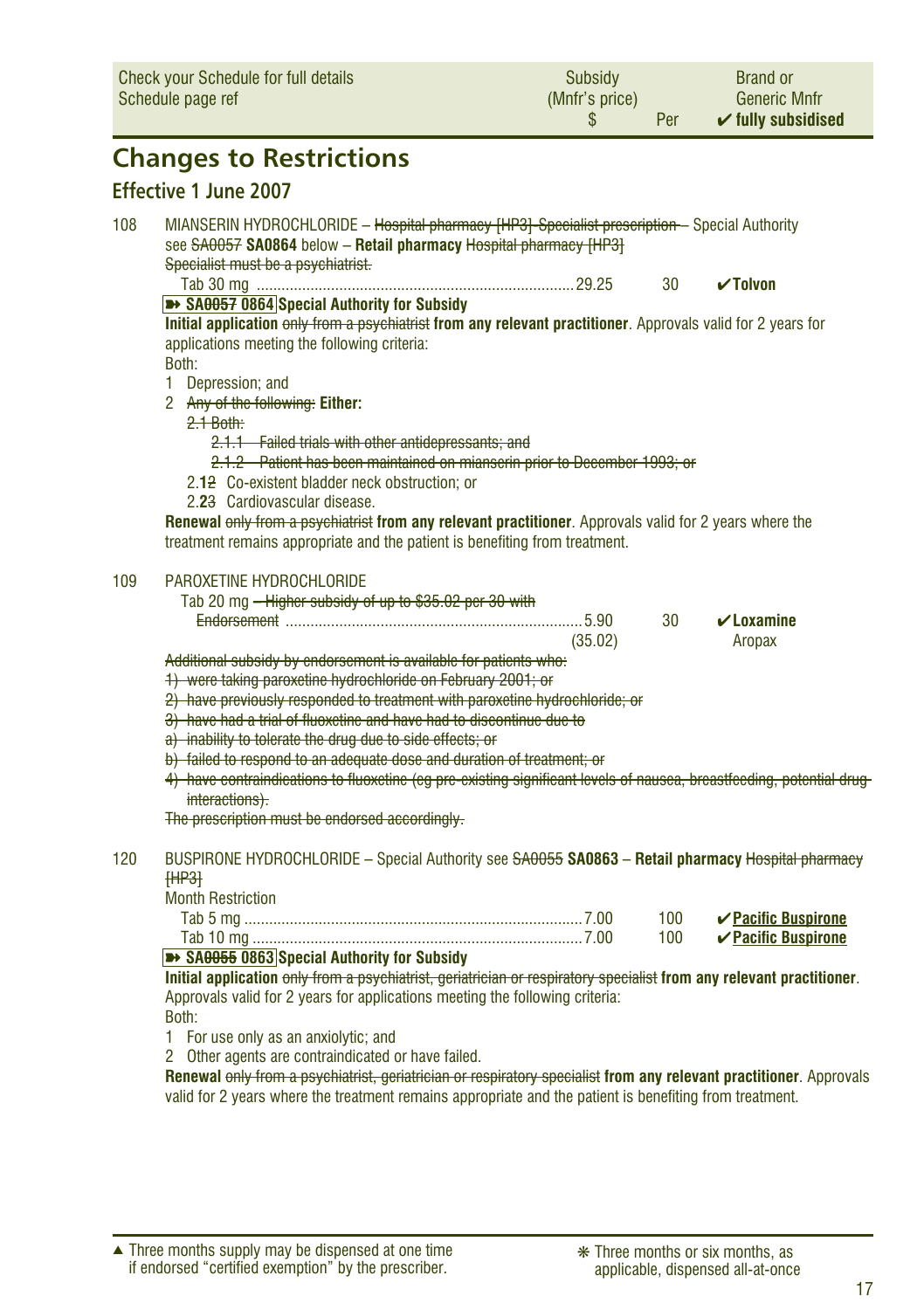<span id="page-17-0"></span>

| Check your Schedule for full details | Subsidy        | <b>Brand or</b>               |
|--------------------------------------|----------------|-------------------------------|
| Schedule page ref                    | (Mnfr's price) | <b>Generic Mnfr</b>           |
|                                      | Per            | $\checkmark$ fully subsidised |

#### **Changes to Restrictions - effective 1 May 2007**

| 53 | CANDESARTAN – Special Authority see SA0862 0706 below – Retail pharmacy |    |                                   |
|----|-------------------------------------------------------------------------|----|-----------------------------------|
|    |                                                                         | 30 | $\boldsymbol{\checkmark}$ Atacand |
|    |                                                                         | 30 | $\boldsymbol{\checkmark}$ Atacand |
|    |                                                                         | 30 | $\boldsymbol{\checkmark}$ Atacand |
|    |                                                                         | 30 | $\boldsymbol{\checkmark}$ Atacand |
|    | By PADDED 0706 Proced Authority for Puboldy                             |    |                                   |

#### ➽ **SA0862 0706 Special Authority for Subsidy**

**Initial application** only from a relevant specialist or general practitioner. Approvals valid without further renewal unless notified for applications meeting the following criteria:

#### Either: 1 Both:

1.1 Patient with congestive heart failure; and

- 1.2 Either:
	- 1.2.1 Has been treated with, and cannot tolerate, two ACE inhibitors, due to persistent cough; or
	- 1.2.2 Has experienced angioedema on an ACE inhibitor at any time in the past or who have experienced angioedema (even if not using an ACE inhibitor) in the last 2 years; or

#### 2 All of the following:

- 2.1 Patient with raised blood pressure; and
- 2.2 Use of fully funded beta blockers or diuretics are contraindicated; or not well tolerated; or insufficient to control blood pressure adequately at appropriate doses; and

#### 2.3 Either:

- 2.3.1 Has been treated with, and cannot tolerate, two ACE inhibitors, due to persistent cough; or
- 2.3.2 Has experienced angioedema on an ACE inhibitor at any time in the past or who have experienced angioedema (even if not using an ACE inhibitor) in the last 2 years.

#### **Renewal – (Previous approval has expired)** only from a relevant specialist or general practitioner. Approvals valid without further renewal unless notified where the treatment remains appropriate and the patient is benefiting from treatment.

| 54 | LOSARTAN - Special Authority see SA0862 0706 below - Retail pharmacy                                                                                                                                                                                                                                                                                                                 |  |                      |  |  |  |
|----|--------------------------------------------------------------------------------------------------------------------------------------------------------------------------------------------------------------------------------------------------------------------------------------------------------------------------------------------------------------------------------------|--|----------------------|--|--|--|
|    |                                                                                                                                                                                                                                                                                                                                                                                      |  |                      |  |  |  |
|    |                                                                                                                                                                                                                                                                                                                                                                                      |  | 30 $\sqrt{a}$ Cozaar |  |  |  |
|    |                                                                                                                                                                                                                                                                                                                                                                                      |  | 30 $\sqrt{c}$ Ozaar  |  |  |  |
|    | $\overline{1}$ $\overline{0}$ $\overline{0}$ $\overline{0}$ $\overline{0}$ $\overline{0}$ $\overline{0}$ $\overline{0}$ $\overline{0}$ $\overline{0}$ $\overline{0}$ $\overline{0}$ $\overline{0}$ $\overline{0}$ $\overline{0}$ $\overline{0}$ $\overline{0}$ $\overline{0}$ $\overline{0}$ $\overline{0}$ $\overline{0}$ $\overline{0}$ $\overline{0}$ $\overline{0}$ $\overline{$ |  |                      |  |  |  |

#### ➽ **SA0862 0706 Special Authority for Subsidy**

**Initial application** only from a relevant specialist or general practitioner. Approvals valid without further renewal unless notified for applications meeting the following criteria:

Either:

- 1 Both:
	- 1.1 Patient with congestive heart failure; and

1.2 Either:

- 1.2.1 Has been treated with, and cannot tolerate, two ACE inhibitors, due to persistent cough; or
- 1.2.2 Has experienced angioedema on an ACE inhibitor at any time in the past or who have experienced angioedema (even if not using an ACE inhibitor) in the last 2 years; or
- 2 All of the following:
	- 2.1 Patient with raised blood pressure; and
	- 2.2 Use of fully funded beta blockers or diuretics are contraindicated; or not well tolerated; or insufficient to control blood pressure adequately at appropriate doses; and

2.3 Either:

- 2.3.1 Has been treated with, and cannot tolerate, two ACE inhibitors, due to persistent cough; or
- 2.3.2 Has experienced angioedema on an ACE inhibitor at any time in the past or who have experienced angioedema (even if not using an ACE inhibitor) in the last 2 years.

**Renewal – (Previous approval has expired)** only from a relevant specialist or general practitioner. Approvals valid without further renewal unless notified where the treatment remains appropriate and the patient is benefiting from treatment.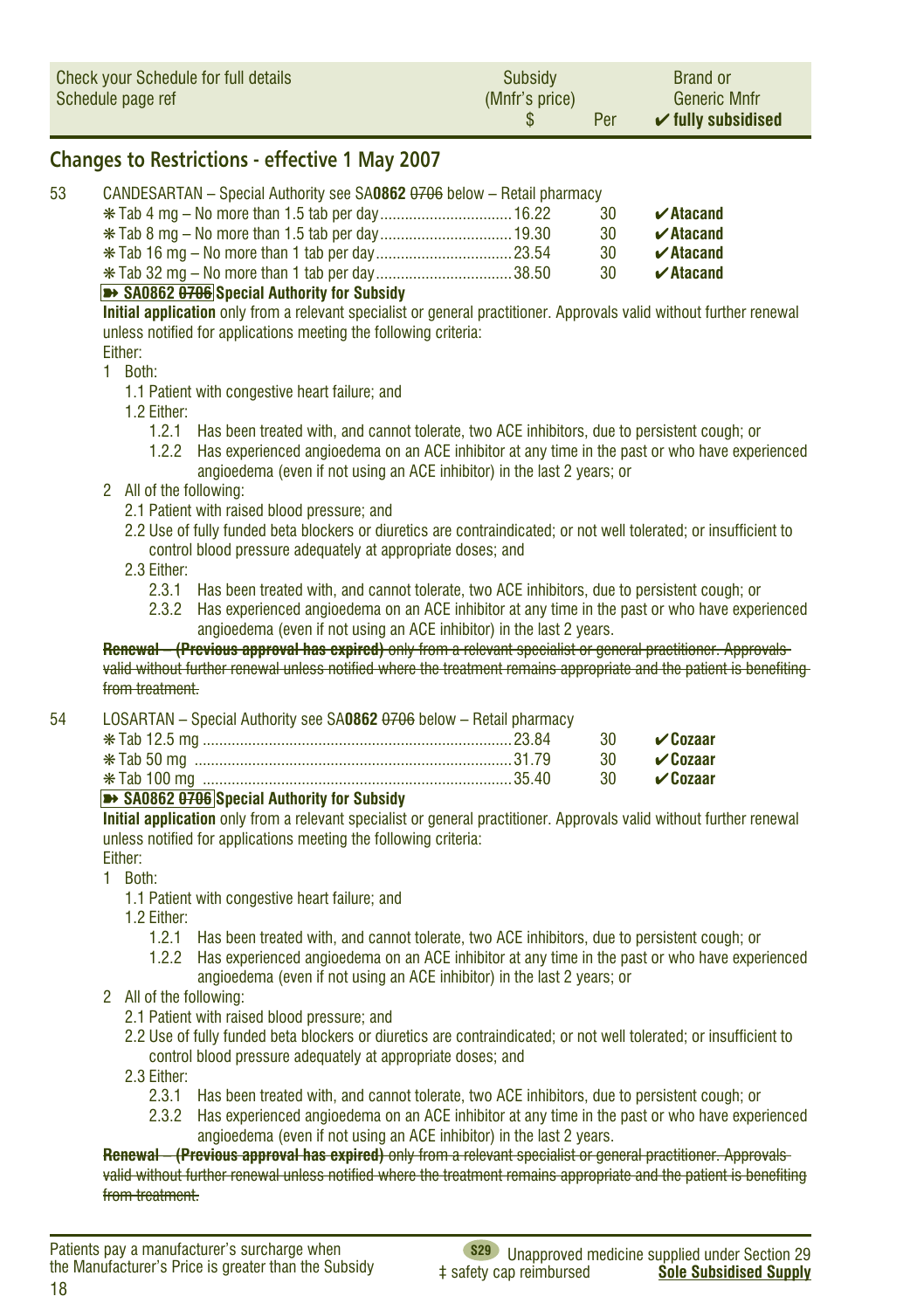<span id="page-18-0"></span>

|     | Check your Schedule for full details<br>Schedule page ref                                                                                                                                                                                                                                                                                                                                                | Subsidy<br>(Mnfr's price)<br>\$. | Per | <b>Brand or</b><br><b>Generic Mnfr</b><br>$\checkmark$ fully subsidised |
|-----|----------------------------------------------------------------------------------------------------------------------------------------------------------------------------------------------------------------------------------------------------------------------------------------------------------------------------------------------------------------------------------------------------------|----------------------------------|-----|-------------------------------------------------------------------------|
|     | Changes to Restrictions - effective 1 May 2007 (continued)                                                                                                                                                                                                                                                                                                                                               |                                  |     |                                                                         |
| 80  | OESTRADIOL WITH LEVONORGESTREL - See prescribing guideline on page 78<br>$*$ Tab 2 mg with 75 $\mu$ g levonorgestrel (36 +2)                                                                                                                                                                                                                                                                             |                                  |     |                                                                         |
|     |                                                                                                                                                                                                                                                                                                                                                                                                          |                                  | 84  | $\boldsymbol{\nu}$ Nuvelle                                              |
| 113 | CYCLIZINE HYDROCHLORIDE - Additional subsidy by Special Authority see SA0178 below - Retail pharmacy                                                                                                                                                                                                                                                                                                     |                                  | 10  | $\checkmark$ Nausicalm                                                  |
|     | <b>&gt;&gt; SA0178</b> Special Authority for Manufacturers Price<br>Initial application from any medical practitioner. Approvals valid for 6 months where the patient is terminally ill-<br>and requires control of nausea and vomiting.<br>Renewal from any medical practitioner. Approvals valid for 6 months where the treatment remains appropriate<br>and the patient is benefiting from treatment. |                                  |     |                                                                         |
| 121 | <b>MIDAZOLAM</b><br>Inj 1 mg per ml, 5 ml - Special Authority see SA0050 below<br>Inj 5 mg per ml, 3 ml - Special Authority see SA0050 below                                                                                                                                                                                                                                                             |                                  | 10  | $\checkmark$ Hypnovel                                                   |
|     | <b>B+ SA0050 Special Authority for Subsidy</b><br>Initial application only from a relevant specialist. Approvals valid for 2 years where the patient is terminally ill.<br>Renewal only from a relevant specialist. Approvals valid for 2 years where the patient is terminally ill.                                                                                                                     |                                  | 5   | $\checkmark$ Hypnovel                                                   |
| 130 | MITOMYCIN C - PCT only - Specialist                                                                                                                                                                                                                                                                                                                                                                      |                                  |     |                                                                         |
|     |                                                                                                                                                                                                                                                                                                                                                                                                          |                                  | 1   | <b>S29</b><br>$\vee$ Mitomycin-C                                        |
|     |                                                                                                                                                                                                                                                                                                                                                                                                          |                                  | 1   | $\mathcal V$ Mitomycin-C $s29$                                          |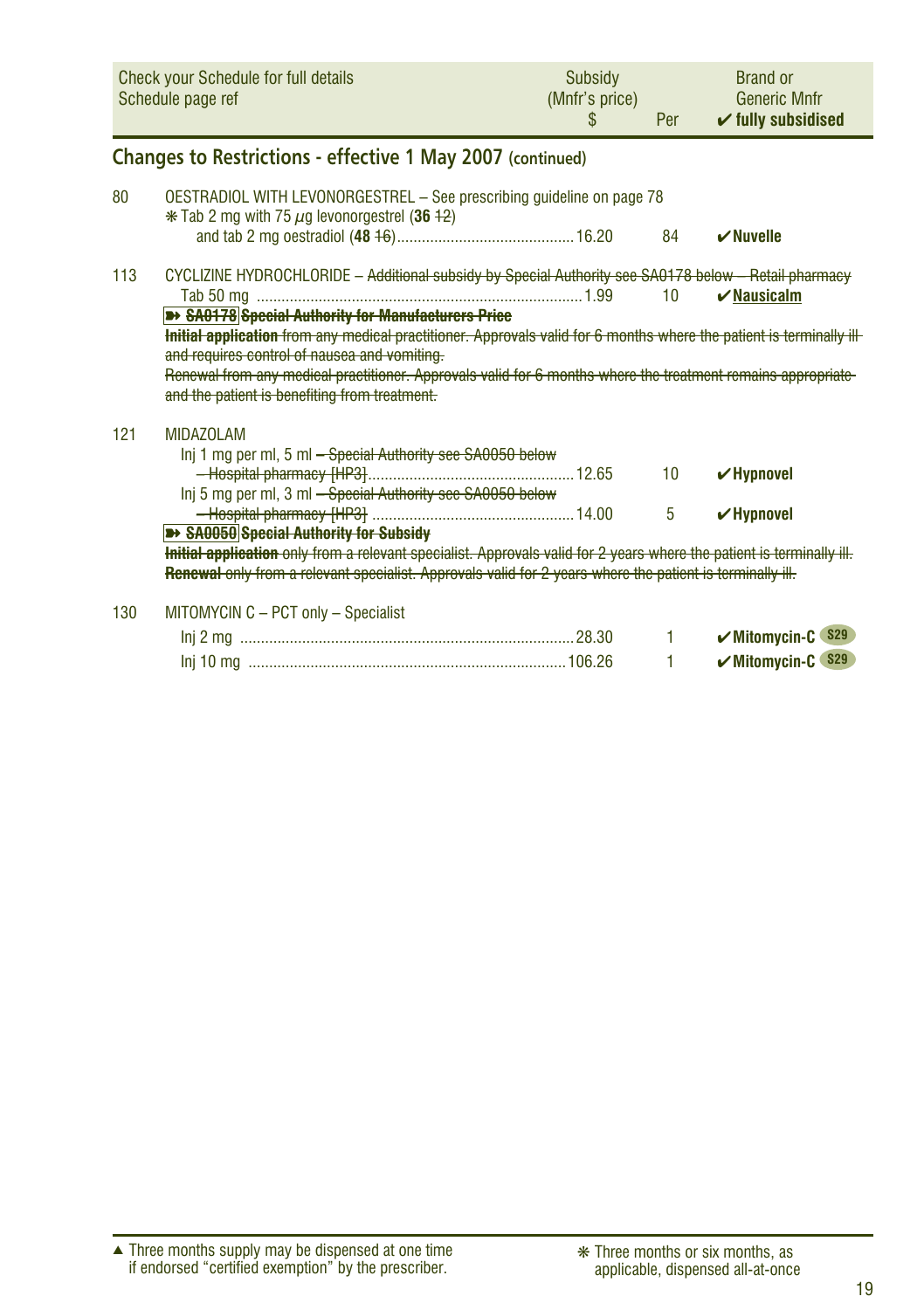|     | \$                                                                                                                                     | Per | $\checkmark$ fully subsidised              |
|-----|----------------------------------------------------------------------------------------------------------------------------------------|-----|--------------------------------------------|
|     | <b>Changes to Subsidy and Manufacturer's Price</b>                                                                                     |     |                                            |
|     | <b>Effective 1 June 2007</b>                                                                                                           |     |                                            |
| 26  | HYOSCINE N-BUTYLBROMIDE (4 subsidy)                                                                                                    |     |                                            |
|     |                                                                                                                                        | 100 |                                            |
|     | (10.85)                                                                                                                                |     | <b>Buscopan</b>                            |
| 45  | <b>CHOLESTYRAMINE WITH ASPARTAME (1 price)</b>                                                                                         |     |                                            |
|     |                                                                                                                                        | 50  |                                            |
|     | (28.88)                                                                                                                                |     | Questran-Lite                              |
| 53  | LISINOPRIL (+ subsidy)                                                                                                                 |     |                                            |
|     |                                                                                                                                        | 30  |                                            |
|     | (4.91)                                                                                                                                 |     | <b>Prinivil</b>                            |
|     |                                                                                                                                        | 30  |                                            |
|     | (7.14)                                                                                                                                 |     | <b>Prinivil</b>                            |
|     |                                                                                                                                        | 30  |                                            |
|     | (10.10)                                                                                                                                |     | <b>Prinivil</b>                            |
| 72  | ETHINYLOESTRADIOL WITH NORETHISTERONE (4 price)                                                                                        |     |                                            |
|     | $*$ Tab 35 $\mu$ g with norethisterone 1 mg – Available on a PS0 6.62<br>$*$ Tab 35 $\mu$ g with norethisterone 1 mg and 7 inert tab – | 63  | $\checkmark$ Brevinor 1/21                 |
|     |                                                                                                                                        | 84  | $\checkmark$ Brevinor 1/28                 |
|     | $*$ Tab 35 $\mu$ g with norethisterone 500 $\mu$ g - Available on a PSO  6.62                                                          | 63  | $\vee$ Brevinor 21                         |
| 91  | ITRACONAZOLE - Hospital pharmacy [HP3]-Specialist (# subsidy)                                                                          |     |                                            |
|     |                                                                                                                                        | 15  | $\checkmark$ Sporanox                      |
| 92  | ACICLOVIR (+ subsidy)                                                                                                                  |     |                                            |
|     |                                                                                                                                        | 90  |                                            |
|     | (48.75)                                                                                                                                |     | <b>Zovirax</b>                             |
|     | 7.92                                                                                                                                   | 100 |                                            |
|     | (10.00)                                                                                                                                |     | <b>Acicvir</b>                             |
|     |                                                                                                                                        |     |                                            |
| 92  | ACICLOVIR (+ subsidy)                                                                                                                  |     |                                            |
|     |                                                                                                                                        | 240 |                                            |
|     | (36.00)                                                                                                                                |     | <b>Acicvir</b>                             |
| 92  | ACICLOVIR (+ subsidy)                                                                                                                  |     |                                            |
|     |                                                                                                                                        | 100 |                                            |
|     | (26.70)                                                                                                                                |     | <b>Acicvir</b>                             |
| 92  | VALACICLOVIR (4 subsidy)                                                                                                               |     |                                            |
|     |                                                                                                                                        | 10  |                                            |
|     | (54.63)                                                                                                                                |     | <b>Valtrex</b>                             |
|     | 4.74                                                                                                                                   | 30  |                                            |
|     | (163.80)                                                                                                                               |     | <b>Valtrex</b>                             |
| 104 | BUPIVACAINE HYDROCHLORIDE (4 subsidy)                                                                                                  |     |                                            |
|     |                                                                                                                                        | 5   | $\boldsymbol{\checkmark}$ Marcain Isobaric |
|     |                                                                                                                                        | 5   | $\boldsymbol{\checkmark}$ Marcain Heavy    |

Subsidy

(Mnfr's price)

**Brand or** 

**Generic Mnfr** 

<span id="page-19-0"></span>Check your Schedule for full details

Schedule page ref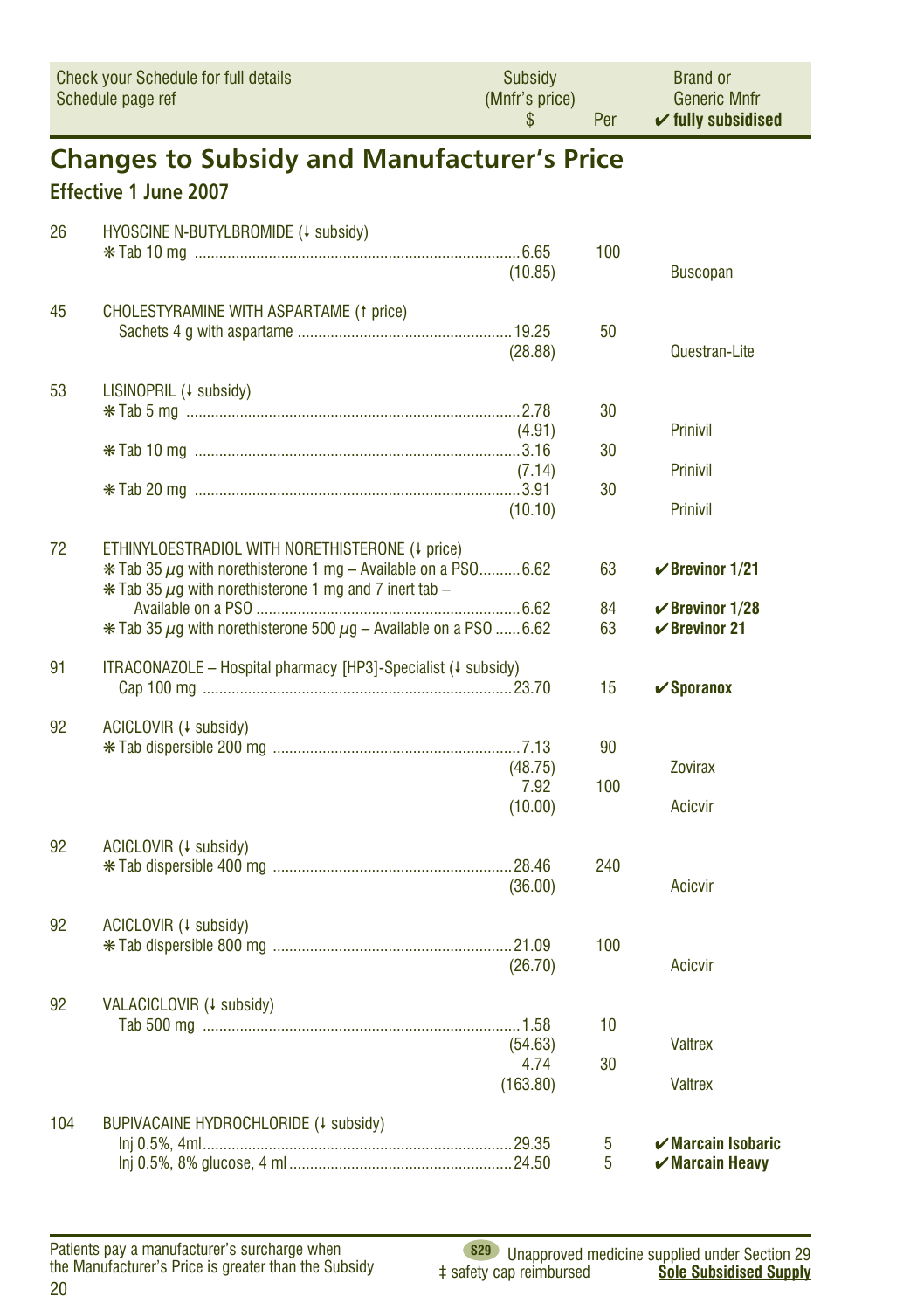<span id="page-20-0"></span>

| Check your Schedule for full details | Subsidy        | <b>Brand or</b>               |
|--------------------------------------|----------------|-------------------------------|
| Schedule page ref                    | (Mnfr's price) | <b>Generic Mnfr</b>           |
|                                      | Per            | $\checkmark$ fully subsidised |

### **Changes to Subsidy and Manufacturer's Price - effective 1 June 2007 (continued)**

| 109 | PAROXETINE HYDROCHLORIDE (1 subsidy)                                                                                                                                                        |                  | 30                         |                                                                                                                         |
|-----|---------------------------------------------------------------------------------------------------------------------------------------------------------------------------------------------|------------------|----------------------------|-------------------------------------------------------------------------------------------------------------------------|
|     |                                                                                                                                                                                             | (35.02)          |                            | Aropax                                                                                                                  |
| 114 | ONDANSETRON – Hospital pharmacy [HP3]-Specialist († subsidy)<br>a) Maximum of 12 tab per prescription<br>b) Maximum of 6 tab per dispensing<br>c) Not more than one prescription per month. |                  | 10<br>10<br>20<br>10       | $\boldsymbol{\mathsf{v}}$ Zofran<br>$\checkmark$ Zofran Zydis<br>$\boldsymbol{\nu}$ Zofran<br>$\checkmark$ Zofran Zydis |
| 148 | <b>BUDESONIDE</b> († price)                                                                                                                                                                 | (2.95)<br>(3.30) | 200 dose OP<br>200 dose OP | <b>Butacort Aqueous</b><br><b>Butacort Aqueous</b>                                                                      |
| 152 | BRIMONIDINE TARTRATE – Retail pharmacy-Specialist $(1 \text{ subsidy})$                                                                                                                     | (14.00)          | 5 ml OP                    | Alphagan                                                                                                                |

### **Effective 1 May 2007**

| 39 | ERYTHROPOIETIN ALPHA – Special Authority see SA0626 – Hospital pharmacy [HP3] ( $\downarrow$ subsidy)<br>Inj human recombinant 1,000 u pre-filled syringe 60.82 |            | 6         |                                       |
|----|-----------------------------------------------------------------------------------------------------------------------------------------------------------------|------------|-----------|---------------------------------------|
|    |                                                                                                                                                                 | (162.90)   |           | Eprex                                 |
|    | Inj human recombinant 2,000 u, pre-filled syringe  121.63                                                                                                       |            | 6         |                                       |
|    |                                                                                                                                                                 | (325.80)   |           | Eprex                                 |
|    | Inj human recombinant 3,000 u, pre-filled syringe  182.45                                                                                                       |            | 6         |                                       |
|    |                                                                                                                                                                 | (455.34)   |           | Eprex                                 |
|    | Inj human recombinant 4,000 u, pre-filled syringe 243.67                                                                                                        | (572.40)   | 6         | Eprex                                 |
|    | Inj human recombinant 10,000 u, pre-filled syringe 608.16                                                                                                       |            | 6         |                                       |
|    |                                                                                                                                                                 | (1,322.82) |           | Eprex                                 |
| 69 | SUNSCREENS, PROPRIETARY - Retail pharmacy-Specialist (# price)                                                                                                  |            |           |                                       |
|    |                                                                                                                                                                 |            | 125 ml OP |                                       |
|    |                                                                                                                                                                 | (8.82)     |           | <b>Aquasun Sensitive</b><br>SPF $30+$ |
| 79 | OESTRADIOL (4 price)                                                                                                                                            |            |           |                                       |
|    | $*$ TDDS 3.9 mg (releases 50 $\mu$ g of oestradiol per day) 4.12                                                                                                | (32.50)    | 4         | Femtran 50                            |
|    | a) Higher subsidy of \$13.18 per 4 with Special Authority see SA0312<br>b) No more than 1 patch per week<br>c) Only on a prescription                           |            |           |                                       |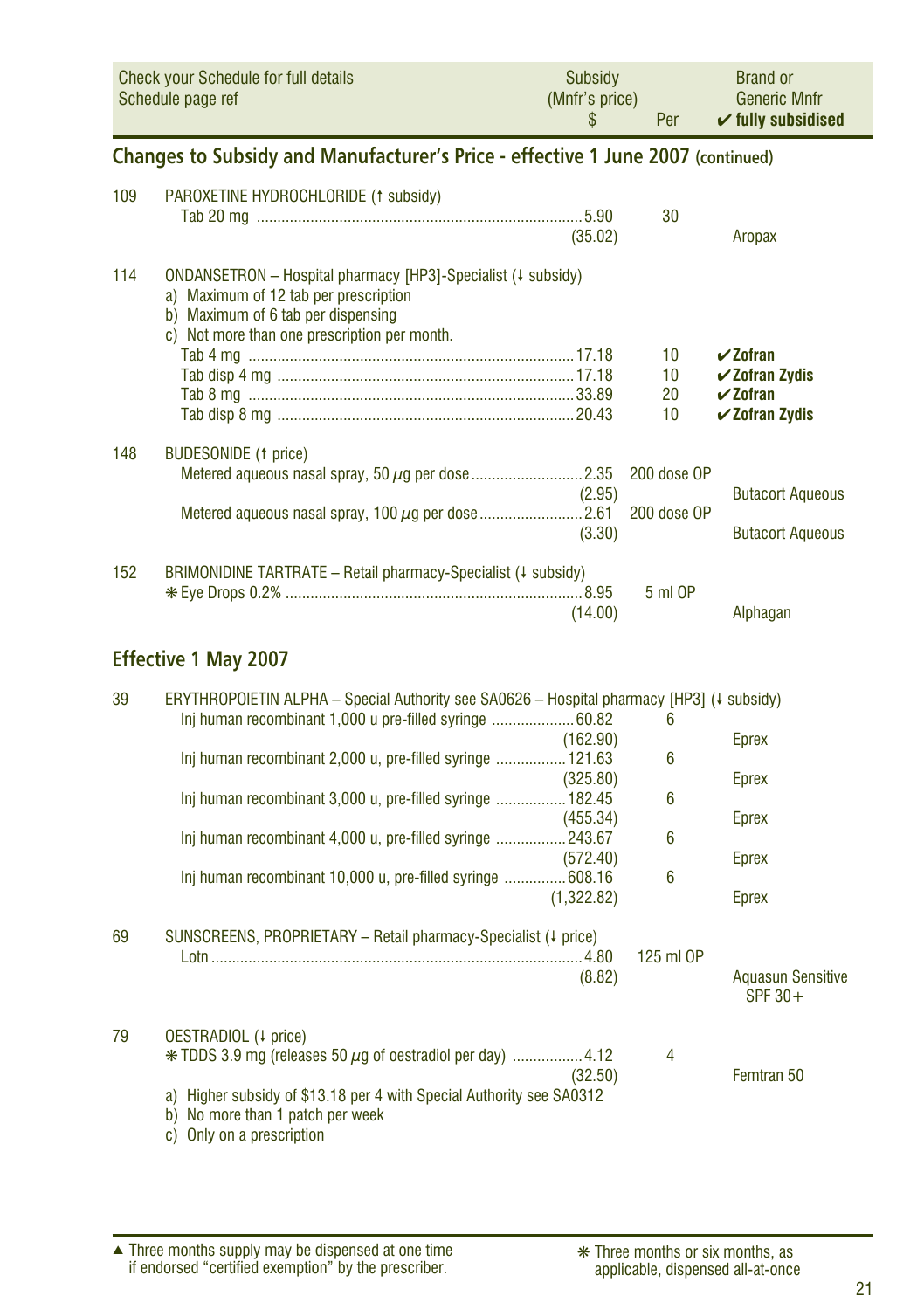<span id="page-21-0"></span>

|     | <b>Check your Schedule for full details</b><br>Schedule page ref                                                                      | Subsidy<br>(Mnfr's price)<br>\$ | Per | <b>Brand or</b><br><b>Generic Mnfr</b><br>$\checkmark$ fully subsidised |
|-----|---------------------------------------------------------------------------------------------------------------------------------------|---------------------------------|-----|-------------------------------------------------------------------------|
|     | Changes to Subsidy and Manufacturer's Price - effective 1 May 2007 (continued)                                                        |                                 |     |                                                                         |
| 79  | <b>OESTRADIOL</b> († price)<br>*TDDS 7.8 mg (releases 100 µg of oestradiol per day) 7.05                                              | (35.00)                         | 4   | Femtran 100                                                             |
|     | a) Higher subsidy of \$16.14 per 4 with Special Authority see SA0312<br>b) No more than 1 patch per week<br>c) Only on a prescription |                                 |     |                                                                         |
| 88  | ROXITHROMYCIN (4 subsidy)                                                                                                             |                                 |     |                                                                         |
|     |                                                                                                                                       |                                 | 50  |                                                                         |
|     |                                                                                                                                       | (14.95)                         | 50  | Romicin<br>$\vee$ Romicin                                               |
|     |                                                                                                                                       |                                 |     |                                                                         |
| 101 | LEFLUNOMIDE - Special Authority see SA0635 below - Retail pharmacy (# subsidy)                                                        |                                 |     |                                                                         |
|     |                                                                                                                                       |                                 | 30  | $\vee$ Arava                                                            |
|     |                                                                                                                                       |                                 | 30  | $\vee$ Arava                                                            |
|     |                                                                                                                                       |                                 | 3   | $\vee$ Arava                                                            |
| 155 | SODIUM CALCIUM EDETATE († price)                                                                                                      |                                 |     |                                                                         |
|     |                                                                                                                                       |                                 | 6   |                                                                         |
|     |                                                                                                                                       | (156.71)                        |     | <b>Calcium Disodium</b><br>Versenate                                    |
| 144 | PROMETHAZINE HYDROCHLORIDE (+ subsidy)                                                                                                |                                 |     |                                                                         |
|     |                                                                                                                                       |                                 | 25  |                                                                         |
|     |                                                                                                                                       | (8.51)                          |     | Phenergan                                                               |
|     |                                                                                                                                       | 4.50                            | 50  |                                                                         |
|     |                                                                                                                                       | (14.47)                         |     | Phenergan                                                               |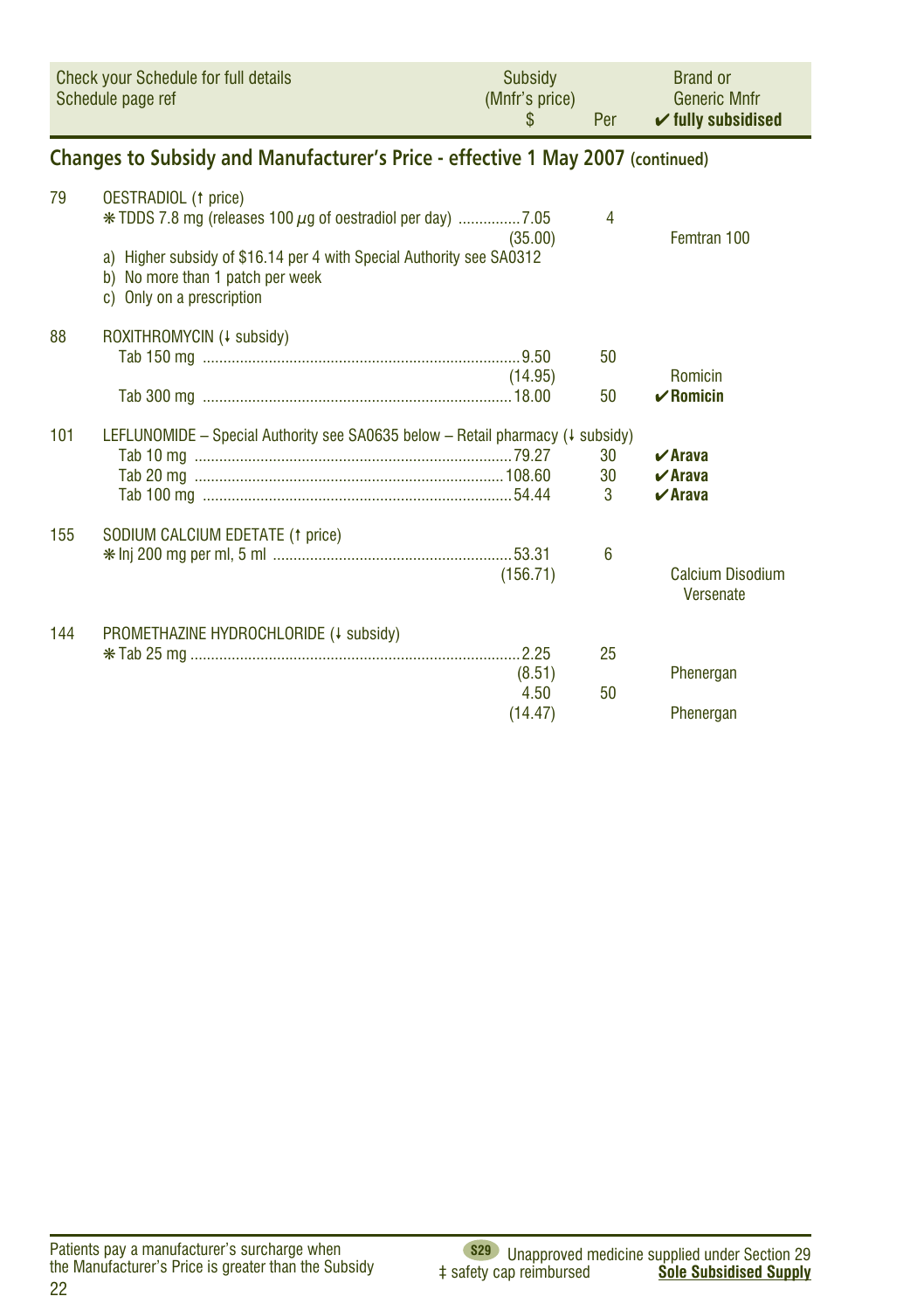<span id="page-22-0"></span>

|     | <b>Check your Schedule for full details</b><br>Schedule page ref                                                                                                                                                                                                                                                                   | Subsidy<br>(Mnfr's price)<br>\$ | Per        | <b>Brand or</b><br><b>Generic Mnfr</b><br>$\checkmark$ fully subsidised |
|-----|------------------------------------------------------------------------------------------------------------------------------------------------------------------------------------------------------------------------------------------------------------------------------------------------------------------------------------|---------------------------------|------------|-------------------------------------------------------------------------|
|     | <b>Changes to Brand Name</b>                                                                                                                                                                                                                                                                                                       |                                 |            |                                                                         |
|     | Effective 1 June 2007                                                                                                                                                                                                                                                                                                              |                                 |            |                                                                         |
| 106 | <b>METHADONE HYDROCHLORIDE</b><br>a) Only on a controlled drug form<br>b) No patient co-payment payable<br>c) Extemporaneously compounded methadone will only be reimbursed at the rate of the cheapest form available<br>(methadone powder, not methadone tablets).<br>d) For methadone hydrochloride oral liquid refer, page 159 |                                 | 5          | $\sqrt{AFT}$ Mayne                                                      |
| 106 | <b>MORPHINE SULPHATE</b><br>a) Only on a controlled drug form<br>b) No patient co-payment payable                                                                                                                                                                                                                                  |                                 | 12         | $\boldsymbol{\nu}$ Martindale<br>Baxter S29                             |
|     | <b>Effective 1 May 2007</b>                                                                                                                                                                                                                                                                                                        |                                 |            |                                                                         |
| 69  | SUNSCREENS, PROPRIETARY - Retail pharmacy-Specialist                                                                                                                                                                                                                                                                               | (8.82)                          | 125 ml OP  | <b>Aquasun Sensitive</b><br>$SPF 30+$<br>Aquabloc 30+                   |
| 101 | PENICILLAMINE - Retail pharmacy-Specialist                                                                                                                                                                                                                                                                                         |                                 |            |                                                                         |
|     |                                                                                                                                                                                                                                                                                                                                    |                                 | 100<br>100 | $\nu$ D-Penamine (S29)<br>$\nu$ D-Penamine (S29)                        |
| 130 | MITOMYCIN C - PCT only - Specialist                                                                                                                                                                                                                                                                                                |                                 |            |                                                                         |
|     |                                                                                                                                                                                                                                                                                                                                    |                                 | 1          | $\sqrt{M}$ itomycin-C<br>Kyowa \$29                                     |
|     |                                                                                                                                                                                                                                                                                                                                    |                                 | 1          | $\checkmark$ Mitomycin-C<br>Kvowa S29                                   |

### **Changes to Sole Subsidised Supply**

### **Effective 1 June 2007**

For the list of new Sole Subsidised Supply products effective 1 June 2007 refer to the bold entries in the cumulative Sole Subsidised Supply table pages 7-15.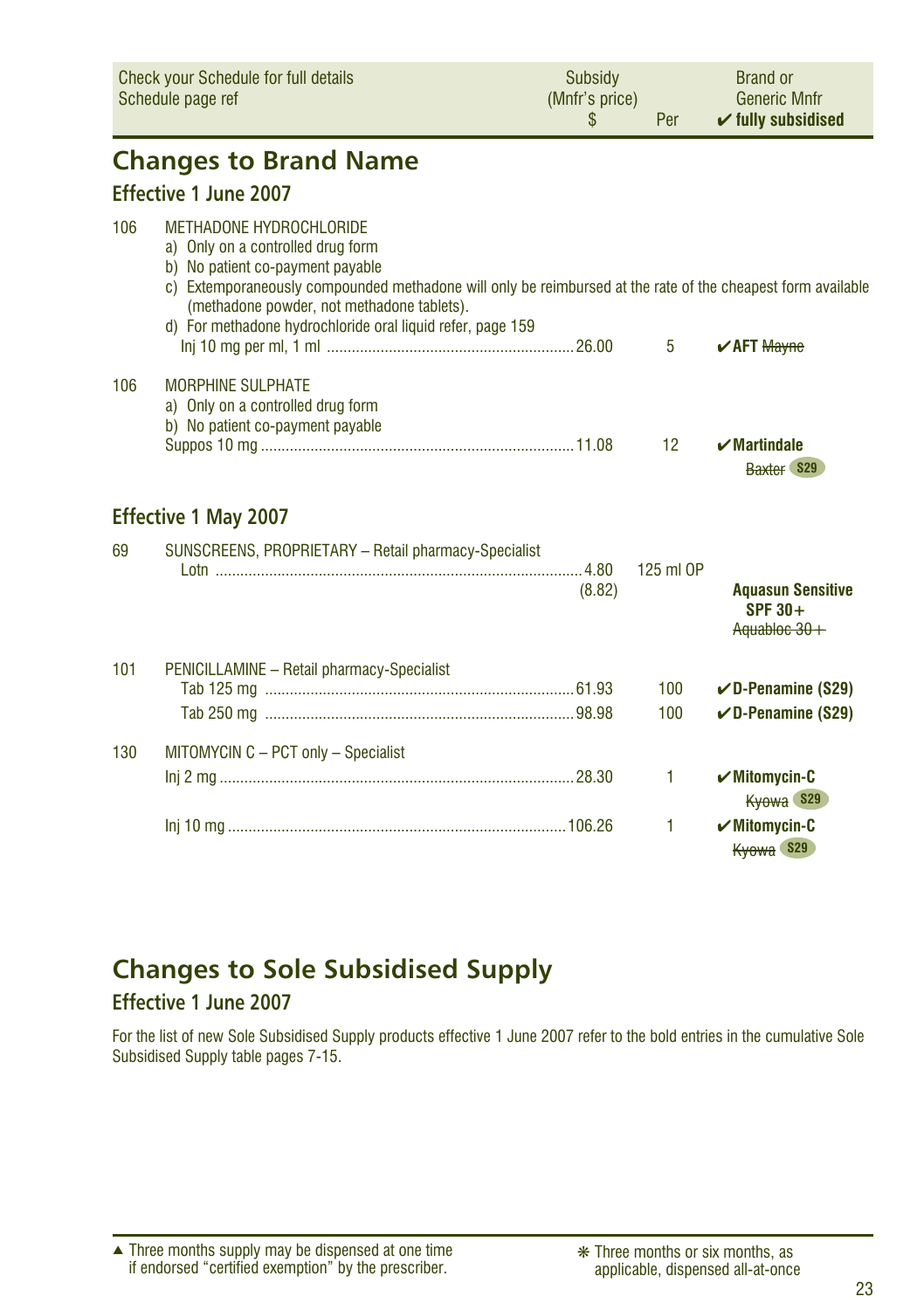<span id="page-23-0"></span>

|     | Check your Schedule for full details<br>Schedule page ref                                                                                                                                                                                                                                   | Subsidy<br>(Mnfr's price)<br>\$ | Per             | <b>Brand or</b><br><b>Generic Mnfr</b><br>$\checkmark$ fully subsidised |
|-----|---------------------------------------------------------------------------------------------------------------------------------------------------------------------------------------------------------------------------------------------------------------------------------------------|---------------------------------|-----------------|-------------------------------------------------------------------------|
|     | <b>Delisted Items</b><br><b>Effective 1 June 2007</b>                                                                                                                                                                                                                                       |                                 |                 |                                                                         |
| 28  | <b>INSULIN NEUTRAL</b>                                                                                                                                                                                                                                                                      |                                 | 10 ml OP        | $\blacktriangleright$ Actrapid                                          |
| 28  | <b>INSULIN ISOPHANE</b>                                                                                                                                                                                                                                                                     |                                 | 10 ml OP        | $\mathbf{v}$ Insulatard                                                 |
| 28  | INSULIN ISOPHANE WITH INSULIN NEUTRAL                                                                                                                                                                                                                                                       |                                 | 10 ml OP        | $\mathbf{\triangledown}$ Mixtard 30                                     |
| 35  | <b>HYDROXOCOBALAMIN</b>                                                                                                                                                                                                                                                                     |                                 | 3               | $\vee$ Neo-Cytamen                                                      |
| 37  | <b>CALCIUM CARBONATE</b>                                                                                                                                                                                                                                                                    |                                 | 60              | $\vee$ Osteo ~600                                                       |
| 44  | <b>WATER</b><br>1) On a prescription or Practitioner's Supply Order only when on the same form as an injection listed in the<br>Pharmaceutical Schedule requiring a solvent or diluent; or<br>2) On a bulk supply order; or<br>3) When used in the extemporaneous compounding of eye drops. | (21.00)                         | 30              | Pharmacia                                                               |
| 86  | <b>PYRANTEL EMBONATE</b>                                                                                                                                                                                                                                                                    | (4.45)                          | 15 <sub>m</sub> | Combantrin                                                              |
| 107 | DESIPRAMINE HYDROCHLORIDE - Hospital pharmacy [HP3]                                                                                                                                                                                                                                         | (36.62)                         | 50              | Pertofran                                                               |
| 114 | <b>METOCLOPRAMIDE HYDROCHLORIDE</b>                                                                                                                                                                                                                                                         | (5.20)                          | $100$ ml        | Maxolon                                                                 |
| 148 | SODIUM CROMOGLYCATE                                                                                                                                                                                                                                                                         |                                 | 22 ml OP        | $\sqrt{\frac{1}{2}}$ Rynacrom Forte                                     |
|     | <b>Effective 1 May 2007</b>                                                                                                                                                                                                                                                                 |                                 |                 |                                                                         |
| 36  | CALCITRIOL - Retail pharmacy-Specialist                                                                                                                                                                                                                                                     | (52.63)<br>(87.98)              | 100<br>100      | Rocaltrol<br>Rocaltrol                                                  |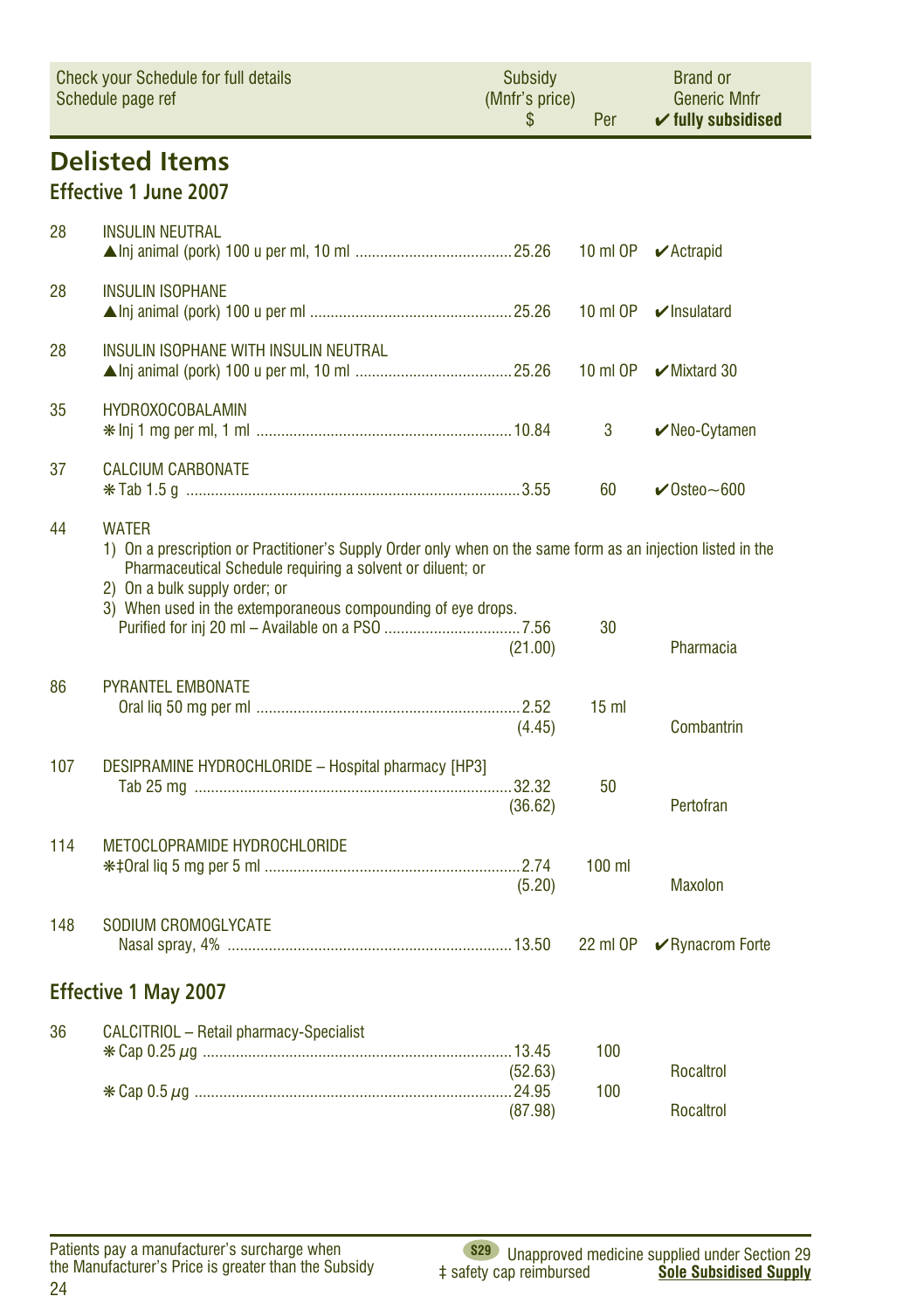<span id="page-24-0"></span>

|     | <b>Check your Schedule for full details</b><br>Schedule page ref                                                                              | Subsidy<br>(Mnfr's price)<br>\$ | Per                  | <b>Brand or</b><br><b>Generic Mnfr</b><br>$\checkmark$ fully subsidised |
|-----|-----------------------------------------------------------------------------------------------------------------------------------------------|---------------------------------|----------------------|-------------------------------------------------------------------------|
|     | Delisted Items - effective 1 May 2007 (continued)                                                                                             |                                 |                      |                                                                         |
| 88  | AMOXYCILLIN<br>Grans for oral lig 125 mg per 5 ml – Available on a PSO  1.00<br>Grans for oral lig 250 mg per 5 ml – Available on a PSO  1.27 | (1.08)<br>(1.38)                | $100$ ml<br>$100$ ml | <b>Ospamox</b><br><b>Ospamox</b>                                        |
| 113 | <b>CYCLIZINE HYDROCHLORIDE</b>                                                                                                                | (4.20)                          | 10                   | <b>Marzine</b>                                                          |
| 125 | CARBOPLATIN - PCT only - Specialist                                                                                                           |                                 | 1                    | $\boldsymbol{\nu}$ Mayne<br>$\mathbf{v}$ Mayne                          |
| 132 | VINORELBINE - PCT only - Specialist - Special Authority see SA0799                                                                            |                                 | 1<br>1               | $\vee$ Navelbine<br>$\vee$ Navelbine                                    |
| 143 | DEXTROCHLORPHENIRAMINE MALEATE                                                                                                                | (6.72)                          | 30                   | Polaramine                                                              |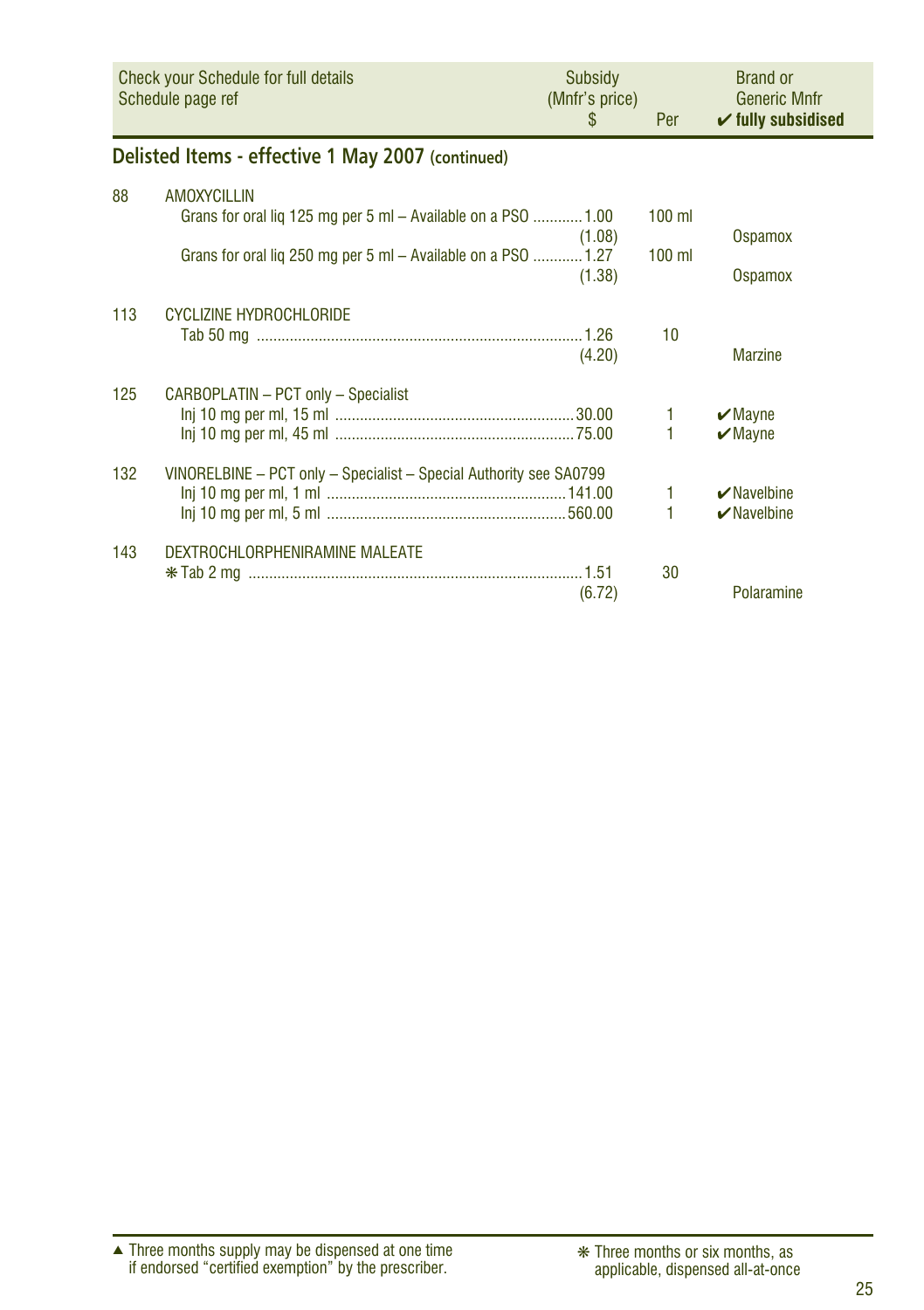<span id="page-25-0"></span>

| <b>Check your Schedule for full details</b><br>Schedule page ref |                                                             | Subsidy<br>(Mnfr's price)<br>S      | Per              | Brand or<br><b>Generic Mnfr</b><br>$\checkmark$ fully subsidised                           |  |
|------------------------------------------------------------------|-------------------------------------------------------------|-------------------------------------|------------------|--------------------------------------------------------------------------------------------|--|
|                                                                  | <b>Items to be Delisted</b><br><b>Effective 1 July 2007</b> |                                     |                  |                                                                                            |  |
| 37                                                               | <b>CALCIUM CARBONATE</b>                                    |                                     | 100              | $\checkmark$ Osteo ~500                                                                    |  |
|                                                                  | <b>Effective 1 August 2007</b>                              |                                     |                  |                                                                                            |  |
| 88                                                               | <b>ROXITHROMYCIN</b>                                        | (14.95)                             | 50               | Romicin                                                                                    |  |
|                                                                  |                                                             |                                     | 50               | $\checkmark$ Romicin                                                                       |  |
| 144                                                              | PROMETHAZINE HYDROCHLORIDE                                  | (8.58)<br>(8.51)<br>4.50<br>(14.47) | 50<br>25<br>50   | Phenergan<br>Phenergan<br>Phenergan                                                        |  |
|                                                                  | <b>Effective 1 September 2007</b>                           |                                     |                  |                                                                                            |  |
| 26                                                               | <b>HYOSCINE N-BUTYLBROMIDE</b>                              | (10.85)                             | 100              | <b>Buscopan</b>                                                                            |  |
| 53                                                               | <b>LISINOPRIL</b>                                           | (4.91)<br>(7.14)<br>(10.10)         | 30<br>30<br>30   | Prinivil<br>Prinivil<br>Prinivil                                                           |  |
| 92                                                               | <b>ACICLOVIR</b>                                            | (48.75)<br>7.92<br>(10.00)          | 100<br>90<br>100 | $\boldsymbol{\checkmark}$ Apo-Acyclovir<br>$\nu$ Lovir<br><b>Zovirax</b><br><b>Acicvir</b> |  |
| 92                                                               | <b>ACICLOVIR</b>                                            | (36.00)                             | 100<br>240       | <b>∠</b> Apo-Acyclovir<br>Acicvir                                                          |  |
| 92                                                               | <b>ACICLOVIR</b>                                            | (26.70)                             | 100              | Acicvir                                                                                    |  |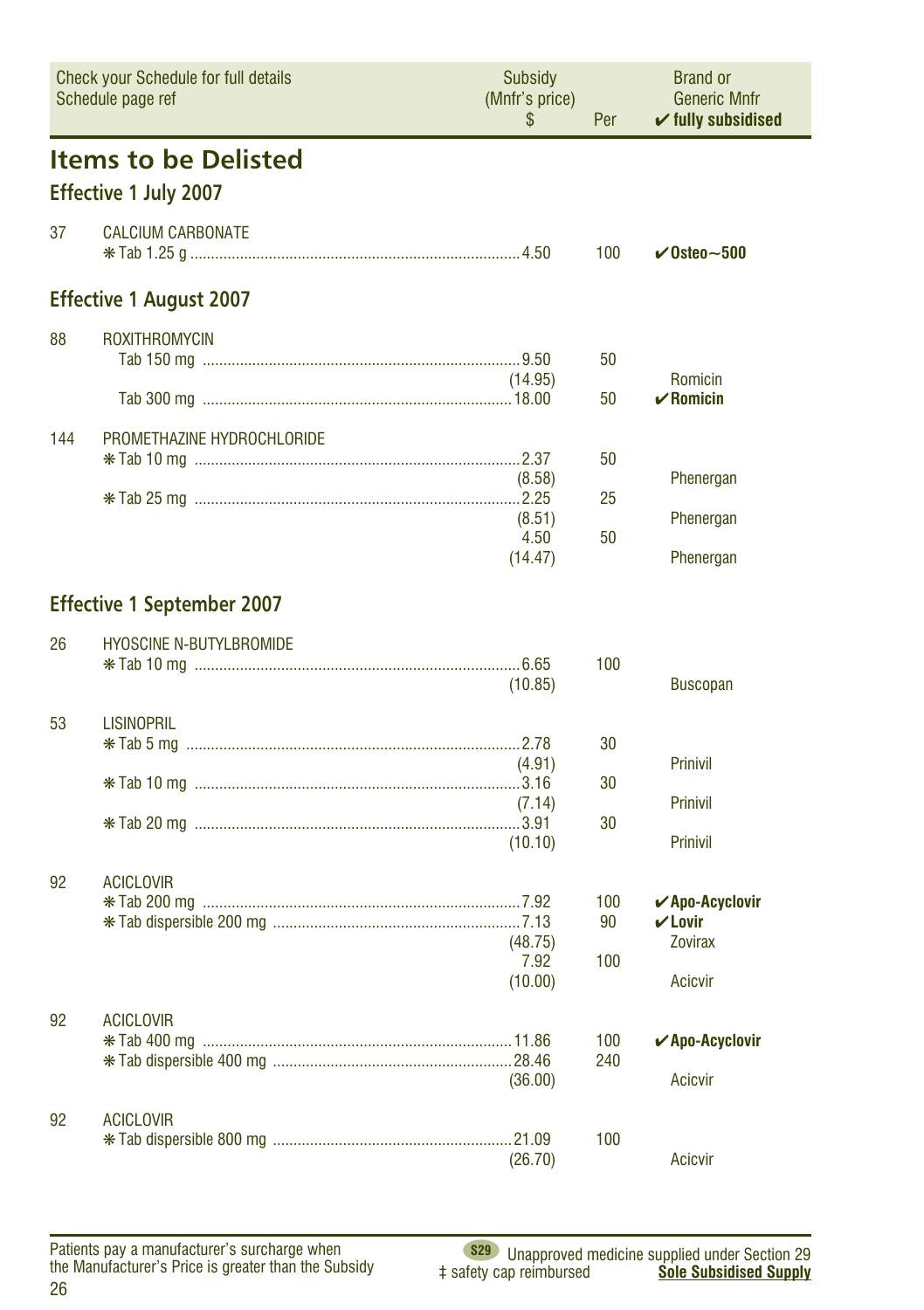<span id="page-26-0"></span>

| Check your Schedule for full details<br>Schedule page ref |                                                                                                    | <b>Subsidy</b><br>(Mnfr's price)<br>\$ | Per      | <b>Brand or</b><br><b>Generic Mnfr</b><br>$\checkmark$ fully subsidised        |  |
|-----------------------------------------------------------|----------------------------------------------------------------------------------------------------|----------------------------------------|----------|--------------------------------------------------------------------------------|--|
|                                                           | Items to be Delisted - effective 1 September 2007 (continued)                                      |                                        |          |                                                                                |  |
| 92                                                        | <b>VALACICLOVIR</b>                                                                                | (54.63)<br>4.74<br>(163.80)            | 10<br>30 | <b>Valtrex</b><br><b>Valtrex</b>                                               |  |
| 109                                                       | PAROXETINE HYDROCHLORIDE                                                                           | (35.02)                                | 30       | Aropax                                                                         |  |
| 152                                                       | <b>BRIMONIDINE TARTRATE - Retail pharmacy-Specialist</b>                                           | (14.00)                                | 5 ml OP  | Alphagan                                                                       |  |
|                                                           | <b>Effective 1 November 2007</b>                                                                   |                                        |          |                                                                                |  |
| 100                                                       | TIAPROFENIC ACID - Additional subsidy by Special Authority see SA0291 on page 99 - Retail pharmacy | (17.51)                                | 56       | Surgam SA                                                                      |  |
|                                                           | <b>Effective 1 December 2007</b>                                                                   |                                        |          |                                                                                |  |
| 27                                                        | <b>TRIPOTASSIUM DICITRATOBISMUTHATE</b>                                                            |                                        | 112      | $\vee$ De-nol                                                                  |  |
| 59                                                        | <b>ADRENALINE</b>                                                                                  | 90.00                                  | 5<br>50  | $\boldsymbol{\checkmark}$ AstraZeneca<br>$\boldsymbol{\checkmark}$ AstraZeneca |  |
| 99                                                        | IBUPROFEN - Additional subsidy by Special Authority see SA0291 above - Retail pharmacy             |                                        | 50       |                                                                                |  |
|                                                           |                                                                                                    | (7.60)<br>(18.24)                      | 60       | <b>Brufen</b><br><b>Brufen Retard</b>                                          |  |
| 118                                                       | THIORIDAZINE HYDROCHLORIDE                                                                         |                                        | 90       | $\boldsymbol{\nu}$ Aldazine                                                    |  |
| 155                                                       | <b>CHARCOAL</b>                                                                                    |                                        |          | 300 ml OP <b>√ Carbosorb</b>                                                   |  |
| 165                                                       | FAT SUPPLEMENT - Special Authority see SA0580 on the preceding page - Hospital pharmacy [HP3]      |                                        |          | 250 ml OP <b>∠ Calogen</b><br>250 ml OP <b>∠ Calogen</b>                       |  |
| 170                                                       | RENAL ORAL FEED 2KCAL/ML - Special Authority see SA0587 above - Hospital pharmacy [HP3]            |                                        |          |                                                                                |  |
| 179                                                       | PREMATURE BIRTH FORMULA - Special Authority see SA0602 above - Hospital pharmacy [HP3]             |                                        |          | 400 g OP <b>√ S26LBW Gold</b>                                                  |  |

Three months supply may be dispensed at one time if endorsed "certified exemption" by the prescriber. ▲ ❋ Three months or six months, as

applicable, dispensed all-at-once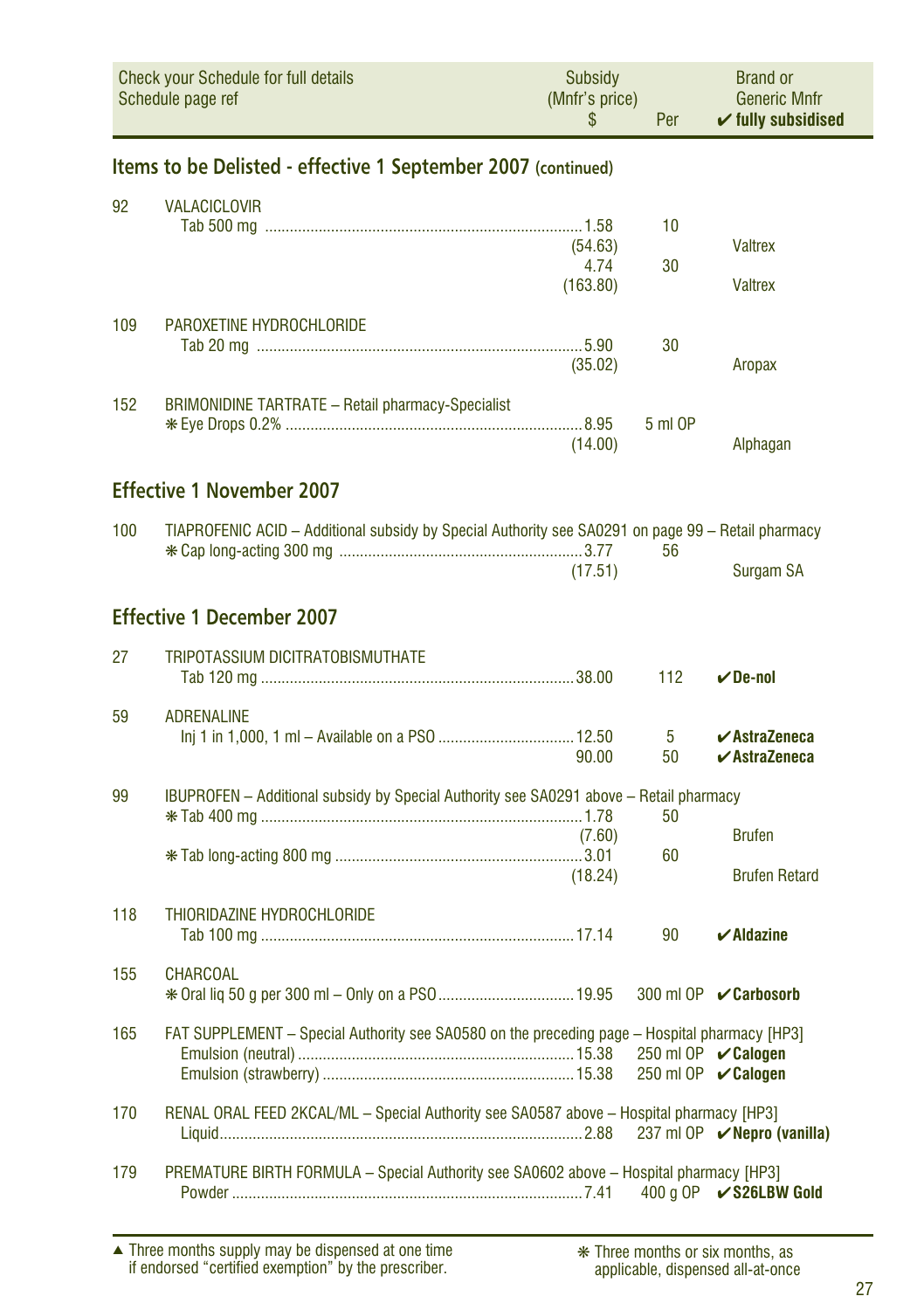<span id="page-27-0"></span>

| <b>Contracted Pharmaceutical</b><br><b>Description</b>                                                                                                                                                                                                                                                                                        | <b>Brand</b> | Price (\$)<br>(ex man.<br>excl. GST)         | Per                        | DV<br>Limit                      | <b>DV Limit DV</b><br>applies<br>from                    | <b>Pharmaceutical</b>                  |  |  |  |
|-----------------------------------------------------------------------------------------------------------------------------------------------------------------------------------------------------------------------------------------------------------------------------------------------------------------------------------------------|--------------|----------------------------------------------|----------------------------|----------------------------------|----------------------------------------------------------|----------------------------------------|--|--|--|
| <b>Section H changes to Part II</b>                                                                                                                                                                                                                                                                                                           |              |                                              |                            |                                  |                                                          |                                        |  |  |  |
| <b>Effective 1 June 2007</b>                                                                                                                                                                                                                                                                                                                  |              |                                              |                            |                                  |                                                          |                                        |  |  |  |
| <b>ADRENALINE</b><br>Inj 1 in 1,000, 1 ml AstraZeneca-                                                                                                                                                                                                                                                                                        | AstraZeneca  | 12.50<br>90.00                               | 5<br>50                    |                                  |                                                          |                                        |  |  |  |
| To be delisted 1 December 2007.                                                                                                                                                                                                                                                                                                               |              |                                              |                            |                                  |                                                          |                                        |  |  |  |
| ATRACURIUM BESYLATE (new listing)<br>Inj 10 mg per ml, 2.5 ml Mayne<br>Inj 10 mg per ml, 5 ml Mayne                                                                                                                                                                                                                                           |              | 12.55<br>32.55                               | 5<br>5                     |                                  |                                                          |                                        |  |  |  |
| ATRACURIUM BESYLATE (amended description)<br>$lnj$ 10 mg per ml, $25 \text{ mg per}$<br>2.5 ml amp Tracrium<br>Inj 10 mg per ml, 50 mg per<br>5 ml amp Tracrium                                                                                                                                                                               |              | 20.65<br>38.50                               | 5<br>5                     |                                  |                                                          |                                        |  |  |  |
| <b>BUDESONIDE</b> ( <i>t</i> price)<br>Metered aqueous nasal spray, 50 mcg<br>Metered aqueous nala spray, 100 mcg                                                                                                                                                                                                                             |              | 2.95                                         | 200 doses<br>200 doses     |                                  |                                                          |                                        |  |  |  |
| BUPIVACAINE HYDROCHLORIDE (4 price & addition of HSS)<br>Inf 0.125%, 100 ml theatre pack  Marcain<br>Inf 0.125%, 200 ml theatre pack  Marcain<br>Inf 0.25%, 100 ml theatre pack <b>Marcain</b><br>Inj 0.375%, 20 ml theatre pack  Marcain<br>Inj 0.5%, 4 ml theatre pack  Marcain Isobaric 29.35<br>Inj 0.5%, 8% glucose, 4 ml  Marcain Heavy |              | 109.39<br>146.23<br>132.42<br>56.20<br>24.50 | 5<br>5<br>5<br>5<br>5<br>5 | 1%<br>1%<br>1%<br>1%<br>1%<br>1% | Aug-07<br>Aug-07<br>Aug-07<br>Aug-07<br>Aug-07<br>Aug-07 | (B)<br>(B)<br>(B)<br>(B)<br>(B)<br>(B) |  |  |  |
| <b>CYCLOPHOSPHAMIDE</b>                                                                                                                                                                                                                                                                                                                       |              | 25.71                                        | 50                         | 1%                               | Aug-07                                                   | Endoxan                                |  |  |  |
| ETIDRONATE DISODIUM                                                                                                                                                                                                                                                                                                                           |              | 22.80                                        | 60                         |                                  |                                                          |                                        |  |  |  |
| <b>ITRACONAZOLE</b>                                                                                                                                                                                                                                                                                                                           |              | 23.70                                        | 15                         | 1%                               | Aug-07                                                   | <b>Itrazole</b>                        |  |  |  |
| LEVOBUNOLOL (addition of HSS)<br>Eye drops 0.25%  Betagan<br>Eye drops 0.5% <b>Betagan</b>                                                                                                                                                                                                                                                    |              | 7.00<br>7.00                                 | 5 ml<br>5 <sub>m</sub>     | 1%<br>1%                         | Aug-07<br>Aug-07                                         | (B)<br>Alcon-Levobunolol               |  |  |  |
| LIGNOCAINE HYDROCHLORIDE (4 price & addition of HSS)<br>Pump spray 10%, 50 ml CFC-free  Xylocaine                                                                                                                                                                                                                                             |              | 60.00                                        | 1                          | 1%                               | Aug-07                                                   | (B)                                    |  |  |  |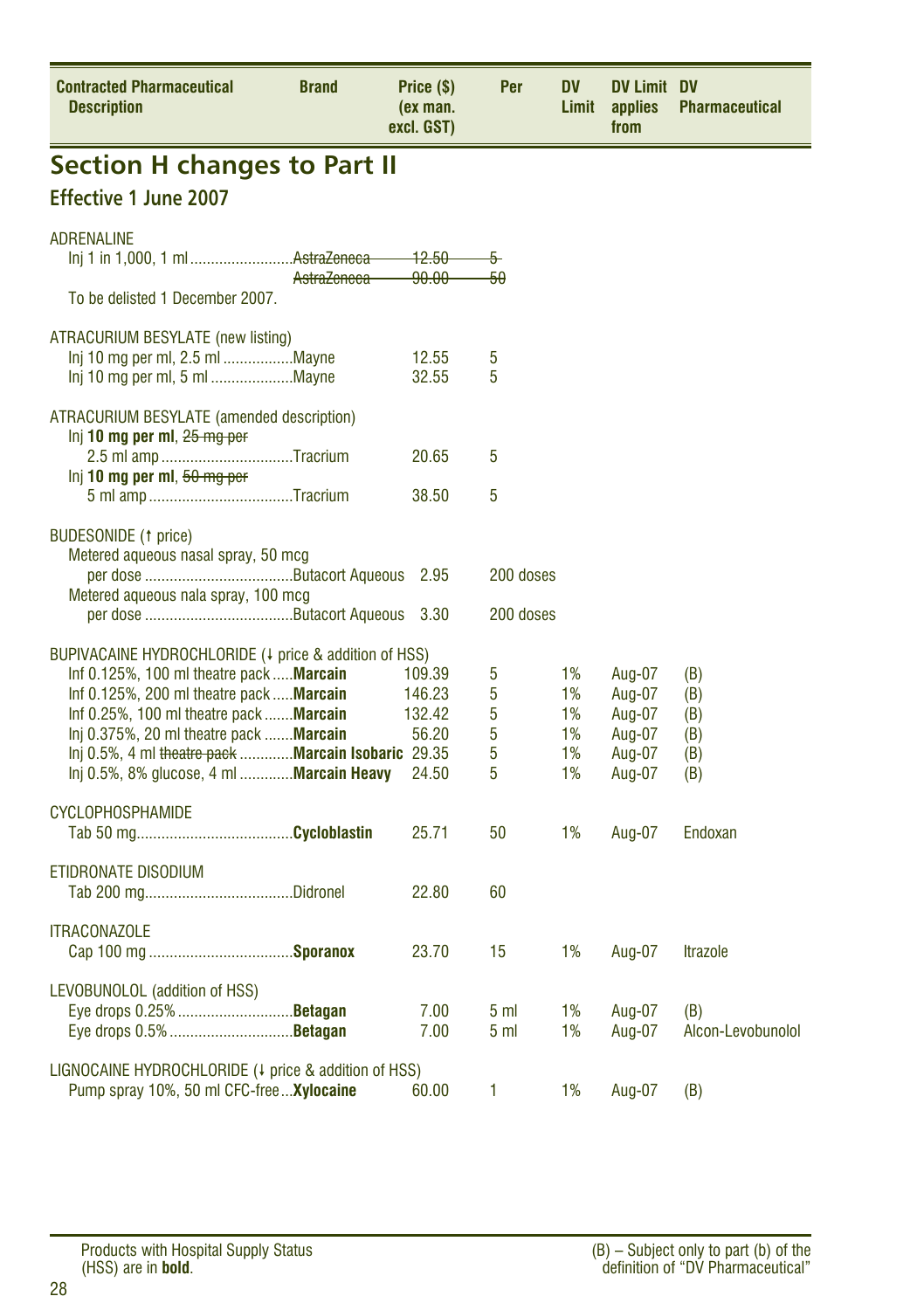<span id="page-28-0"></span>

| <b>Contracted Pharmaceutical</b><br><b>Description</b>                                                           | <b>Brand</b>                                                     | Price (\$)<br>(ex man.<br>excl. GST) | Per | DV<br>Limit | <b>DV Limit DV</b><br>applies<br>from | <b>Pharmaceutical</b> |  |  |  |
|------------------------------------------------------------------------------------------------------------------|------------------------------------------------------------------|--------------------------------------|-----|-------------|---------------------------------------|-----------------------|--|--|--|
|                                                                                                                  | Section H changes to Part II - effective 1 June 2007 (continued) |                                      |     |             |                                       |                       |  |  |  |
| LIGNOCAINE HYDROCHLORIDE WITH ADRENALINE (4 price & addition of HSS)<br>Inj $1\%$ with 1:100,000 of adrenaline,  |                                                                  |                                      |     |             |                                       |                       |  |  |  |
| Inj 1% with 1:200,000 of adrenaline,                                                                             |                                                                  | 18.00                                | 10  | 1%          | Aug-07                                | (B)                   |  |  |  |
| Inj 2% with 1:200,000 of adrenaline,                                                                             |                                                                  | 44.00                                | 5   | 1%          | Aug-07                                | (B)                   |  |  |  |
|                                                                                                                  |                                                                  | 49.50                                | 5   | 1%          | Aug-07                                | (B)                   |  |  |  |
| METHADONE HYDROCHLORIDE (change in brand name and supplier)<br>lnj 10 mg per ml, 1 ml <b>AFT Mayne</b>           |                                                                  | 26.00                                | 5   |             |                                       |                       |  |  |  |
| <b>OMEPRAZOLE</b>                                                                                                |                                                                  |                                      |     |             |                                       |                       |  |  |  |
|                                                                                                                  |                                                                  | 6.28                                 | 30  |             |                                       |                       |  |  |  |
|                                                                                                                  |                                                                  | 6.28                                 | 30  |             |                                       |                       |  |  |  |
|                                                                                                                  |                                                                  | 9.50                                 | 30  |             |                                       |                       |  |  |  |
| ONDANSETRON HYDROCHLORIDE (4 price & addition of HSS)                                                            |                                                                  |                                      |     |             |                                       |                       |  |  |  |
|                                                                                                                  |                                                                  | 17.18                                | 10  | 1%          | Aug-07                                | (B)                   |  |  |  |
|                                                                                                                  |                                                                  | 33.89                                | 20  | 1%          | Aug-07                                | (B)                   |  |  |  |
| ONDANSETRON HYDROCHLORIDE (4 price, amended description & addition of HSS)                                       |                                                                  |                                      |     |             |                                       |                       |  |  |  |
|                                                                                                                  |                                                                  | 17.18                                | 10  | 1%          | Aug-07                                | (B)                   |  |  |  |
|                                                                                                                  |                                                                  | 20.43                                | 10  | 1%          | Aug-07                                | (B)                   |  |  |  |
|                                                                                                                  |                                                                  |                                      |     |             |                                       |                       |  |  |  |
| PRILOCAINE HYDROCHLORIDE (1 price & addition of HSS)                                                             |                                                                  |                                      |     |             |                                       |                       |  |  |  |
| Inj 0.5%, 50 mlCitanest                                                                                          |                                                                  | 160.00                               | 10  | 1%          | Aug-07                                | (B)                   |  |  |  |
| Note - Citanest inj 0.5%, 50 ml, 1 injection pack to be delisted 1 August 2007                                   |                                                                  |                                      |     |             |                                       |                       |  |  |  |
| PRILOCAINE HYDROCHLORIDE (4 price & addition of HSS)                                                             |                                                                  |                                      |     |             |                                       |                       |  |  |  |
|                                                                                                                  |                                                                  | 30.90                                | 10  | 1%          | Aug-07                                | (B)                   |  |  |  |
|                                                                                                                  |                                                                  |                                      |     |             |                                       |                       |  |  |  |
| ROPIVACAINE HYDROCHLORIDE (4 price & addition of HSS)                                                            |                                                                  |                                      |     |             |                                       |                       |  |  |  |
| Inj 2 mg per ml, 10 ml Naropin                                                                                   |                                                                  | 19.75                                | 5   | 1%          | Aug-07                                | (B)                   |  |  |  |
| Inj 2 mg per ml, 20 ml Naropin                                                                                   |                                                                  | 33.20                                | 5   | 1%          | Aug-07                                | (B)                   |  |  |  |
| Inf 2 mg per ml, 100 mlNaropin                                                                                   |                                                                  | 104.00                               | 5   | 1%          | Aug-07                                | (B)                   |  |  |  |
| Inf 2 mg per ml, 200 mlNaropin                                                                                   |                                                                  | 184.00                               | 5   | 1%          | Aug-07                                | (B)                   |  |  |  |
| lnj 7.5 mg per ml, 10 ml <b>Naropin</b>                                                                          |                                                                  | 35.00                                | 5   | 1%          | Aug-07                                | (B)                   |  |  |  |
| Inj 7.5 mg per ml, 20 ml Naropin                                                                                 |                                                                  | 62.45                                | 5   | 1%          | Aug-07                                | (B)                   |  |  |  |
| Inj 10 mg per ml, 10 ml Naropin                                                                                  |                                                                  | 41.10                                | 5   | 1%          | Aug-07                                | (B)                   |  |  |  |
| lnj 10 mg per ml, 10 ml <b>Naropin</b>                                                                           |                                                                  | 74.20                                | 5   | 1%          | Aug-07                                | (B)                   |  |  |  |
| ROPIVACAINE HYDROCHLORIDE WITH FENTANYL (4 price & addition of HSS)<br>Inf 2 mg per ml with $2\mu$ g of fentanyl |                                                                  |                                      |     |             |                                       |                       |  |  |  |
| per ml, 100 ml Naropin                                                                                           |                                                                  | 145.20                               | 5   | 1%          | Aug-07                                | (B)                   |  |  |  |
| Inf 2 mg per ml with $2\mu$ g of fentanyl<br>per ml, 200 ml <b>Naropin</b>                                       |                                                                  | 262.60                               | 5   | 1%          | Aug-07                                | (B)                   |  |  |  |
|                                                                                                                  |                                                                  |                                      |     |             |                                       |                       |  |  |  |
| SUXAMETHONIUM CHLORIDE (4 price & addition of HSS)<br>Inj 50 mg per ml, 2 ml <b>AstraZeneca</b>                  |                                                                  | 95.00                                | 50  | 1%          | Aug-07                                | (B)                   |  |  |  |
|                                                                                                                  |                                                                  |                                      |     |             |                                       |                       |  |  |  |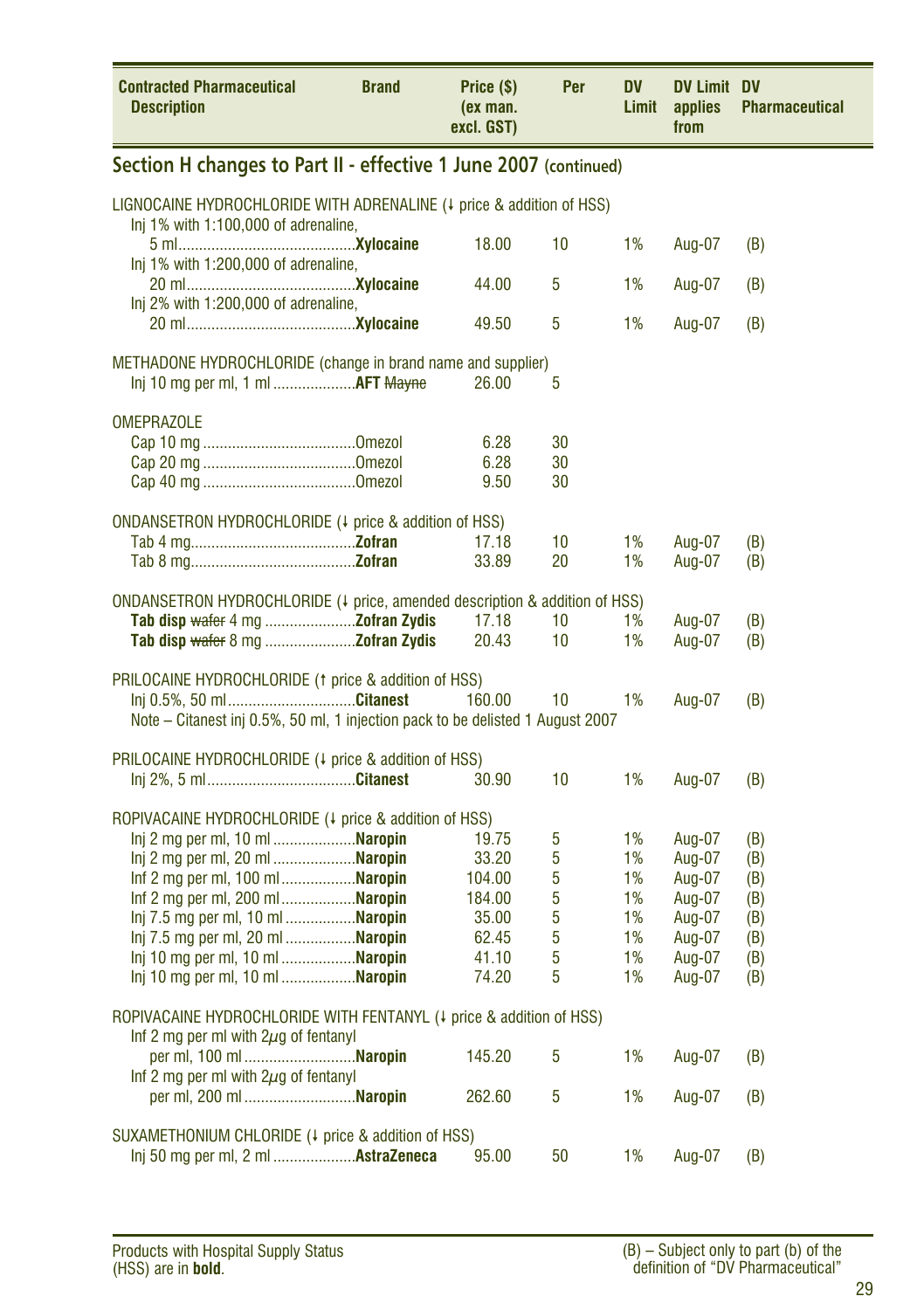<span id="page-29-0"></span>

| <b>Contracted Pharmaceutical</b><br><b>Description</b> | <b>Brand</b> | Price (\$)<br>(ex man.<br>excl. GST) | <b>Per</b> | <b>DV</b> | DV Limit DV<br>from | Limit applies Pharmaceutical |
|--------------------------------------------------------|--------------|--------------------------------------|------------|-----------|---------------------|------------------------------|
|                                                        |              |                                      |            |           |                     |                              |

### **Section H changes to Part II - effective 1 June 2007 (continued)**

| TUINDINAZINE UVNDAAUI ADINE |  |
|-----------------------------|--|
|                             |  |

|  | 00 <sub>o</sub>       | 90            |
|--|-----------------------|---------------|
|  | <del>u.oo</del>       |               |
|  | 705                   | <del>90</del> |
|  | <del>7.00</del>       |               |
|  | 10.66<br><b>TURUP</b> | <del>90</del> |
|  |                       |               |
|  | 1711<br>17.TT         | <del>90</del> |
|  |                       |               |
|  |                       |               |

Note – to be delisted 1 June 2007

### **Effective 1 May 2007**

| LEFLUNOMIDE |  |  |  |
|-------------|--|--|--|
|             |  |  |  |

|                              | 79.27<br>108.60 | 30<br>30 |  |                            |
|------------------------------|-----------------|----------|--|----------------------------|
|                              | 54.44           | -3       |  |                            |
| <b>SALBUTAMOL</b>            |                 |          |  |                            |
| Nebuliser soln, 1 mg per ml, | 3.70            | 20 L     |  | 1% Jul-07 Ventolin Nebules |
| Nebuliser soln, 2 mg per ml, |                 |          |  |                            |

2.5 ml........................................**Asthalin** 3.85 20 1% Jul-07 Ventolin Nebules

### **Effective 1 April 2007**

| CANDESARTAN (+ price)                                  |        |    |
|--------------------------------------------------------|--------|----|
|                                                        | 16.22  | 30 |
|                                                        | 19.30  | 30 |
|                                                        | 23.54  | 30 |
|                                                        | 38.50  | 30 |
|                                                        |        |    |
| <b>CEFTAZIDIME</b>                                     |        |    |
|                                                        | 9.00   | 1  |
|                                                        | 18.00  | 1  |
|                                                        |        |    |
| <b>EMTRICITABINE</b>                                   |        |    |
|                                                        | 307.20 | 30 |
|                                                        |        |    |
| <b>HEPARIN WITH SODIUM CHLORIDE</b>                    |        |    |
| Inf 25,000 iu with 0.9% sodium                         |        |    |
| chloride, 250 ml Baxter                                | 7.25   | 1  |
| Inf 25,000 iu with 0.9% sodium                         |        |    |
| chloride, 500 mlBaxter                                 | 7.67   | 1  |
|                                                        |        |    |
| <b>ONDANSETRON HYDROCHLORIDE (new listing)</b>         |        |    |
|                                                        | 18.00  | 5  |
|                                                        | 29.00  | 5  |
|                                                        |        |    |
| <b>ONDANSETRON HYDROCHLORIDE (amended description)</b> |        |    |
| ln[i 2 mg per ml, 2 ml 4 mg]                           |        |    |
|                                                        | 32.86  | 5  |
| $ln[i 2 mg per ml, 4 ml \frac{8 mg}{4}$                |        |    |
|                                                        | 70.39  | 5  |
|                                                        |        |    |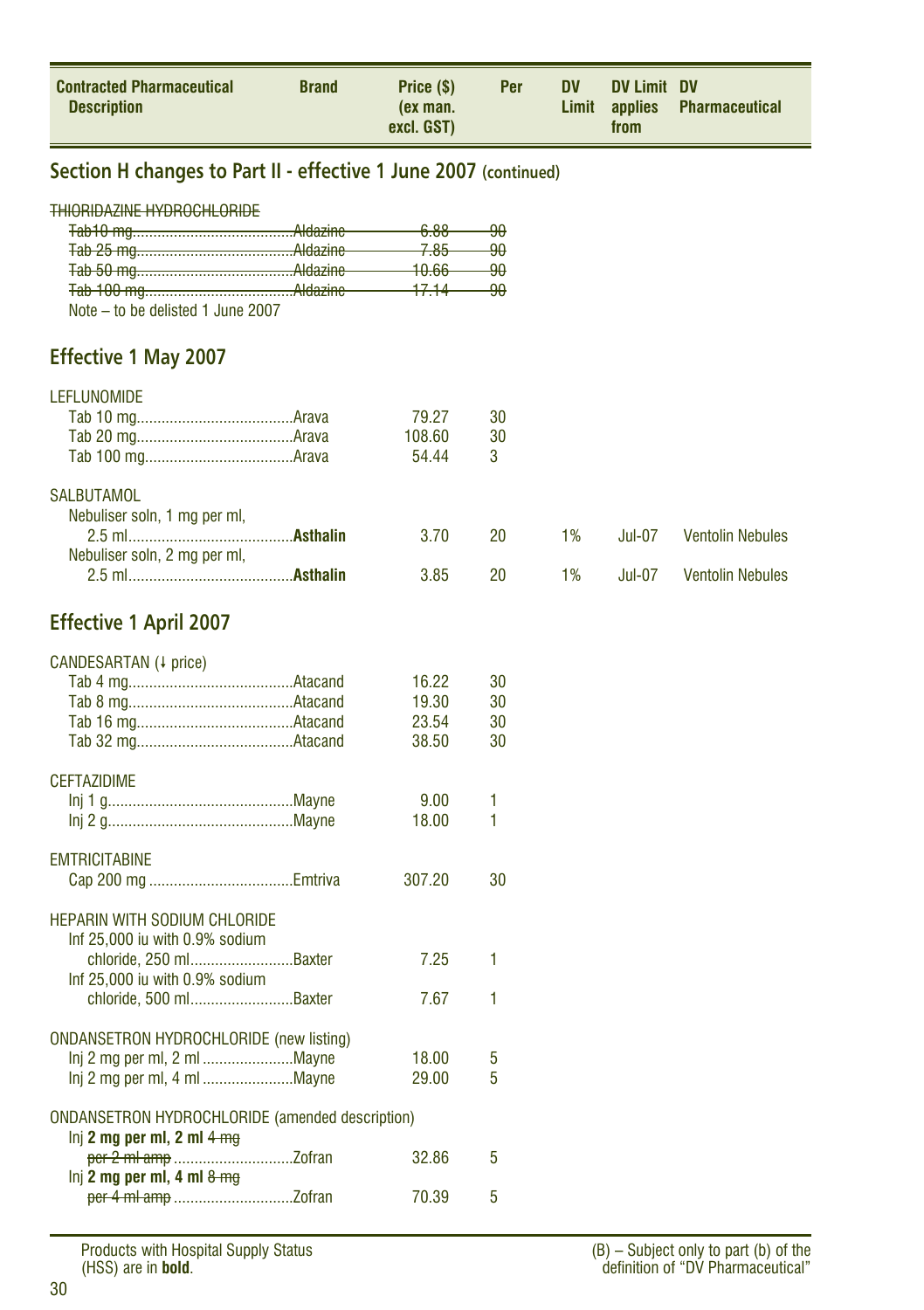<span id="page-30-0"></span>

| <b>Contracted Pharmaceutical</b><br><b>Description</b>            | <b>Brand</b> | Price (\$)<br>(ex man.<br>excl. GST) | <b>Per</b>          | <b>DV</b><br>Limit | <b>DV Limit</b><br>applies<br>from | <b>DV</b><br><b>Pharmaceutical</b>   |  |  |
|-------------------------------------------------------------------|--------------|--------------------------------------|---------------------|--------------------|------------------------------------|--------------------------------------|--|--|
| Section H changes to Part II - effective 1 April 2007 (continued) |              |                                      |                     |                    |                                    |                                      |  |  |
| PAROXETINE HYDROCHLORIDE                                          |              | 5.90                                 | 30                  | 1%                 | Jul-07                             | Apo-Paroxetine<br>Aropax<br>Luxotine |  |  |
| <b>SUMATRIPTAN</b>                                                |              |                                      | 4<br>$\overline{2}$ |                    |                                    |                                      |  |  |
| TENOFOVIR DISOPROXIL FUMARATE                                     |              | 531.00                               | 30                  |                    |                                    |                                      |  |  |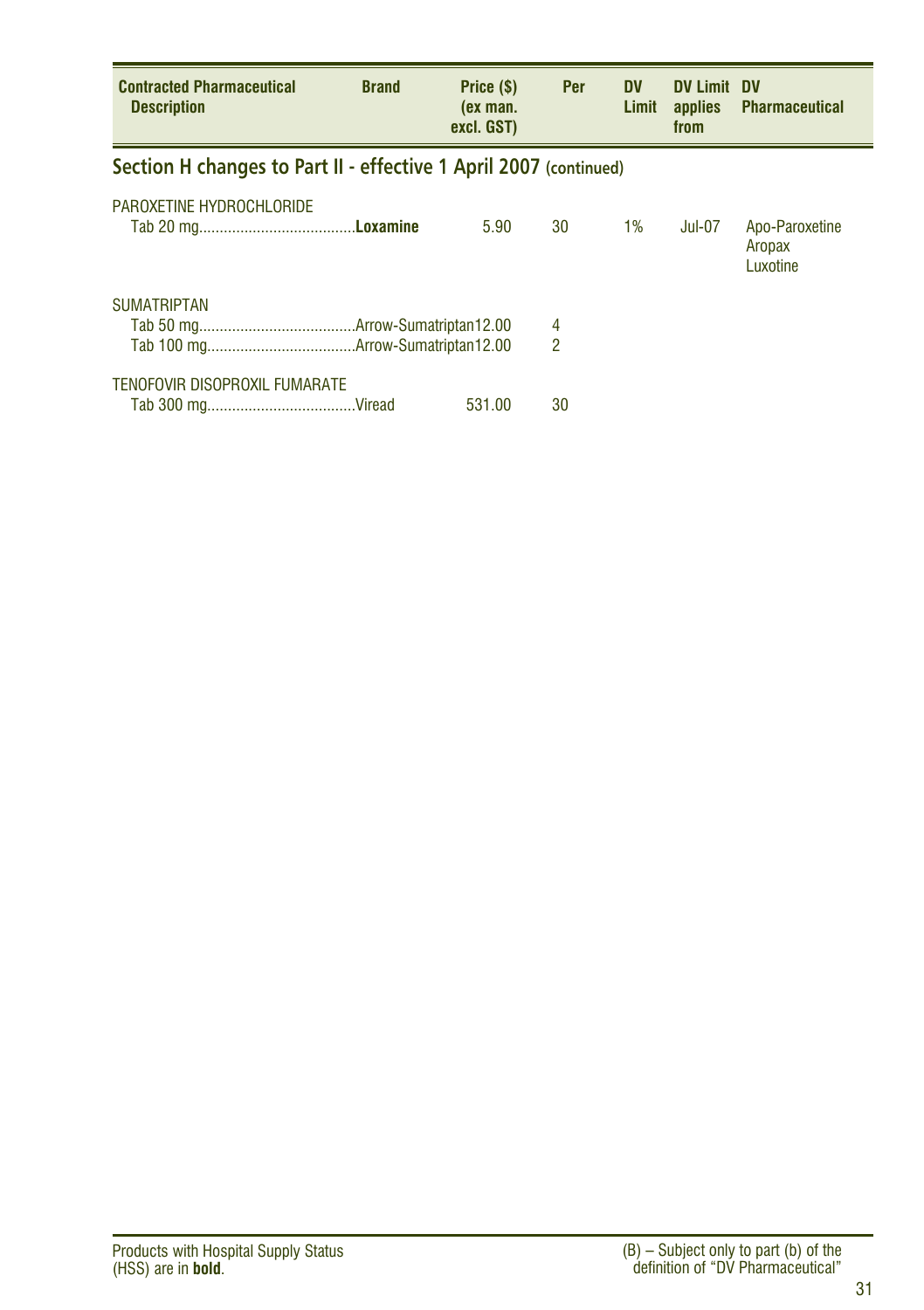<span id="page-31-0"></span>Pharmaceuticals and brands

#### $\overline{A}$

|                                         | 20, 26 |    |
|-----------------------------------------|--------|----|
|                                         | 20, 26 |    |
|                                         |        | 24 |
|                                         | 27.28  |    |
|                                         | 27, 30 |    |
| Alendronate sodium with cholecalciferol |        | 16 |
|                                         | 21, 27 |    |
|                                         |        | 25 |
|                                         |        | 26 |
|                                         |        | 23 |
|                                         |        |    |
|                                         | 22, 30 |    |
|                                         |        |    |
|                                         |        |    |
|                                         |        | 31 |
|                                         |        |    |
|                                         |        |    |
|                                         |        | 28 |
| B                                       |        |    |
|                                         |        | 28 |
|                                         |        | 20 |
|                                         |        | 20 |
|                                         |        | 20 |
|                                         | 21, 27 |    |
|                                         | 16, 27 |    |
|                                         | 16, 27 |    |
|                                         | 21, 28 |    |
|                                         |        |    |
| Bupivacaine hydrochloride               | 20, 28 |    |
|                                         | 20, 26 |    |
|                                         |        | 17 |
|                                         | 21, 28 |    |
| C                                       |        |    |
|                                         |        | 24 |
|                                         | 24, 26 |    |
| Calcium Disodium Versenate              |        | 22 |
|                                         | 16, 27 |    |
|                                         | 18, 30 |    |
|                                         |        | 25 |
|                                         |        | 27 |
|                                         |        | 30 |
|                                         |        | 27 |
| Cholestyramine with aspartame           |        | 20 |
|                                         |        |    |
|                                         |        | 29 |
|                                         |        | 24 |
|                                         |        | 18 |
| Cyclizine hydrochloride  19, 25         |        |    |
|                                         |        | 28 |
|                                         |        | 28 |
| D                                       |        |    |
|                                         |        | 23 |
|                                         |        | 27 |
|                                         |        | 24 |
|                                         |        |    |

| Dextrochlorpheniramine maleate           |        | 25 |
|------------------------------------------|--------|----|
| E                                        |        | 28 |
|                                          |        |    |
|                                          |        | 30 |
|                                          |        | 30 |
|                                          |        | 21 |
|                                          |        | 21 |
| Ethinyloestradiol with norethisterone    |        | 20 |
|                                          |        | 28 |
| F                                        |        |    |
|                                          |        |    |
|                                          |        | 22 |
|                                          |        | 21 |
|                                          |        | 16 |
| н                                        |        |    |
| Heparin with sodium chloride             |        | 30 |
|                                          |        | 24 |
|                                          |        |    |
|                                          |        | 19 |
| ı                                        |        |    |
|                                          |        |    |
|                                          |        | 24 |
|                                          |        | 24 |
| Insulin isophane with insulin neutral    |        | 24 |
|                                          |        | 24 |
|                                          |        |    |
| L                                        |        |    |
|                                          |        |    |
|                                          |        | 28 |
|                                          |        | 28 |
| Lignocaine hydrochloride with adrenaline |        | 29 |
|                                          |        |    |
|                                          |        | 18 |
|                                          |        | 26 |
|                                          |        |    |
| М                                        |        |    |
|                                          |        | 28 |
|                                          |        |    |
|                                          |        |    |
|                                          |        | 25 |
|                                          |        | 24 |
| Methadone hydrochloride 23, 29           |        |    |
| Metoclopramide hydrochloride             |        | 24 |
|                                          |        | 17 |
|                                          |        | 19 |
|                                          |        |    |
|                                          |        |    |
|                                          | 19, 23 |    |
|                                          |        |    |
|                                          |        | 24 |
|                                          |        | 23 |
| N                                        |        |    |
|                                          |        | 29 |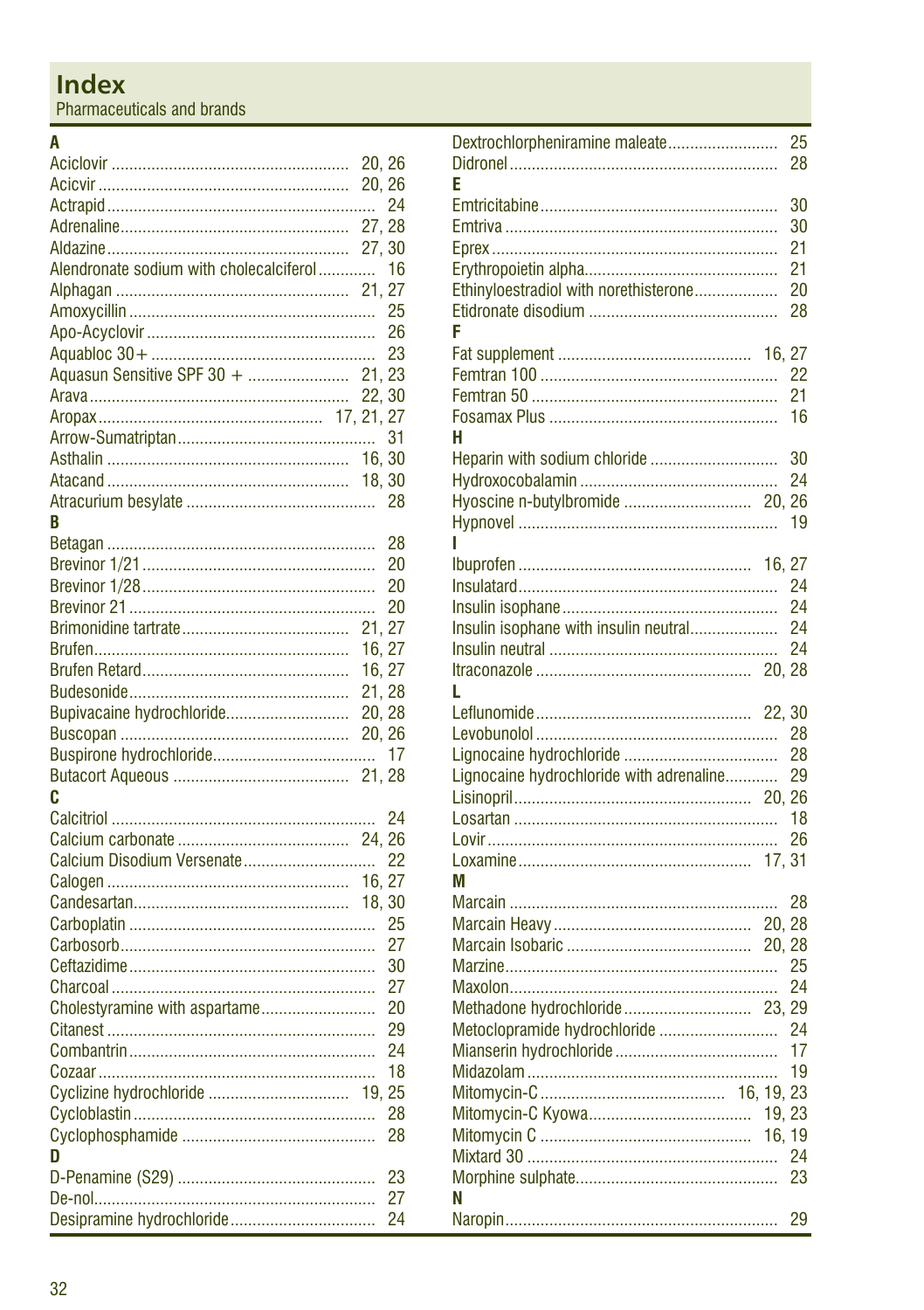### **Index**

Pharmaceuticals and brands

| n                                    | 19<br>25<br>24<br>19 |
|--------------------------------------|----------------------|
|                                      |                      |
|                                      |                      |
|                                      |                      |
|                                      |                      |
|                                      | 21                   |
|                                      |                      |
|                                      | 25                   |
|                                      | 26                   |
|                                      | 24                   |
| P                                    |                      |
|                                      | 17                   |
| Paroxetine hydrochloride 17, 21, 27, | 31                   |
|                                      | 23                   |
|                                      | 24                   |
|                                      |                      |
|                                      | 25                   |
|                                      | 27                   |
|                                      | 29                   |
|                                      |                      |
| Promethazine hydrochloride  22, 26   |                      |
|                                      | 24                   |
| 0                                    |                      |
|                                      | 20                   |
| R                                    |                      |
|                                      |                      |
|                                      |                      |
|                                      |                      |
|                                      |                      |
|                                      |                      |

| Ropivacaine hydrochloride with fentanyl 29 |        |    |
|--------------------------------------------|--------|----|
|                                            |        |    |
| S                                          |        |    |
|                                            |        | 27 |
|                                            |        |    |
|                                            |        | 22 |
|                                            |        | 24 |
|                                            |        |    |
|                                            |        | 31 |
|                                            |        |    |
|                                            |        |    |
|                                            |        | 29 |
| т                                          |        |    |
|                                            |        | 31 |
|                                            |        |    |
|                                            |        | 27 |
|                                            |        | 17 |
|                                            |        | 28 |
|                                            |        | 27 |
| V                                          |        |    |
|                                            |        |    |
|                                            |        |    |
|                                            |        |    |
|                                            |        | 31 |
| W                                          |        |    |
|                                            |        | 24 |
| X                                          |        |    |
|                                            |        |    |
| 7                                          |        |    |
|                                            |        |    |
|                                            | 21, 29 |    |
|                                            |        |    |
|                                            |        |    |